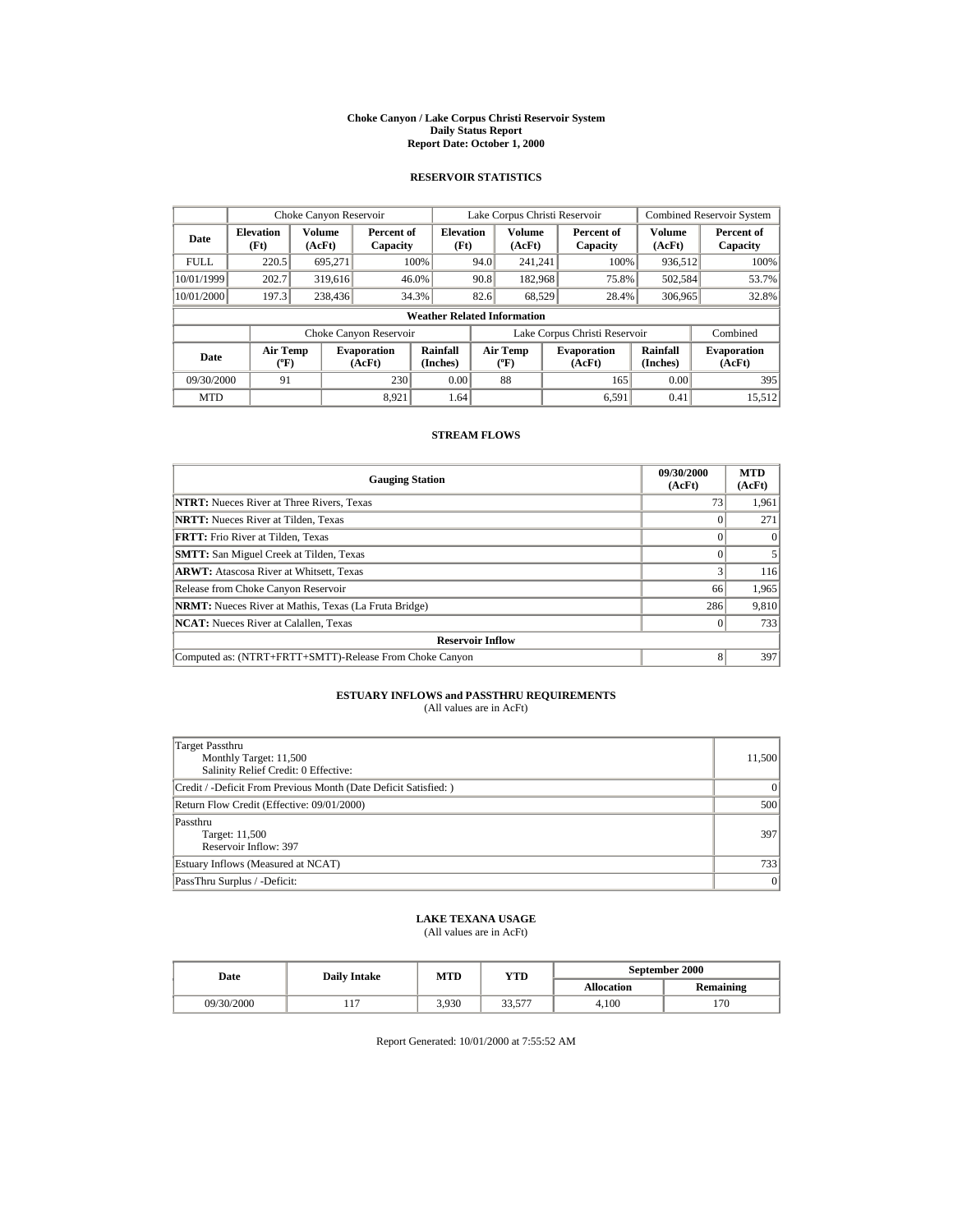#### **Choke Canyon / Lake Corpus Christi Reservoir System Daily Status Report Report Date: October 2, 2000**

## **RESERVOIR STATISTICS**

|             | Choke Canyon Reservoir                      |                  |                              |                          | Lake Corpus Christi Reservoir |                                           |  |                               |                      | <b>Combined Reservoir System</b> |  |
|-------------|---------------------------------------------|------------------|------------------------------|--------------------------|-------------------------------|-------------------------------------------|--|-------------------------------|----------------------|----------------------------------|--|
| Date        | <b>Elevation</b><br>(Ft)                    | Volume<br>(AcFt) | Percent of<br>Capacity       | <b>Elevation</b><br>(Ft) |                               | Volume<br>(AcFt)                          |  | Percent of<br>Capacity        | Volume<br>(AcFt)     | Percent of<br>Capacity           |  |
| <b>FULL</b> | 220.5                                       | 695.271          |                              | 100%                     | 94.0                          | 241.241                                   |  | 100%                          | 936,512              | 100%                             |  |
| 10/02/1999  | 202.7                                       | 319.123          |                              | 45.9%                    | 90.8                          | 182,795                                   |  | 75.8%                         | 501,918              | 53.6%                            |  |
| 10/02/2000  | 197.3                                       | 238,028          |                              | 34.2%                    | 82.6                          | 68.153                                    |  | 28.3%                         | 306,181              | 32.7%                            |  |
|             | <b>Weather Related Information</b>          |                  |                              |                          |                               |                                           |  |                               |                      |                                  |  |
|             |                                             |                  | Choke Canyon Reservoir       |                          |                               |                                           |  | Lake Corpus Christi Reservoir |                      | Combined                         |  |
| Date        | <b>Air Temp</b><br>$({}^{\circ}\mathrm{F})$ |                  | <b>Evaporation</b><br>(AcFt) | Rainfall<br>(Inches)     |                               | <b>Air Temp</b><br>$({}^{\circ}\text{F})$ |  | <b>Evaporation</b><br>(AcFt)  | Rainfall<br>(Inches) | <b>Evaporation</b><br>(AcFt)     |  |
| 10/01/2000  | 93                                          |                  | 198                          | 0.00                     |                               | 90                                        |  | 142                           | 0.00                 | 340                              |  |
| <b>MTD</b>  |                                             |                  | 198                          | 0.00                     |                               |                                           |  | 142                           | 0.00                 | 340                              |  |

### **STREAM FLOWS**

| <b>Gauging Station</b>                                       | 10/01/2000<br>(AcFt) | <b>MTD</b><br>(AcFt) |  |  |  |
|--------------------------------------------------------------|----------------------|----------------------|--|--|--|
| <b>NTRT:</b> Nueces River at Three Rivers, Texas             |                      |                      |  |  |  |
| <b>NRTT:</b> Nueces River at Tilden, Texas                   |                      |                      |  |  |  |
| <b>FRTT:</b> Frio River at Tilden, Texas                     |                      |                      |  |  |  |
| <b>SMTT:</b> San Miguel Creek at Tilden, Texas               |                      |                      |  |  |  |
| <b>ARWT:</b> Atascosa River at Whitsett, Texas               |                      |                      |  |  |  |
| Release from Choke Canyon Reservoir                          | 66                   | 66                   |  |  |  |
| <b>NRMT:</b> Nueces River at Mathis, Texas (La Fruta Bridge) | 292                  | 292                  |  |  |  |
| <b>NCAT:</b> Nueces River at Calallen, Texas                 |                      |                      |  |  |  |
| <b>Reservoir Inflow</b>                                      |                      |                      |  |  |  |
| Computed as: (NTRT+FRTT+SMTT)-Release From Choke Canyon      | o                    | 6                    |  |  |  |

# **ESTUARY INFLOWS and PASSTHRU REQUIREMENTS**<br>(All values are in AcFt)

| Target Passthru<br>Monthly Target: 9,000<br>Salinity Relief Credit: 0 Effective: | 9,000    |
|----------------------------------------------------------------------------------|----------|
| Credit / -Deficit From Previous Month (Date Deficit Satisfied:)                  | 7331     |
| Return Flow Credit (Effective: 10/01/2000)                                       | 500      |
| Passthru<br>Target: 9,000<br>Reservoir Inflow: 6                                 | 6        |
| Estuary Inflows (Measured at NCAT)                                               | $\Omega$ |
| PassThru Surplus / -Deficit:                                                     | $\Omega$ |

# **LAKE TEXANA USAGE**

(All values are in AcFt)

| <b>Date</b> | <b>Daily Intake</b> | MTD                | YTD    | October 2000      |           |  |
|-------------|---------------------|--------------------|--------|-------------------|-----------|--|
|             |                     |                    |        | <b>Allocation</b> | Remaining |  |
| 10/01/2000  | 11.                 | 1 <sub>7</sub><br> | 33.694 | 3,050             | 2,933     |  |

Report Generated: 10/05/2000 at 8:41:50 AM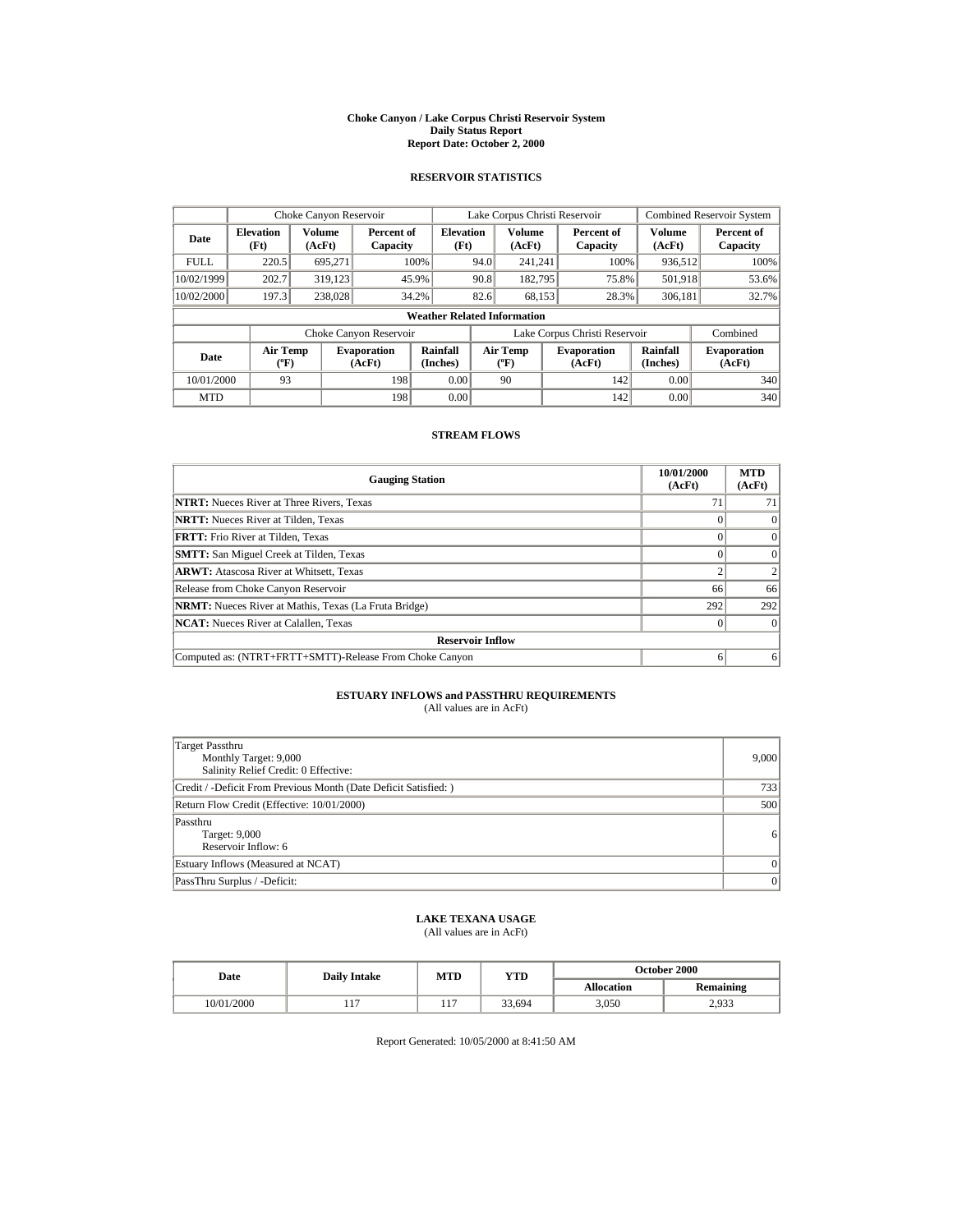#### **Choke Canyon / Lake Corpus Christi Reservoir System Daily Status Report Report Date: October 3, 2000**

## **RESERVOIR STATISTICS**

|             | Choke Canyon Reservoir                      |                  |                              |                          | Lake Corpus Christi Reservoir |                                           |  |                               | <b>Combined Reservoir System</b> |                              |
|-------------|---------------------------------------------|------------------|------------------------------|--------------------------|-------------------------------|-------------------------------------------|--|-------------------------------|----------------------------------|------------------------------|
| Date        | <b>Elevation</b><br>(Ft)                    | Volume<br>(AcFt) | Percent of<br>Capacity       | <b>Elevation</b><br>(Ft) |                               | Volume<br>(AcFt)                          |  | Percent of<br>Capacity        | Volume<br>(AcFt)                 | Percent of<br>Capacity       |
| <b>FULL</b> | 220.5                                       | 695.271          |                              | 100%                     | 94.0                          | 241.241                                   |  | 100%                          | 936,512                          | 100%                         |
| 10/03/1999  | 202.6                                       | 318,631          |                              | 45.8%                    | 90.8                          | 182,277                                   |  | 75.6%                         | 500,908                          | 53.5%                        |
| 10/03/2000  | 197.3                                       | 237,756          |                              | 34.2%                    | 82.5                          | 67.223                                    |  | 27.9%                         | 304,979                          | 32.6%                        |
|             | <b>Weather Related Information</b>          |                  |                              |                          |                               |                                           |  |                               |                                  |                              |
|             |                                             |                  | Choke Canyon Reservoir       |                          |                               |                                           |  | Lake Corpus Christi Reservoir |                                  | Combined                     |
| Date        | <b>Air Temp</b><br>$({}^{\circ}\mathrm{F})$ |                  | <b>Evaporation</b><br>(AcFt) | Rainfall<br>(Inches)     |                               | <b>Air Temp</b><br>$({}^{\circ}\text{F})$ |  | <b>Evaporation</b><br>(AcFt)  | Rainfall<br>(Inches)             | <b>Evaporation</b><br>(AcFt) |
| 10/02/2000  | 97                                          |                  | 238                          | 0.00                     |                               | 94                                        |  | 188                           | 0.00                             | 426                          |
| <b>MTD</b>  |                                             |                  | 436                          | 0.00                     |                               |                                           |  | 330                           | 0.00                             | 766                          |

### **STREAM FLOWS**

| <b>Gauging Station</b>                                       | 10/02/2000<br>(AcFt) | <b>MTD</b><br>(AcFt) |  |  |  |
|--------------------------------------------------------------|----------------------|----------------------|--|--|--|
| <b>NTRT:</b> Nueces River at Three Rivers, Texas             | 67                   | 139                  |  |  |  |
| <b>NRTT:</b> Nueces River at Tilden, Texas                   |                      | $\Omega$             |  |  |  |
| <b>FRTT:</b> Frio River at Tilden, Texas                     |                      | $\Omega$             |  |  |  |
| <b>SMTT:</b> San Miguel Creek at Tilden, Texas               |                      | $\Omega$             |  |  |  |
| <b>ARWT:</b> Atascosa River at Whitsett, Texas               |                      |                      |  |  |  |
| Release from Choke Canyon Reservoir                          | 66                   | 131                  |  |  |  |
| <b>NRMT:</b> Nueces River at Mathis, Texas (La Fruta Bridge) | 341                  | 633                  |  |  |  |
| <b>NCAT:</b> Nueces River at Calallen, Texas                 |                      |                      |  |  |  |
| <b>Reservoir Inflow</b>                                      |                      |                      |  |  |  |
| Computed as: (NTRT+FRTT+SMTT)-Release From Choke Canyon      |                      |                      |  |  |  |

# **ESTUARY INFLOWS and PASSTHRU REQUIREMENTS**<br>(All values are in AcFt)

| Target Passthru<br>Monthly Target: 9,000<br>Salinity Relief Credit: 0 Effective: | 9,000          |
|----------------------------------------------------------------------------------|----------------|
| Credit / -Deficit From Previous Month (Date Deficit Satisfied:)                  | 7331           |
| Return Flow Credit (Effective: 10/01/2000)                                       | 500            |
| Passthru<br>Target: 9,000<br>Reservoir Inflow: 8                                 | 8 <sup>1</sup> |
| Estuary Inflows (Measured at NCAT)                                               | $\Omega$       |
| PassThru Surplus / -Deficit:                                                     | $\Omega$       |

# **LAKE TEXANA USAGE**

(All values are in AcFt)

| <b>Date</b> | <b>Daily Intake</b>    | MTD | YTD    | <b>October 2000</b> |                  |  |
|-------------|------------------------|-----|--------|---------------------|------------------|--|
|             |                        |     |        | <b>Allocation</b>   | <b>Remaining</b> |  |
| 10/02/2000  | $\cap \subset$<br>رے 1 | 242 | 33.819 | 3.050               | 2,808            |  |

Report Generated: 10/05/2000 at 8:45:40 AM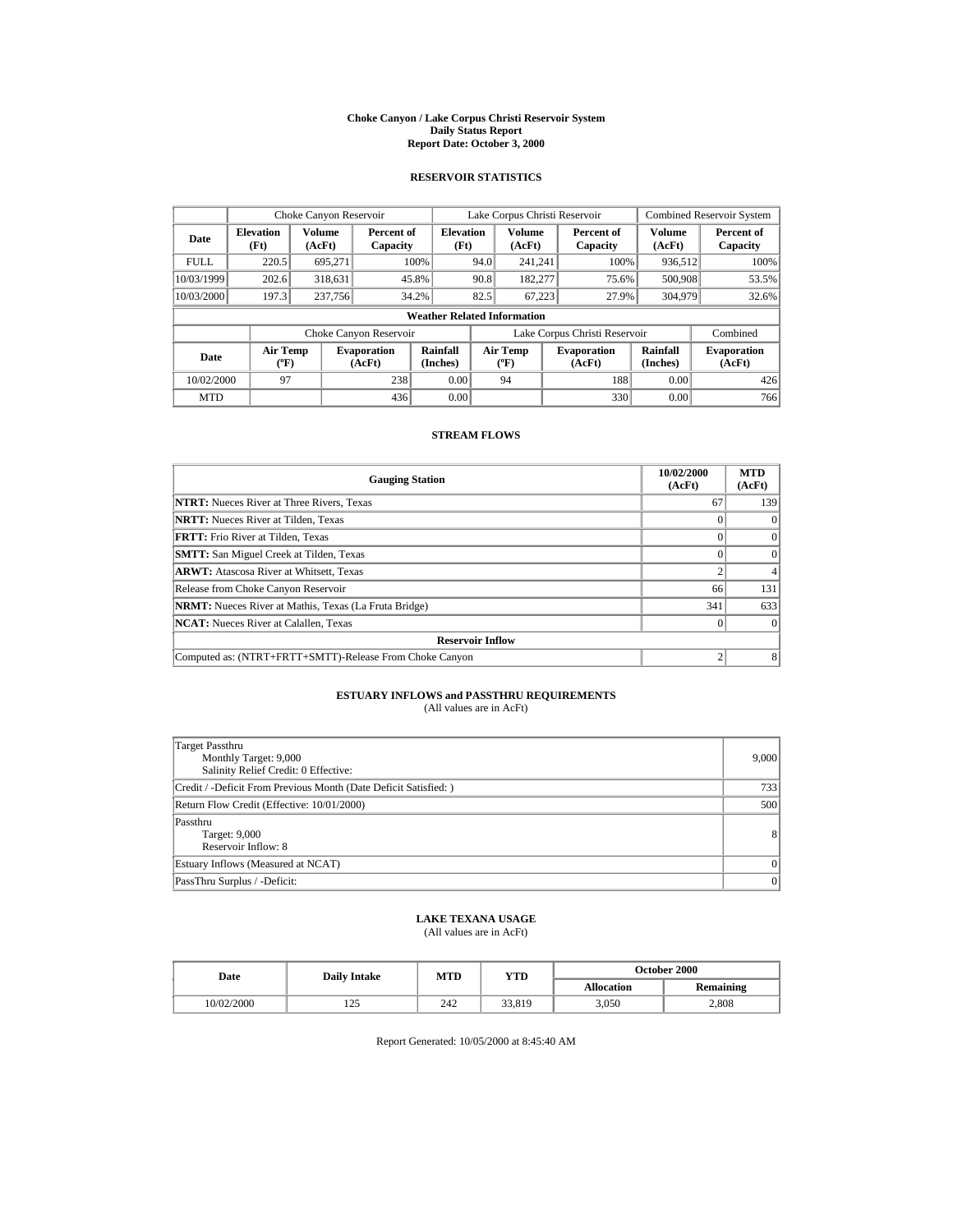#### **Choke Canyon / Lake Corpus Christi Reservoir System Daily Status Report Report Date: October 4, 2000**

## **RESERVOIR STATISTICS**

|             | Choke Canyon Reservoir                      |                  |                              |                                    | Lake Corpus Christi Reservoir |                                  |  |                               | <b>Combined Reservoir System</b> |                              |
|-------------|---------------------------------------------|------------------|------------------------------|------------------------------------|-------------------------------|----------------------------------|--|-------------------------------|----------------------------------|------------------------------|
| Date        | <b>Elevation</b><br>(Ft)                    | Volume<br>(AcFt) | Percent of<br>Capacity       | <b>Elevation</b><br>(Ft)           |                               | <b>Volume</b><br>(AcFt)          |  | Percent of<br>Capacity        | <b>Volume</b><br>(AcFt)          | Percent of<br>Capacity       |
| <b>FULL</b> | 220.5                                       | 695,271          |                              | 100%                               | 94.0                          | 241.241                          |  | 100%                          | 936,512                          | 100%                         |
| 10/04/1999  | 202.6                                       | 318,631          |                              | 45.8%                              | 90.7                          | 181.760                          |  | 75.3%                         | 500,391                          | 53.4%                        |
| 10/04/2000  | 197.2                                       | 237,484          |                              | 34.2%                              | 82.4                          | 66,855                           |  | 27.7%                         | 304,339                          | 32.5%                        |
|             |                                             |                  |                              | <b>Weather Related Information</b> |                               |                                  |  |                               |                                  |                              |
|             |                                             |                  | Choke Canyon Reservoir       |                                    |                               |                                  |  | Lake Corpus Christi Reservoir |                                  | Combined                     |
| Date        | <b>Air Temp</b><br>$({}^{\circ}\mathrm{F})$ |                  | <b>Evaporation</b><br>(AcFt) | Rainfall<br>(Inches)               |                               | <b>Air Temp</b><br>$(^{\circ}F)$ |  | <b>Evaporation</b><br>(AcFt)  | Rainfall<br>(Inches)             | <b>Evaporation</b><br>(AcFt) |
| 10/03/2000  | 97                                          |                  | 237                          | 0.00                               |                               | 95                               |  | 187                           | 0.00                             | 424                          |
| <b>MTD</b>  |                                             |                  | 673                          | 0.00                               |                               |                                  |  | 517                           | 0.00                             | 1.190                        |

## **STREAM FLOWS**

| <b>Gauging Station</b>                                       | 10/03/2000<br>(AcFt) | <b>MTD</b><br>(AcFt) |  |  |  |
|--------------------------------------------------------------|----------------------|----------------------|--|--|--|
| <b>NTRT:</b> Nueces River at Three Rivers, Texas             | 67                   | 206                  |  |  |  |
| <b>NRTT:</b> Nueces River at Tilden, Texas                   |                      | $\Omega$             |  |  |  |
| <b>FRTT:</b> Frio River at Tilden, Texas                     |                      | $\Omega$             |  |  |  |
| <b>SMTT:</b> San Miguel Creek at Tilden, Texas               |                      | $\Omega$             |  |  |  |
| <b>ARWT:</b> Atascosa River at Whitsett, Texas               |                      | 6                    |  |  |  |
| Release from Choke Canyon Reservoir                          | 66                   | 197                  |  |  |  |
| <b>NRMT:</b> Nueces River at Mathis, Texas (La Fruta Bridge) | 393                  | 1.026                |  |  |  |
| <b>NCAT:</b> Nueces River at Calallen, Texas                 |                      |                      |  |  |  |
| <b>Reservoir Inflow</b>                                      |                      |                      |  |  |  |
| Computed as: (NTRT+FRTT+SMTT)-Release From Choke Canyon      |                      | 10                   |  |  |  |

# **ESTUARY INFLOWS and PASSTHRU REQUIREMENTS**<br>(All values are in AcFt)

| Target Passthru<br>Monthly Target: 9,000<br>Salinity Relief Credit: 0 Effective: | 9,000           |
|----------------------------------------------------------------------------------|-----------------|
| Credit / -Deficit From Previous Month (Date Deficit Satisfied: )                 | 7331            |
| Return Flow Credit (Effective: 10/01/2000)                                       | 500             |
| Passthru<br>Target: 9,000<br>Reservoir Inflow: 10                                | 10 <sup>1</sup> |
| Estuary Inflows (Measured at NCAT)                                               | $\Omega$        |
| PassThru Surplus / -Deficit:                                                     | 0               |

# **LAKE TEXANA USAGE**

(All values are in AcFt)

| Date       | <b>Daily Intake</b> | <b>MTD</b> | YTD    | <b>October 2000</b> |                  |  |
|------------|---------------------|------------|--------|---------------------|------------------|--|
|            |                     |            |        | <b>Allocation</b>   | <b>Remaining</b> |  |
| 10/03/2000 | 138                 | 380        | 33.957 | 3.050               | 2.670            |  |

Report Generated: 10/05/2000 at 8:48:50 AM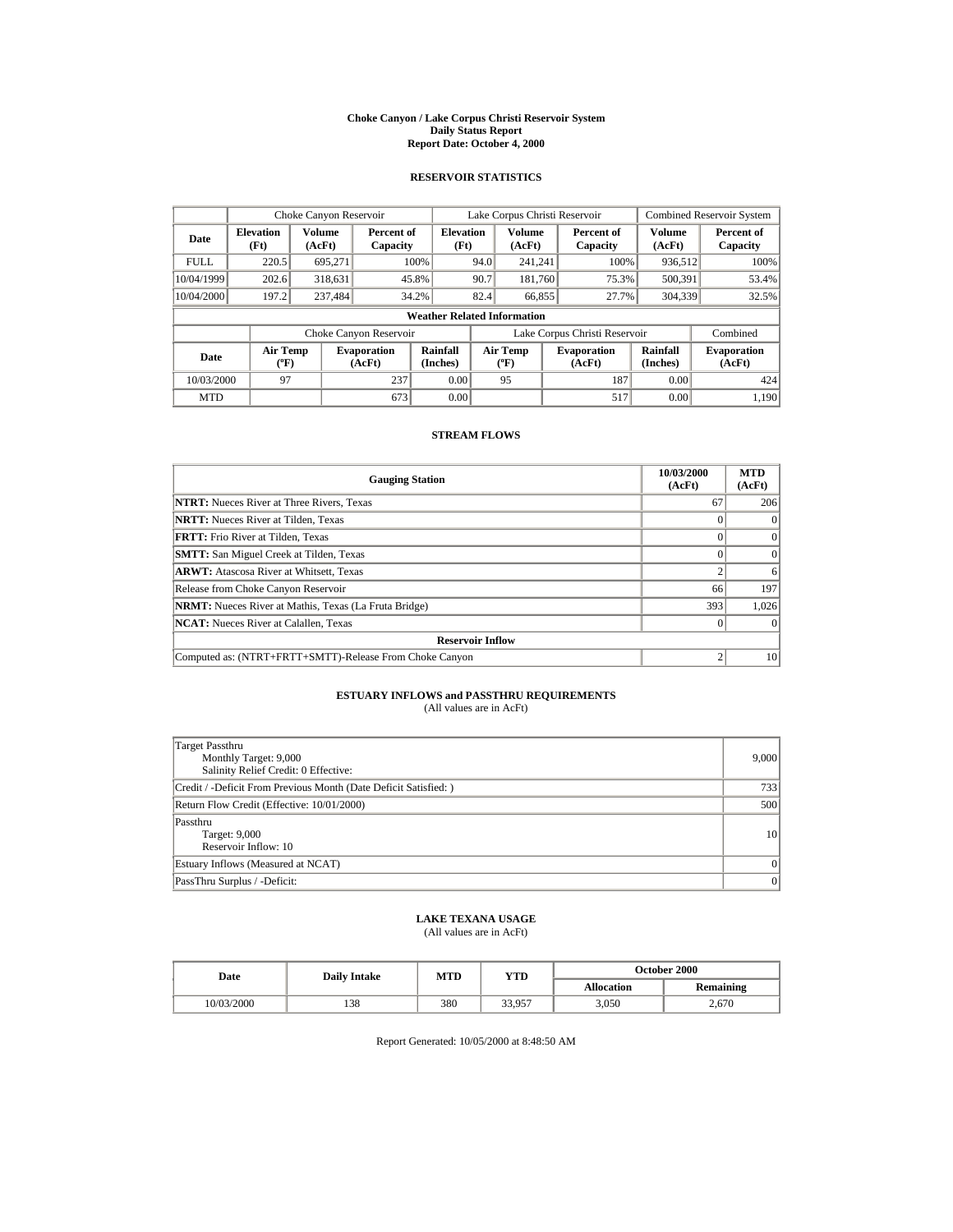#### **Choke Canyon / Lake Corpus Christi Reservoir System Daily Status Report Report Date: October 5, 2000**

## **RESERVOIR STATISTICS**

|             | Choke Canyon Reservoir                      |                  |                              |                                    | Lake Corpus Christi Reservoir |                                           |  |                               | <b>Combined Reservoir System</b> |                              |
|-------------|---------------------------------------------|------------------|------------------------------|------------------------------------|-------------------------------|-------------------------------------------|--|-------------------------------|----------------------------------|------------------------------|
| Date        | <b>Elevation</b><br>(Ft)                    | Volume<br>(AcFt) | Percent of<br>Capacity       | <b>Elevation</b><br>(Ft)           |                               | Volume<br>(AcFt)                          |  | Percent of<br>Capacity        | Volume<br>(AcFt)                 | Percent of<br>Capacity       |
| <b>FULL</b> | 220.5                                       | 695,271          |                              | 100%                               | 94.0                          | 241.241                                   |  | 100%                          | 936,512                          | 100%                         |
| 10/05/1999  | 202.6                                       | 317,975          |                              | 45.7%                              | 90.7                          | 181.760                                   |  | 75.3%                         | 499,735                          | 53.4%                        |
| 10/05/2000  | 197.2                                       | 237.212          |                              | 34.1%                              | 82.4                          | 66,580                                    |  | 27.6%                         | 303,792                          | 32.4%                        |
|             |                                             |                  |                              | <b>Weather Related Information</b> |                               |                                           |  |                               |                                  |                              |
|             |                                             |                  | Choke Canyon Reservoir       |                                    |                               |                                           |  | Lake Corpus Christi Reservoir |                                  | Combined                     |
| Date        | <b>Air Temp</b><br>$({}^{\circ}\mathrm{F})$ |                  | <b>Evaporation</b><br>(AcFt) | Rainfall<br>(Inches)               |                               | <b>Air Temp</b><br>$({}^{\circ}\text{F})$ |  | <b>Evaporation</b><br>(AcFt)  | Rainfall<br>(Inches)             | <b>Evaporation</b><br>(AcFt) |
| 10/04/2000  | 97                                          |                  | 253                          | 0.00                               |                               | 94                                        |  | 165                           | 0.00                             | 418                          |
| <b>MTD</b>  |                                             |                  | 926                          | 0.00                               |                               |                                           |  | 682                           | 0.00                             | 1,608                        |

### **STREAM FLOWS**

| <b>Gauging Station</b>                                       | 10/04/2000<br>(AcFt) | <b>MTD</b><br>(AcFt) |  |  |  |
|--------------------------------------------------------------|----------------------|----------------------|--|--|--|
| <b>NTRT:</b> Nueces River at Three Rivers, Texas             | 67                   | 274                  |  |  |  |
| <b>NRTT:</b> Nueces River at Tilden, Texas                   |                      | $\Omega$             |  |  |  |
| FRTT: Frio River at Tilden, Texas                            |                      | $\Omega$             |  |  |  |
| <b>SMTT:</b> San Miguel Creek at Tilden, Texas               |                      | $\Omega$             |  |  |  |
| <b>ARWT:</b> Atascosa River at Whitsett, Texas               |                      |                      |  |  |  |
| Release from Choke Canyon Reservoir                          | 66                   | 262                  |  |  |  |
| <b>NRMT:</b> Nueces River at Mathis, Texas (La Fruta Bridge) | 401                  | 1,427                |  |  |  |
| <b>NCAT:</b> Nueces River at Calallen, Texas                 |                      | $\Omega$             |  |  |  |
| <b>Reservoir Inflow</b>                                      |                      |                      |  |  |  |
| Computed as: (NTRT+FRTT+SMTT)-Release From Choke Canyon      |                      | 12                   |  |  |  |

# **ESTUARY INFLOWS and PASSTHRU REQUIREMENTS**<br>(All values are in AcFt)

| Target Passthru<br>Monthly Target: 9,000<br>Salinity Relief Credit: 0 Effective: | 9,000     |
|----------------------------------------------------------------------------------|-----------|
| Credit / -Deficit From Previous Month (Date Deficit Satisfied:)                  | 733       |
| Return Flow Credit (Effective: 10/01/2000)                                       | 500       |
| Passthru<br>Target: 9,000<br>Reservoir Inflow: 12                                | 12        |
| Estuary Inflows (Measured at NCAT)                                               | $\vert$ 0 |
| PassThru Surplus / -Deficit:                                                     | 0         |

# **LAKE TEXANA USAGE**

(All values are in AcFt)

| Date       | <b>Daily Intake</b> | MTD | YTD    | <b>October 2000</b> |                  |  |
|------------|---------------------|-----|--------|---------------------|------------------|--|
|            |                     |     |        | <b>Allocation</b>   | <b>Remaining</b> |  |
| 10/04/2000 | 101                 | 482 | 34.059 | 3.050               | 2.568            |  |

Report Generated: 10/05/2000 at 8:51:05 AM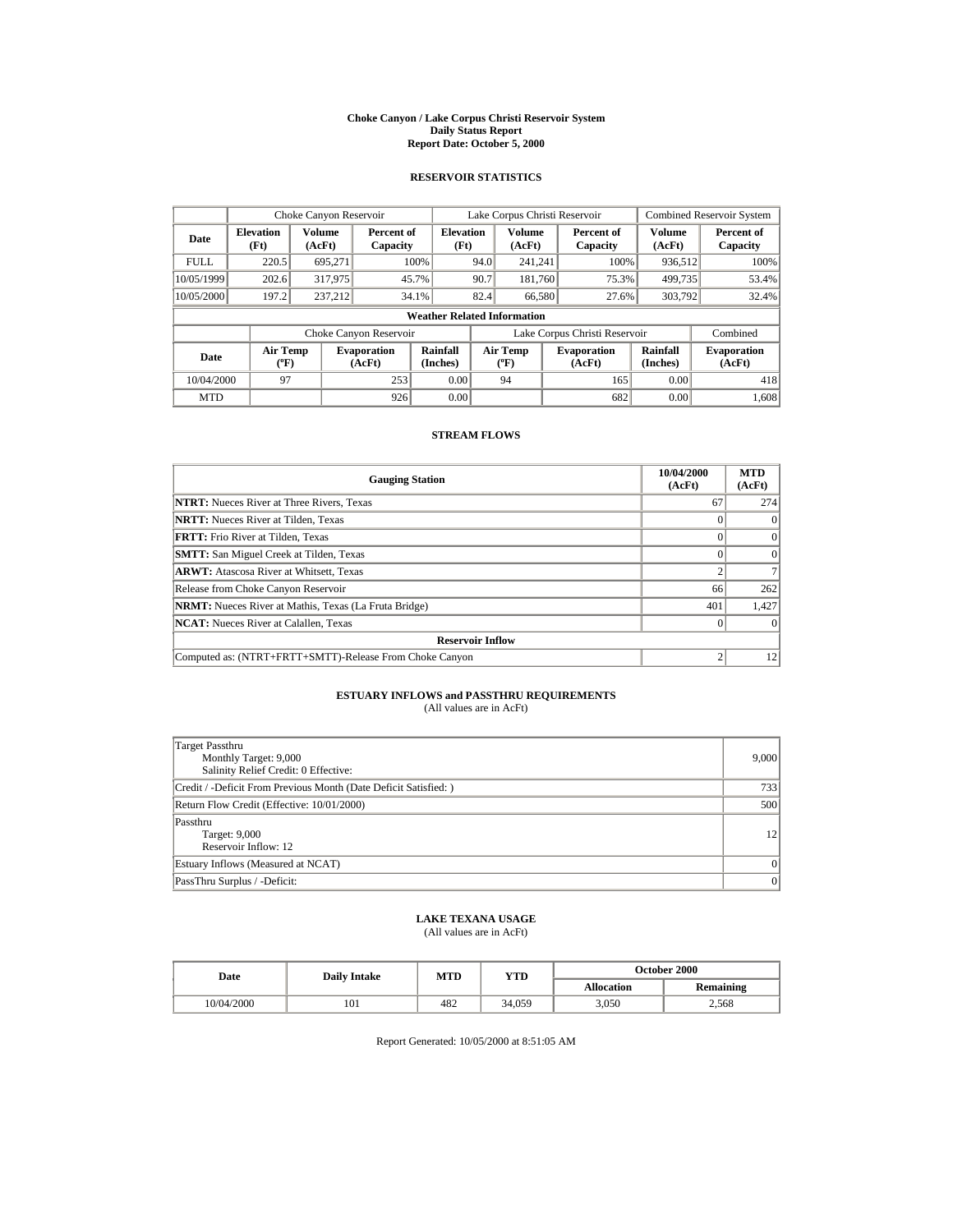#### **Choke Canyon / Lake Corpus Christi Reservoir System Daily Status Report Report Date: October 6, 2000**

## **RESERVOIR STATISTICS**

|             | Choke Canyon Reservoir                      |                  |                              |                                    | Lake Corpus Christi Reservoir |                                             |  |                               | <b>Combined Reservoir System</b> |                              |
|-------------|---------------------------------------------|------------------|------------------------------|------------------------------------|-------------------------------|---------------------------------------------|--|-------------------------------|----------------------------------|------------------------------|
| Date        | <b>Elevation</b><br>(Ft)                    | Volume<br>(AcFt) | Percent of<br>Capacity       | <b>Elevation</b><br>(Ft)           |                               | <b>Volume</b><br>(AcFt)                     |  | Percent of<br>Capacity        | Volume<br>(AcFt)                 | Percent of<br>Capacity       |
| <b>FULL</b> | 220.5                                       | 695,271          |                              | 100%                               | 94.0                          | 241.241                                     |  | 100%                          | 936,512                          | 100%                         |
| 10/06/1999  | 202.6                                       | 317,811          |                              | 45.7%                              | 90.7                          | 181.760                                     |  | 75.3%                         | 499,571                          | 53.3%                        |
| 10/06/2000  | 197.2                                       | 237,077          |                              | 34.1%                              | 82.4                          | 66,216                                      |  | 27.4%                         | 303,293                          | 32.4%                        |
|             |                                             |                  |                              | <b>Weather Related Information</b> |                               |                                             |  |                               |                                  |                              |
|             |                                             |                  | Choke Canyon Reservoir       |                                    |                               |                                             |  | Lake Corpus Christi Reservoir |                                  | Combined                     |
| Date        | <b>Air Temp</b><br>$({}^{\circ}\mathrm{F})$ |                  | <b>Evaporation</b><br>(AcFt) | Rainfall<br>(Inches)               |                               | <b>Air Temp</b><br>$({}^{\circ}\mathbf{F})$ |  | <b>Evaporation</b><br>(AcFt)  | Rainfall<br>(Inches)             | <b>Evaporation</b><br>(AcFt) |
| 10/05/2000  | 98                                          |                  | 182                          | 0.00                               |                               | 95                                          |  | 111                           | 0.00                             | 293                          |
| <b>MTD</b>  |                                             |                  | 1.108                        | 0.00                               |                               |                                             |  | 793                           | 0.00                             | 1.901                        |

### **STREAM FLOWS**

| <b>Gauging Station</b>                                       | 10/05/2000<br>(AcFt) | <b>MTD</b><br>(AcFt) |  |  |  |
|--------------------------------------------------------------|----------------------|----------------------|--|--|--|
| <b>NTRT:</b> Nueces River at Three Rivers, Texas             | 67                   | 341                  |  |  |  |
| <b>NRTT:</b> Nueces River at Tilden, Texas                   |                      | $\Omega$             |  |  |  |
| <b>FRTT:</b> Frio River at Tilden, Texas                     |                      | $\Omega$             |  |  |  |
| <b>SMTT:</b> San Miguel Creek at Tilden, Texas               |                      | $\Omega$             |  |  |  |
| <b>ARWT:</b> Atascosa River at Whitsett, Texas               |                      | $\mathbf Q$          |  |  |  |
| Release from Choke Canyon Reservoir                          | 66                   | 328                  |  |  |  |
| <b>NRMT:</b> Nueces River at Mathis, Texas (La Fruta Bridge) | 371                  | 1,798                |  |  |  |
| <b>NCAT:</b> Nueces River at Calallen, Texas                 |                      |                      |  |  |  |
| <b>Reservoir Inflow</b>                                      |                      |                      |  |  |  |
| Computed as: (NTRT+FRTT+SMTT)-Release From Choke Canyon      |                      | 14                   |  |  |  |

# **ESTUARY INFLOWS and PASSTHRU REQUIREMENTS**<br>(All values are in AcFt)

| <b>Target Passthru</b><br>Monthly Target: 9,000<br>Salinity Relief Credit: 0 Effective: | 9,000    |
|-----------------------------------------------------------------------------------------|----------|
| Credit / -Deficit From Previous Month (Date Deficit Satisfied:)                         | 7331     |
| Return Flow Credit (Effective: 10/01/2000)                                              | 500      |
| Passthru<br>Target: 9,000<br>Reservoir Inflow: 14                                       | 4        |
| Estuary Inflows (Measured at NCAT)                                                      | $\Omega$ |
| PassThru Surplus / -Deficit:                                                            | $\Omega$ |

# **LAKE TEXANA USAGE**

(All values are in AcFt)

| Date       | <b>Daily Intake</b> | MTD | YTD    | October 2000      |           |  |
|------------|---------------------|-----|--------|-------------------|-----------|--|
|            |                     |     |        | <b>Allocation</b> | Remaining |  |
| 10/05/2000 | 94                  | 576 | 34.153 | 3,050             | 2.474     |  |

Report Generated: 10/06/2000 at 7:34:58 AM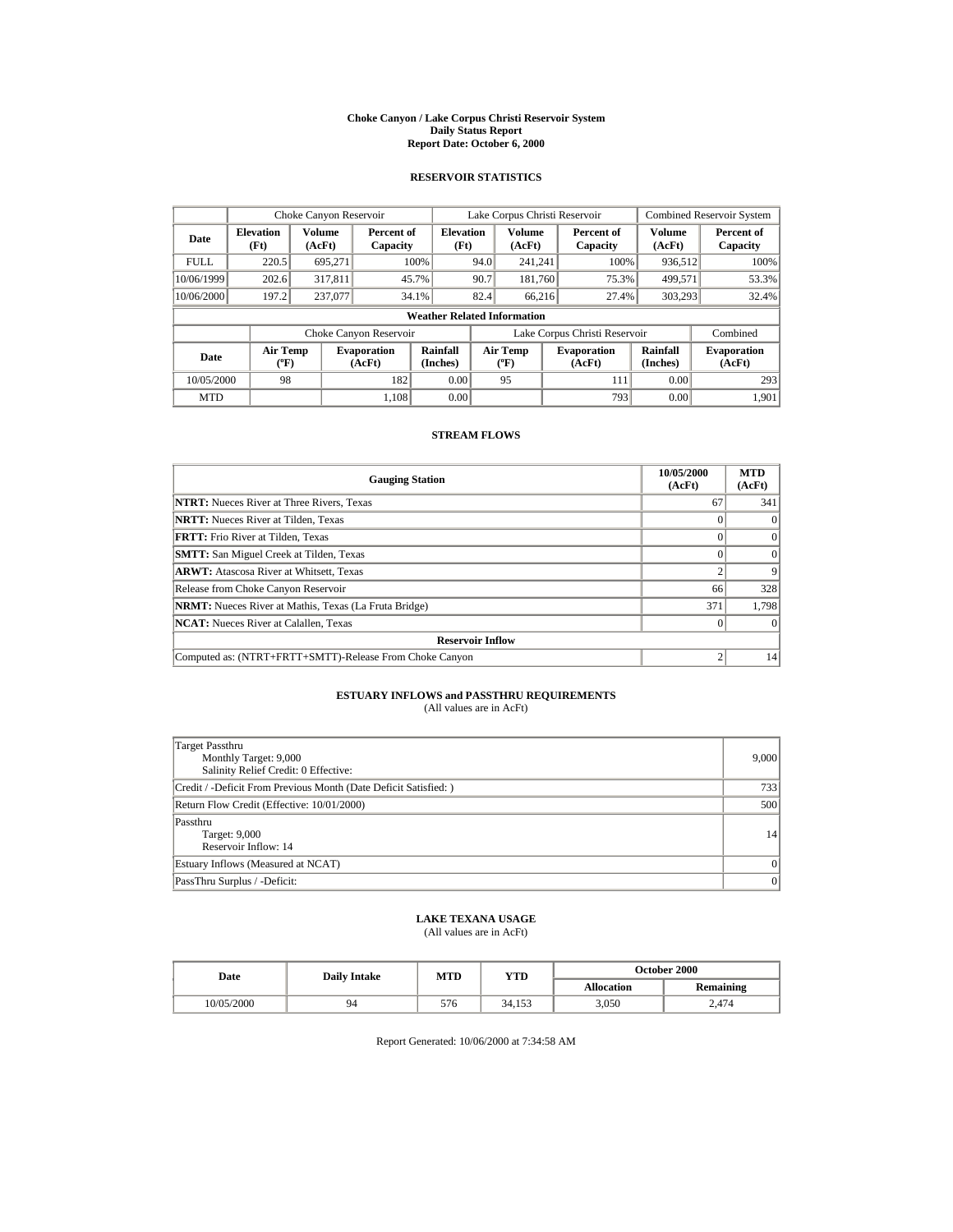#### **Choke Canyon / Lake Corpus Christi Reservoir System Daily Status Report Report Date: October 7, 2000**

## **RESERVOIR STATISTICS**

| Choke Canyon Reservoir             |                                       |                  |                              |                          | Lake Corpus Christi Reservoir |                                  |  |                               | <b>Combined Reservoir System</b> |                              |
|------------------------------------|---------------------------------------|------------------|------------------------------|--------------------------|-------------------------------|----------------------------------|--|-------------------------------|----------------------------------|------------------------------|
| Date                               | <b>Elevation</b><br>(Ft)              | Volume<br>(AcFt) | Percent of<br>Capacity       | <b>Elevation</b><br>(Ft) |                               | <b>Volume</b><br>(AcFt)          |  | Percent of<br>Capacity        | <b>Volume</b><br>(AcFt)          | Percent of<br>Capacity       |
| <b>FULL</b>                        | 220.5                                 | 695.271          |                              | 100%                     | 94.0                          | 241.241                          |  | 100%                          | 936.512                          | 100%                         |
| 10/07/1999                         | 202.6                                 | 317,483          |                              | 45.7%                    | 90.7                          | 181,587                          |  | 75.3%                         | 499,070                          | 53.3%                        |
| 10/07/2000                         | 197.2                                 | 236,805          |                              | 34.1%                    | 82.3                          | 65,853                           |  | 27.3%                         | 302,658                          | 32.3%                        |
| <b>Weather Related Information</b> |                                       |                  |                              |                          |                               |                                  |  |                               |                                  |                              |
|                                    |                                       |                  | Choke Canyon Reservoir       |                          |                               |                                  |  | Lake Corpus Christi Reservoir |                                  | Combined                     |
| Date                               | <b>Air Temp</b><br>$({}^o\mathrm{F})$ |                  | <b>Evaporation</b><br>(AcFt) | Rainfall<br>(Inches)     |                               | <b>Air Temp</b><br>$(^{\circ}F)$ |  | <b>Evaporation</b><br>(AcFt)  | <b>Rainfall</b><br>(Inches)      | <b>Evaporation</b><br>(AcFt) |
| 10/06/2000                         | 87                                    |                  | 237                          | 0.01                     |                               | 91                               |  | Pan overflow                  | 1.45                             | 236                          |
| <b>MTD</b>                         |                                       |                  | 1.345                        | 0.01                     |                               |                                  |  | 792                           | 1.45                             | 2.137                        |

### **STREAM FLOWS**

| <b>Gauging Station</b>                                       | 10/06/2000<br>(AcFt) | <b>MTD</b><br>(AcFt) |  |  |  |
|--------------------------------------------------------------|----------------------|----------------------|--|--|--|
| <b>NTRT:</b> Nueces River at Three Rivers, Texas             | 67                   | 409                  |  |  |  |
| <b>NRTT:</b> Nueces River at Tilden, Texas                   |                      | $\Omega$             |  |  |  |
| <b>FRTT:</b> Frio River at Tilden, Texas                     |                      | $\Omega$             |  |  |  |
| <b>SMTT:</b> San Miguel Creek at Tilden, Texas               |                      | $\Omega$             |  |  |  |
| <b>ARWT:</b> Atascosa River at Whitsett, Texas               |                      | 10                   |  |  |  |
| Release from Choke Canyon Reservoir                          | 66                   | 393                  |  |  |  |
| <b>NRMT:</b> Nueces River at Mathis, Texas (La Fruta Bridge) | 337                  | 2,136                |  |  |  |
| <b>NCAT:</b> Nueces River at Calallen, Texas                 | 16                   | 16                   |  |  |  |
| <b>Reservoir Inflow</b>                                      |                      |                      |  |  |  |
| Computed as: (NTRT+FRTT+SMTT)-Release From Choke Canyon      |                      | 16                   |  |  |  |

# **ESTUARY INFLOWS and PASSTHRU REQUIREMENTS**<br>(All values are in AcFt)

| <b>Target Passthru</b><br>Monthly Target: 9,000<br>Salinity Relief Credit: 0 Effective: | 9,000 |
|-----------------------------------------------------------------------------------------|-------|
| Credit / -Deficit From Previous Month (Date Deficit Satisfied:)                         | 733   |
| Return Flow Credit (Effective: 10/01/2000)                                              | 500   |
| Passthru<br>Target: 9,000<br>Reservoir Inflow: 16                                       | 16    |
| Estuary Inflows (Measured at NCAT)                                                      | 16    |
| PassThru Surplus / -Deficit:                                                            | 0     |

# **LAKE TEXANA USAGE**

(All values are in AcFt)

| Date       | <b>Daily Intake</b> | MTD | YTD    | <b>October 2000</b> |                  |  |
|------------|---------------------|-----|--------|---------------------|------------------|--|
|            |                     |     |        | <b>Allocation</b>   | <b>Remaining</b> |  |
| 10/06/2000 |                     | 670 | 34,247 | 3.050               | 2,380            |  |

Report Generated: 10/07/2000 at 3:52:11 PM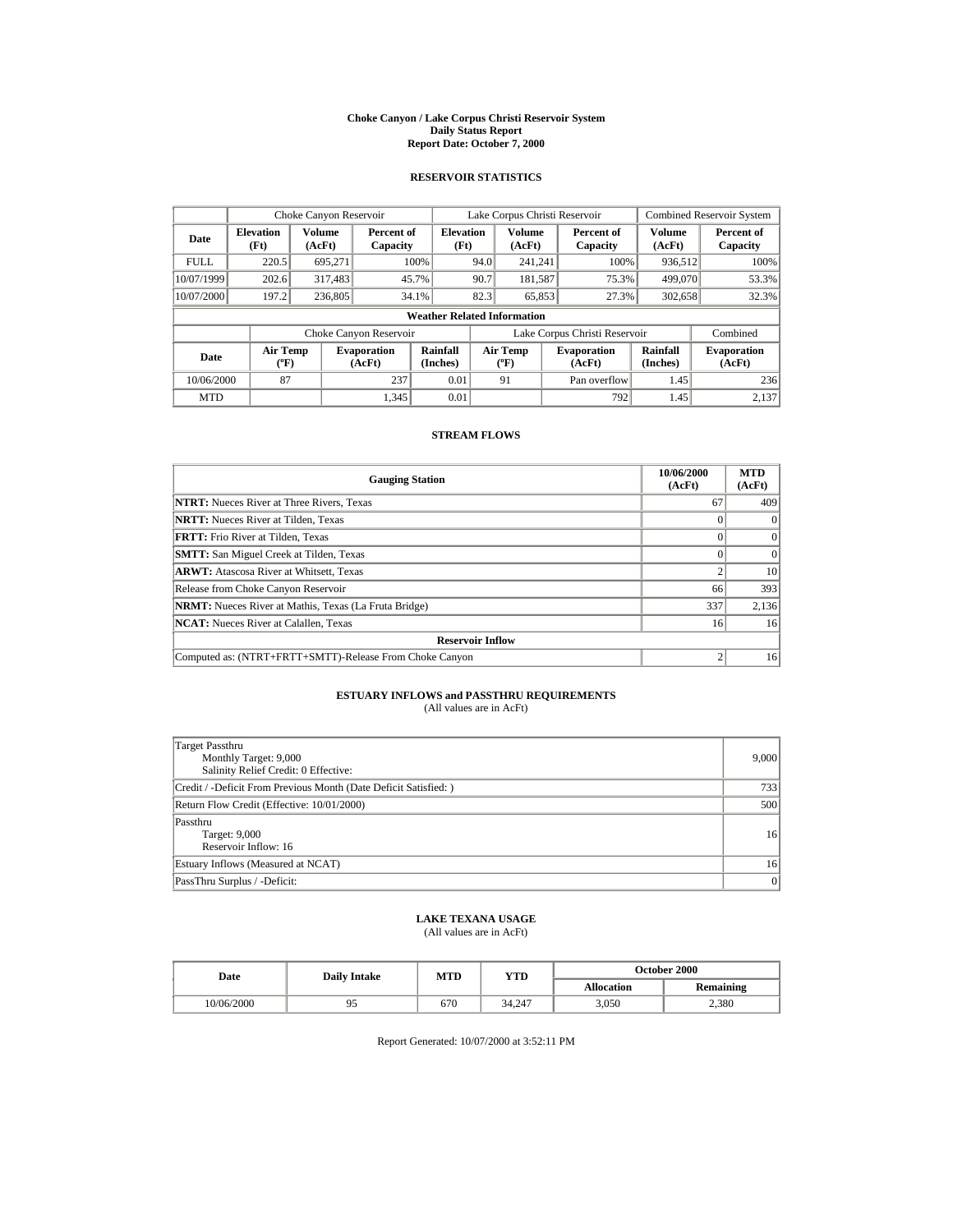#### **Choke Canyon / Lake Corpus Christi Reservoir System Daily Status Report Report Date: October 8, 2000**

## **RESERVOIR STATISTICS**

| Choke Canyon Reservoir             |                                             |                  |                              |                          | Lake Corpus Christi Reservoir |                                             |  |                               | <b>Combined Reservoir System</b> |                              |
|------------------------------------|---------------------------------------------|------------------|------------------------------|--------------------------|-------------------------------|---------------------------------------------|--|-------------------------------|----------------------------------|------------------------------|
| Date                               | <b>Elevation</b><br>(Ft)                    | Volume<br>(AcFt) | Percent of<br>Capacity       | <b>Elevation</b><br>(Ft) |                               | Volume<br>(AcFt)                            |  | Percent of<br>Capacity        | Volume<br>(AcFt)                 | Percent of<br>Capacity       |
| <b>FULL</b>                        | 220.5                                       | 695.271          |                              | 100%                     | 94.0                          | 241.241                                     |  | 100%                          | 936,512                          | 100%                         |
| 10/08/1999                         | 202.5                                       | 316,993          |                              | 45.6%                    | 90.7                          | 180,898                                     |  | 75.0%                         | 497.891                          | 53.2%                        |
| 10/08/2000                         | 197.2                                       | 237,484          |                              | 34.2%                    | 82.3                          | 65.673                                      |  | 27.2%                         | 303,157                          | 32.4%                        |
| <b>Weather Related Information</b> |                                             |                  |                              |                          |                               |                                             |  |                               |                                  |                              |
|                                    |                                             |                  | Choke Canyon Reservoir       |                          |                               |                                             |  | Lake Corpus Christi Reservoir |                                  | Combined                     |
| Date                               | <b>Air Temp</b><br>$({}^{\circ}\mathrm{F})$ |                  | <b>Evaporation</b><br>(AcFt) | Rainfall<br>(Inches)     |                               | <b>Air Temp</b><br>$({}^{\circ}\mathbf{F})$ |  | <b>Evaporation</b><br>(AcFt)  | Rainfall<br>(Inches)             | <b>Evaporation</b><br>(AcFt) |
| 10/07/2000                         | 73                                          |                  | 158                          | 1.05                     |                               | 71                                          |  | 115                           | 0.36                             | 273                          |
| <b>MTD</b>                         |                                             |                  | 1.503                        | 1.06                     |                               |                                             |  | 907                           | 1.81                             | 2.410                        |

### **STREAM FLOWS**

| <b>Gauging Station</b>                                       | 10/07/2000<br>(AcFt) | <b>MTD</b><br>(AcFt) |  |  |  |
|--------------------------------------------------------------|----------------------|----------------------|--|--|--|
| <b>NTRT:</b> Nueces River at Three Rivers, Texas             | 7                    | 480                  |  |  |  |
| <b>NRTT:</b> Nueces River at Tilden, Texas                   |                      | $\Omega$             |  |  |  |
| <b>FRTT:</b> Frio River at Tilden, Texas                     |                      | $\Omega$             |  |  |  |
| <b>SMTT:</b> San Miguel Creek at Tilden, Texas               |                      | $\Omega$             |  |  |  |
| <b>ARWT:</b> Atascosa River at Whitsett, Texas               |                      | 12                   |  |  |  |
| Release from Choke Canyon Reservoir                          | 66                   | 459                  |  |  |  |
| <b>NRMT:</b> Nueces River at Mathis, Texas (La Fruta Bridge) | 308                  | 2,444                |  |  |  |
| <b>NCAT:</b> Nueces River at Calallen, Texas                 | 67                   | 83                   |  |  |  |
| <b>Reservoir Inflow</b>                                      |                      |                      |  |  |  |
| Computed as: (NTRT+FRTT+SMTT)-Release From Choke Canyon      | 6                    | 22                   |  |  |  |

# **ESTUARY INFLOWS and PASSTHRU REQUIREMENTS**<br>(All values are in AcFt)

| <b>Target Passthru</b><br>Monthly Target: 9,000<br>Salinity Relief Credit: 0 Effective: | 9,000           |
|-----------------------------------------------------------------------------------------|-----------------|
| Credit / -Deficit From Previous Month (Date Deficit Satisfied:)                         | 7331            |
| Return Flow Credit (Effective: 10/01/2000)                                              | 500             |
| Passthru<br>Target: 9,000<br>Reservoir Inflow: 22                                       | 22 <sub>1</sub> |
| Estuary Inflows (Measured at NCAT)                                                      | 83              |
| PassThru Surplus / -Deficit:                                                            | $\vert$ 0       |

# **LAKE TEXANA USAGE**

(All values are in AcFt)

| Date       | <b>Daily Intake</b> | MTD | YTD    | <b>October 2000</b> |                  |  |
|------------|---------------------|-----|--------|---------------------|------------------|--|
|            |                     |     |        | <b>Allocation</b>   | <b>Remaining</b> |  |
| 10/07/2000 | 94                  | 764 | 34.341 | 3.050               | 2.286            |  |

Report Generated: 10/08/2000 at 3:17:43 PM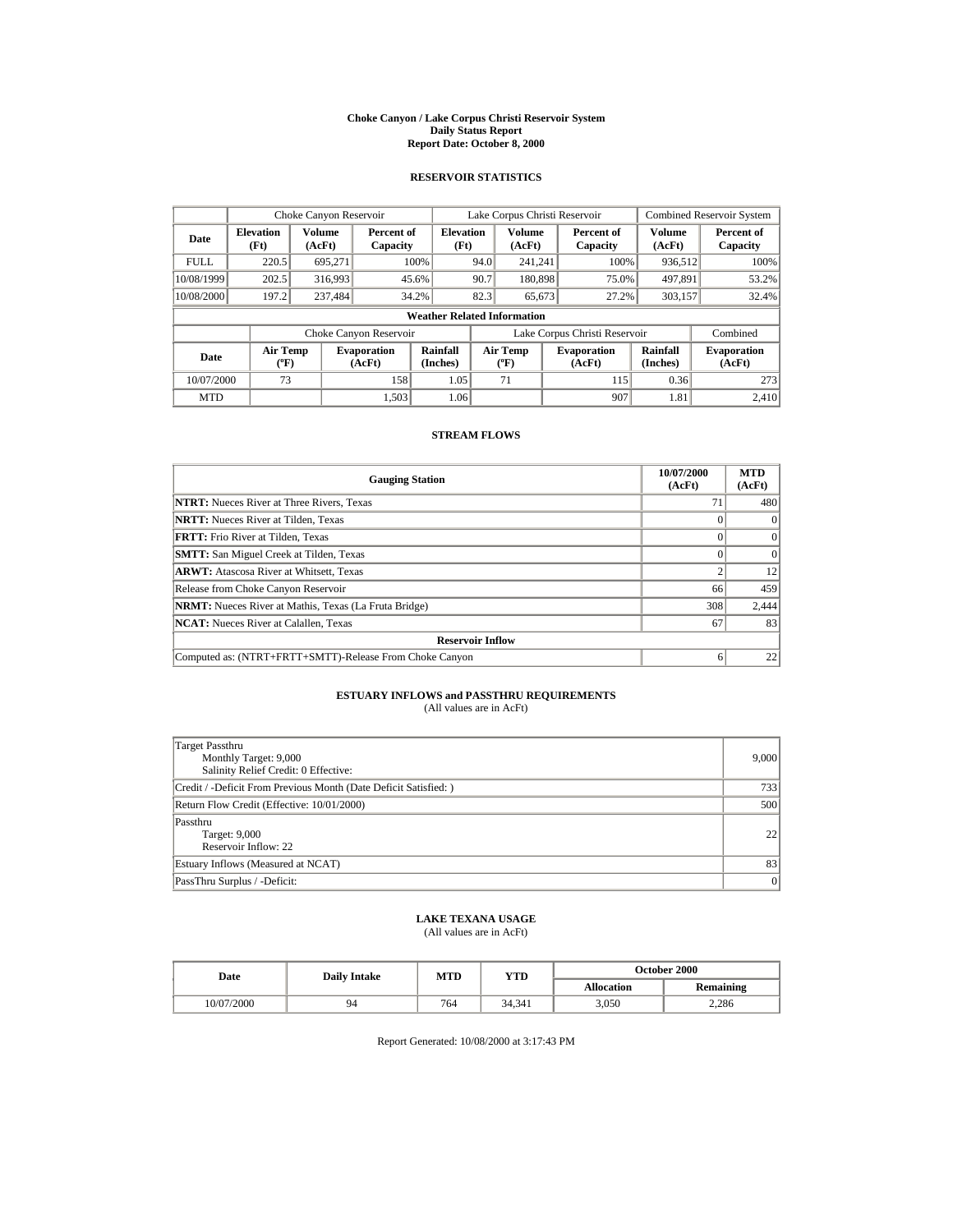#### **Choke Canyon / Lake Corpus Christi Reservoir System Daily Status Report Report Date: October 9, 2000**

## **RESERVOIR STATISTICS**

| Choke Canyon Reservoir |                                             |                  |                              |                          | Lake Corpus Christi Reservoir |                                             |  |                               | <b>Combined Reservoir System</b> |                              |
|------------------------|---------------------------------------------|------------------|------------------------------|--------------------------|-------------------------------|---------------------------------------------|--|-------------------------------|----------------------------------|------------------------------|
| Date                   | <b>Elevation</b><br>(Ft)                    | Volume<br>(AcFt) | Percent of<br>Capacity       | <b>Elevation</b><br>(Ft) |                               | Volume<br>(AcFt)                            |  | Percent of<br>Capacity        | Volume<br>(AcFt)                 | Percent of<br>Capacity       |
| <b>FULL</b>            | 220.5                                       | 695.271          |                              | 100%                     | 94.0                          | 241.241                                     |  | 100%                          | 936,512                          | 100%                         |
| 10/09/1999             | 202.5                                       | 316,993          |                              | 45.6%                    | 90.7                          | 181,070                                     |  | 75.1%                         | 498,063                          | 53.2%                        |
| 10/09/2000             | 197.2                                       | 237.212          |                              | 34.1%                    | 82.3                          | 65,583                                      |  | 27.2%                         | 302,795                          | 32.3%                        |
|                        | <b>Weather Related Information</b>          |                  |                              |                          |                               |                                             |  |                               |                                  |                              |
|                        |                                             |                  | Choke Canyon Reservoir       |                          |                               |                                             |  | Lake Corpus Christi Reservoir |                                  | Combined                     |
| Date                   | <b>Air Temp</b><br>$({}^{\circ}\mathrm{F})$ |                  | <b>Evaporation</b><br>(AcFt) | Rainfall<br>(Inches)     |                               | <b>Air Temp</b><br>$({}^{\circ}\mathbf{F})$ |  | <b>Evaporation</b><br>(AcFt)  | Rainfall<br>(Inches)             | <b>Evaporation</b><br>(AcFt) |
| 10/08/2000             | 49                                          |                  | 134                          | 0.43                     |                               | 62                                          |  | 79                            | 0.46                             | 213                          |
| <b>MTD</b>             |                                             |                  | 1.637                        | 1.49                     |                               |                                             |  | 986                           | 2.27                             | 2,623                        |

## **STREAM FLOWS**

| <b>Gauging Station</b>                                       | 10/08/2000<br>(AcFt) | <b>MTD</b><br>(AcFt) |  |  |  |
|--------------------------------------------------------------|----------------------|----------------------|--|--|--|
| <b>NTRT:</b> Nueces River at Three Rivers, Texas             | 77                   | 558                  |  |  |  |
| <b>NRTT:</b> Nueces River at Tilden, Texas                   | 30                   | 30                   |  |  |  |
| <b>FRTT:</b> Frio River at Tilden, Texas                     |                      | $\Omega$             |  |  |  |
| <b>SMTT:</b> San Miguel Creek at Tilden, Texas               |                      | $\Omega$             |  |  |  |
| <b>ARWT:</b> Atascosa River at Whitsett, Texas               |                      | 14                   |  |  |  |
| Release from Choke Canyon Reservoir                          | 66                   | 524                  |  |  |  |
| <b>NRMT:</b> Nueces River at Mathis, Texas (La Fruta Bridge) | 266                  | 2,710                |  |  |  |
| <b>NCAT:</b> Nueces River at Calallen, Texas                 | 87                   | 171                  |  |  |  |
| <b>Reservoir Inflow</b>                                      |                      |                      |  |  |  |
| Computed as: (NTRT+FRTT+SMTT)-Release From Choke Canyon      | $12 \overline{ }$    | 34                   |  |  |  |

# **ESTUARY INFLOWS and PASSTHRU REQUIREMENTS**<br>(All values are in AcFt)

| Target Passthru<br>Monthly Target: 9,000<br>Salinity Relief Credit: 0 Effective: | 9,000        |
|----------------------------------------------------------------------------------|--------------|
| Credit / -Deficit From Previous Month (Date Deficit Satisfied: )                 | 733          |
| Return Flow Credit (Effective: 10/01/2000)                                       | 500          |
| Passthru<br>Target: 9,000<br>Reservoir Inflow: 34                                | 34           |
| Estuary Inflows (Measured at NCAT)                                               | 171          |
| PassThru Surplus / -Deficit:                                                     | $\mathbf{0}$ |

# **LAKE TEXANA USAGE**

(All values are in AcFt)

| Date       | <b>Daily Intake</b> | MTD | YTD    | <b>October 2000</b> |           |  |
|------------|---------------------|-----|--------|---------------------|-----------|--|
|            |                     |     |        | <b>Allocation</b>   | Remaining |  |
| 10/08/2000 | フコ                  | 859 | 34.436 | 3.050               | 2.191     |  |

Report Generated: 10/09/2000 at 3:51:43 PM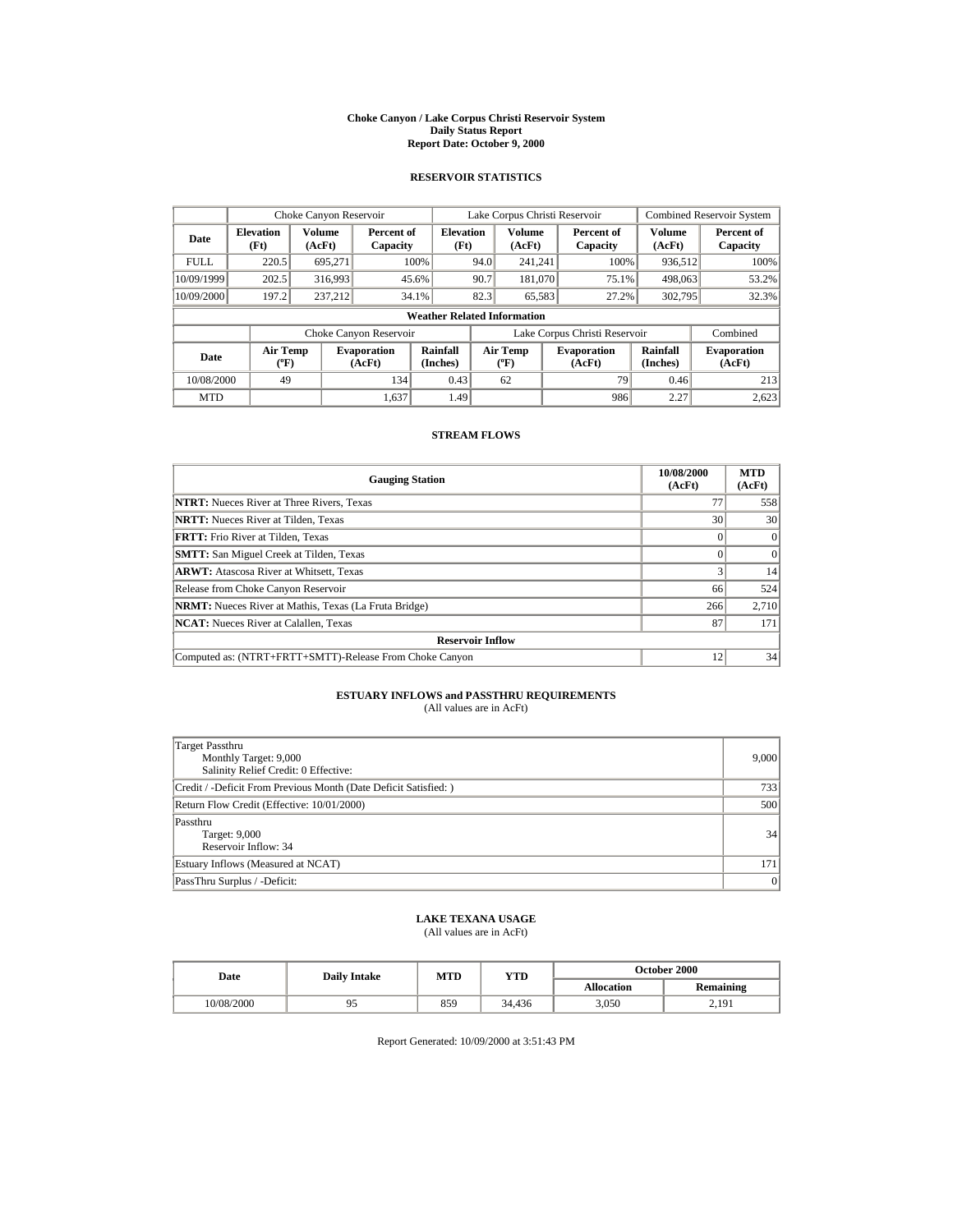#### **Choke Canyon / Lake Corpus Christi Reservoir System Daily Status Report Report Date: October 10, 2000**

## **RESERVOIR STATISTICS**

|             | Choke Canyon Reservoir                |                  |                              |                          | Lake Corpus Christi Reservoir |                                  |  |                               | <b>Combined Reservoir System</b> |                              |
|-------------|---------------------------------------|------------------|------------------------------|--------------------------|-------------------------------|----------------------------------|--|-------------------------------|----------------------------------|------------------------------|
| Date        | <b>Elevation</b><br>(Ft)              | Volume<br>(AcFt) | Percent of<br>Capacity       | <b>Elevation</b><br>(Ft) |                               | <b>Volume</b><br>(AcFt)          |  | Percent of<br>Capacity        | <b>Volume</b><br>(AcFt)          | Percent of<br>Capacity       |
| <b>FULL</b> | 220.5                                 | 695.271          |                              | 100%                     | 94.0                          | 241.241                          |  | 100%                          | 936.512                          | 100%                         |
| 10/10/1999  | 202.5                                 | 316,502          |                              | 45.5%                    | 90.7                          | 180,898                          |  | 75.0%                         | 497,400                          | 53.1%                        |
| 10/10/2000  | 197.3                                 | 238,028          |                              | 34.2%                    | 82.3                          | 65,673                           |  | 27.2%                         | 303,701                          | 32.4%                        |
|             | <b>Weather Related Information</b>    |                  |                              |                          |                               |                                  |  |                               |                                  |                              |
|             |                                       |                  | Choke Canyon Reservoir       |                          |                               |                                  |  | Lake Corpus Christi Reservoir |                                  | Combined                     |
| Date        | <b>Air Temp</b><br>$({}^o\mathrm{F})$ |                  | <b>Evaporation</b><br>(AcFt) | Rainfall<br>(Inches)     |                               | <b>Air Temp</b><br>$(^{\circ}F)$ |  | <b>Evaporation</b><br>(AcFt)  | <b>Rainfall</b><br>(Inches)      | <b>Evaporation</b><br>(AcFt) |
| 10/09/2000  | 45                                    |                  | 206                          | 1.10                     |                               | 58                               |  | Pan overflow                  | 0.80                             | 205                          |
| <b>MTD</b>  |                                       |                  | 1.843                        | 2.59                     |                               |                                  |  | 985                           | 3.07                             | 2,828                        |

### **STREAM FLOWS**

| <b>Gauging Station</b>                                       | 10/09/2000<br>(AcFt) | <b>MTD</b><br>(AcFt) |  |  |  |
|--------------------------------------------------------------|----------------------|----------------------|--|--|--|
| <b>NTRT:</b> Nueces River at Three Rivers, Texas             | 77                   | 635                  |  |  |  |
| <b>NRTT:</b> Nueces River at Tilden, Texas                   | 56                   | 85                   |  |  |  |
| <b>FRTT:</b> Frio River at Tilden, Texas                     |                      |                      |  |  |  |
| <b>SMTT:</b> San Miguel Creek at Tilden, Texas               |                      | $\Omega$             |  |  |  |
| <b>ARWT:</b> Atascosa River at Whitsett, Texas               |                      | 18                   |  |  |  |
| Release from Choke Canyon Reservoir                          | 66                   | 590                  |  |  |  |
| <b>NRMT:</b> Nueces River at Mathis, Texas (La Fruta Bridge) | 254                  | 2,964                |  |  |  |
| <b>NCAT:</b> Nueces River at Calallen, Texas                 | 50                   | 220                  |  |  |  |
| <b>Reservoir Inflow</b>                                      |                      |                      |  |  |  |
| Computed as: (NTRT+FRTT+SMTT)-Release From Choke Canyon      | 12 <sub>1</sub>      | 46                   |  |  |  |

# **ESTUARY INFLOWS and PASSTHRU REQUIREMENTS**<br>(All values are in AcFt)

| <b>Target Passthru</b><br>Monthly Target: 9,000<br>Salinity Relief Credit: 0 Effective: | 9,000 |
|-----------------------------------------------------------------------------------------|-------|
| Credit / -Deficit From Previous Month (Date Deficit Satisfied:)                         | 733   |
| Return Flow Credit (Effective: 10/01/2000)                                              | 500   |
| Passthru<br>Target: 9,000<br>Reservoir Inflow: 46                                       | 46    |
| Estuary Inflows (Measured at NCAT)                                                      | 220   |
| PassThru Surplus / -Deficit:                                                            | 0     |

# **LAKE TEXANA USAGE**

(All values are in AcFt)

| Date       | <b>Daily Intake</b> | MTD | YTD    | <b>October 2000</b> |           |  |
|------------|---------------------|-----|--------|---------------------|-----------|--|
|            |                     |     |        | <b>Allocation</b>   | Remaining |  |
| 10/09/2000 |                     | 859 | 34.436 | 3.050               | 2.191     |  |

Report Generated: 10/10/2000 at 7:52:20 AM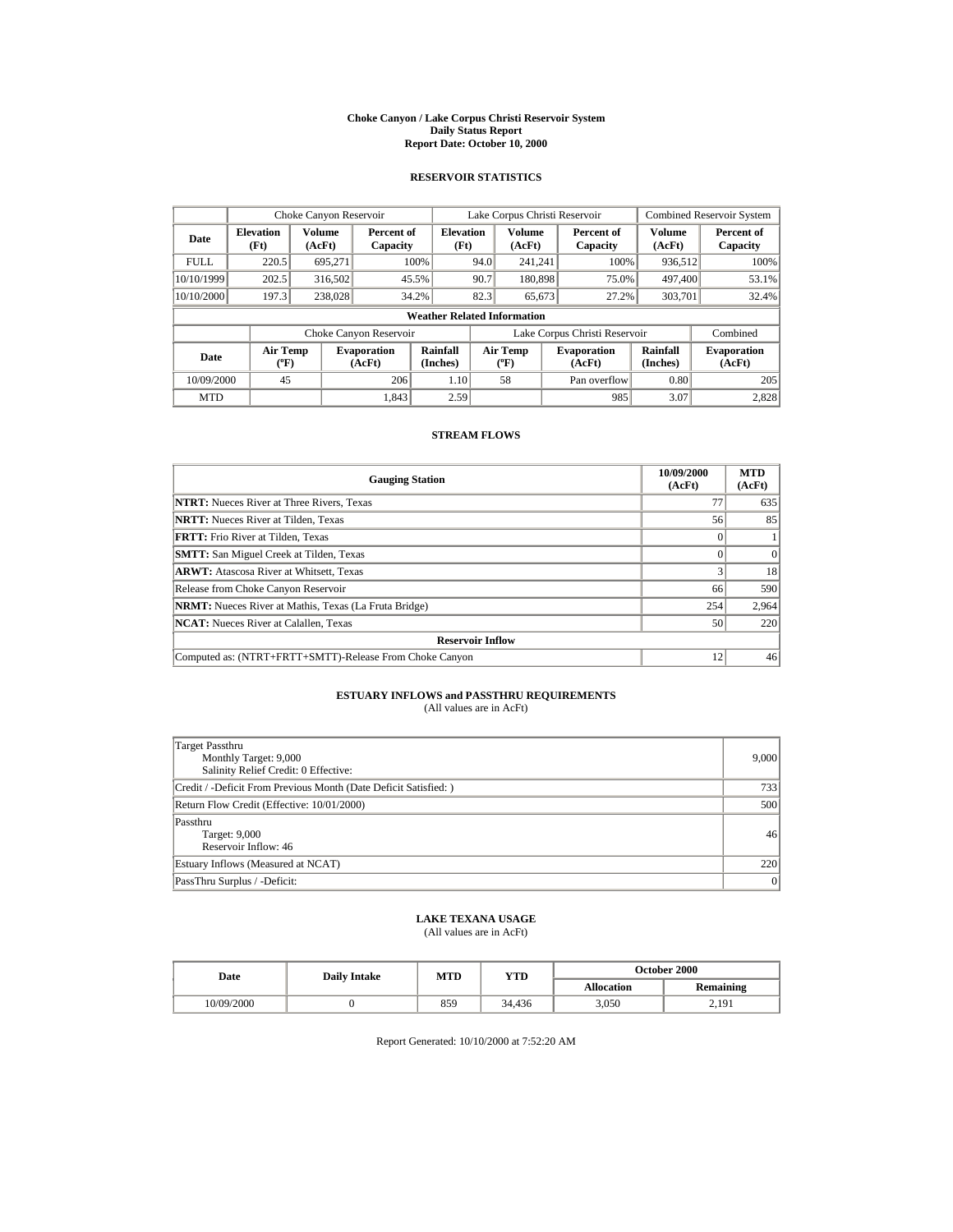#### **Choke Canyon / Lake Corpus Christi Reservoir System Daily Status Report Report Date: October 11, 2000**

## **RESERVOIR STATISTICS**

|             | Choke Canyon Reservoir                      |                  |                              |                          | Lake Corpus Christi Reservoir |                                             |  |                               |                      | <b>Combined Reservoir System</b> |  |
|-------------|---------------------------------------------|------------------|------------------------------|--------------------------|-------------------------------|---------------------------------------------|--|-------------------------------|----------------------|----------------------------------|--|
| Date        | <b>Elevation</b><br>(Ft)                    | Volume<br>(AcFt) | Percent of<br>Capacity       | <b>Elevation</b><br>(Ft) |                               | Volume<br>(AcFt)                            |  | Percent of<br>Capacity        | Volume<br>(AcFt)     | Percent of<br>Capacity           |  |
| <b>FULL</b> | 220.5                                       | 695.271          |                              | 100%                     | 94.0                          | 241.241                                     |  | 100%                          | 936,512              | 100%                             |  |
| 10/11/1999  | 202.5                                       | 316,175          |                              | 45.5%                    | 90.7                          | 180.210                                     |  | 74.7%                         | 496,385              | 53.0%                            |  |
| 10/11/2000  | 197.3                                       | 238,028          |                              | 34.2%                    | 82.3                          | 66,034                                      |  | 27.4%                         | 304.062              | 32.5%                            |  |
|             | <b>Weather Related Information</b>          |                  |                              |                          |                               |                                             |  |                               |                      |                                  |  |
|             |                                             |                  | Choke Canyon Reservoir       |                          |                               |                                             |  | Lake Corpus Christi Reservoir |                      | Combined                         |  |
| Date        | <b>Air Temp</b><br>$({}^{\circ}\mathrm{F})$ |                  | <b>Evaporation</b><br>(AcFt) | Rainfall<br>(Inches)     |                               | <b>Air Temp</b><br>$({}^{\circ}\mathbf{F})$ |  | <b>Evaporation</b><br>(AcFt)  | Rainfall<br>(Inches) | <b>Evaporation</b><br>(AcFt)     |  |
| 10/10/2000  | 56                                          |                  | 127                          | 0.01                     |                               | 64                                          |  | 106                           | 0.02                 | 233                              |  |
| <b>MTD</b>  |                                             |                  | 1.970                        | 2.60                     |                               |                                             |  | 1.091                         | 3.09                 | 3.061                            |  |

### **STREAM FLOWS**

| <b>Gauging Station</b>                                       | 10/10/2000<br>(AcFt) | <b>MTD</b><br>(AcFt) |  |  |  |
|--------------------------------------------------------------|----------------------|----------------------|--|--|--|
| <b>NTRT:</b> Nueces River at Three Rivers, Texas             | 83                   | 719                  |  |  |  |
| <b>NRTT:</b> Nueces River at Tilden, Texas                   | 91                   | 177                  |  |  |  |
| <b>FRTT:</b> Frio River at Tilden, Texas                     |                      |                      |  |  |  |
| <b>SMTT:</b> San Miguel Creek at Tilden, Texas               |                      |                      |  |  |  |
| <b>ARWT:</b> Atascosa River at Whitsett, Texas               |                      | 26                   |  |  |  |
| Release from Choke Canyon Reservoir                          | 66                   | 655                  |  |  |  |
| <b>NRMT:</b> Nueces River at Mathis, Texas (La Fruta Bridge) | 236                  | 3,200                |  |  |  |
| <b>NCAT:</b> Nueces River at Calallen, Texas                 | 46                   | 266                  |  |  |  |
| <b>Reservoir Inflow</b>                                      |                      |                      |  |  |  |
| Computed as: (NTRT+FRTT+SMTT)-Release From Choke Canyon      | 20                   | 66                   |  |  |  |

# **ESTUARY INFLOWS and PASSTHRU REQUIREMENTS**<br>(All values are in AcFt)

| Target Passthru<br>Monthly Target: 9,000<br>Salinity Relief Credit: 0 Effective: | 9,000 |
|----------------------------------------------------------------------------------|-------|
| Credit / -Deficit From Previous Month (Date Deficit Satisfied:)                  | 733   |
| Return Flow Credit (Effective: 10/01/2000)                                       | 500   |
| Passthru<br>Target: 9,000<br>Reservoir Inflow: 66                                | 66    |
| Estuary Inflows (Measured at NCAT)                                               | 266   |
| PassThru Surplus / -Deficit:                                                     | 0     |

# **LAKE TEXANA USAGE**

(All values are in AcFt)

| Date       | <b>Daily Intake</b> | MTD  | YTD    | <b>October 2000</b> |                  |  |
|------------|---------------------|------|--------|---------------------|------------------|--|
|            |                     |      |        | <b>Allocation</b>   | <b>Remaining</b> |  |
| 10/10/2000 | フコ                  | .048 | 34.625 | 3.050               | 2.002            |  |

Report Generated: 10/11/2000 at 7:51:37 AM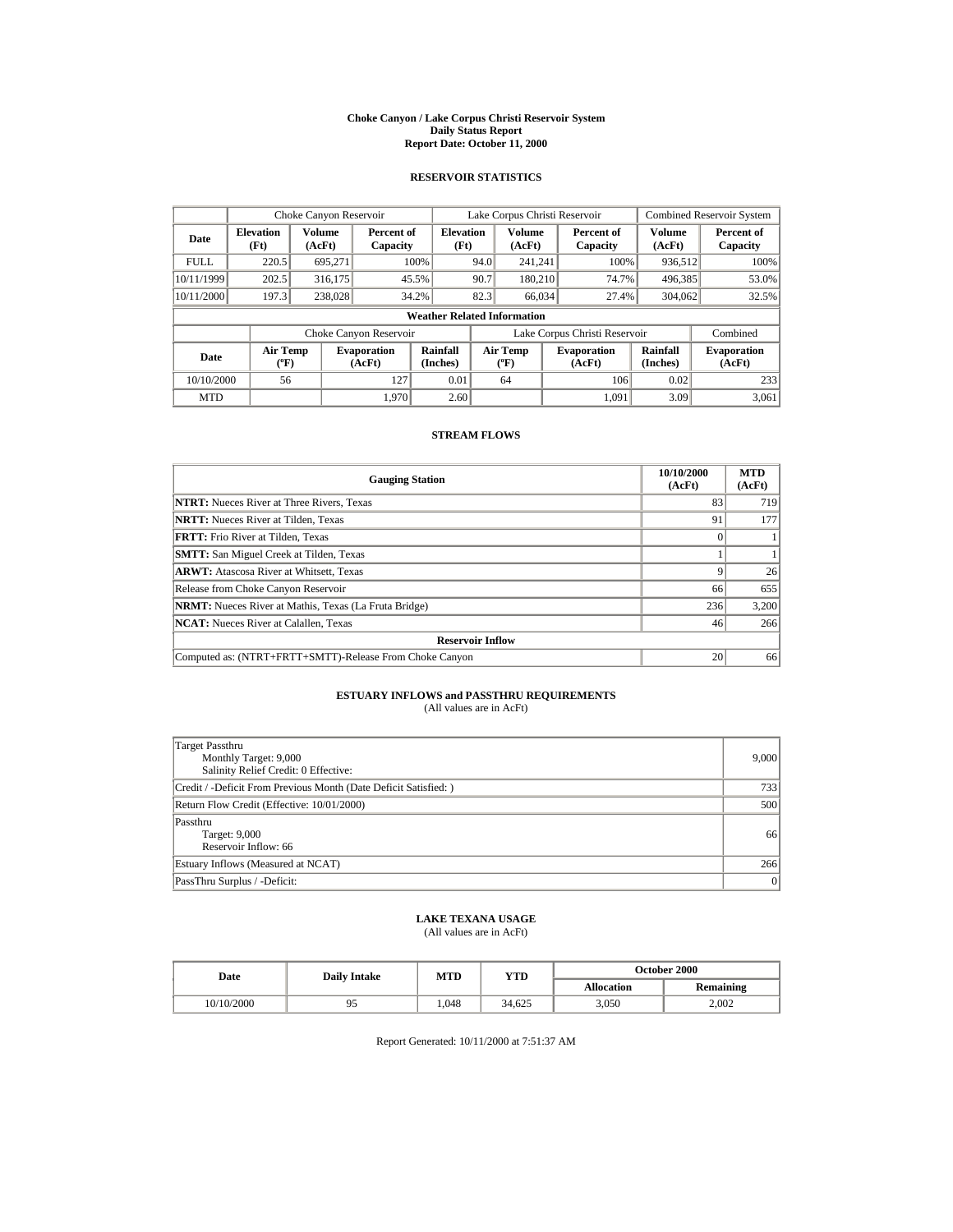#### **Choke Canyon / Lake Corpus Christi Reservoir System Daily Status Report Report Date: October 12, 2000**

## **RESERVOIR STATISTICS**

|             | Choke Canyon Reservoir                      |                  |                              |                          | Lake Corpus Christi Reservoir |                                             |  |                               | <b>Combined Reservoir System</b> |                              |
|-------------|---------------------------------------------|------------------|------------------------------|--------------------------|-------------------------------|---------------------------------------------|--|-------------------------------|----------------------------------|------------------------------|
| Date        | <b>Elevation</b><br>(Ft)                    | Volume<br>(AcFt) | Percent of<br>Capacity       | <b>Elevation</b><br>(Ft) |                               | Volume<br>(AcFt)                            |  | Percent of<br>Capacity        | Volume<br>(AcFt)                 | Percent of<br>Capacity       |
| <b>FULL</b> | 220.5                                       | 695.271          |                              | 100%                     | 94.0                          | 241.241                                     |  | 100%                          | 936,512                          | 100%                         |
| 10/12/1999  | 202.5                                       | 315,849          |                              | 45.4%                    | 90.7                          | 180.210                                     |  | 74.7%                         | 496,059                          | 53.0%                        |
| 10/12/2000  | 197.2                                       | 237.212          |                              | 34.1%                    | 82.4                          | 66.947                                      |  | 27.8%                         | 304.159                          | 32.5%                        |
|             | <b>Weather Related Information</b>          |                  |                              |                          |                               |                                             |  |                               |                                  |                              |
|             |                                             |                  | Choke Canyon Reservoir       |                          |                               |                                             |  | Lake Corpus Christi Reservoir |                                  | Combined                     |
| Date        | <b>Air Temp</b><br>$({}^{\circ}\mathrm{F})$ |                  | <b>Evaporation</b><br>(AcFt) | Rainfall<br>(Inches)     |                               | <b>Air Temp</b><br>$({}^{\circ}\mathbf{F})$ |  | <b>Evaporation</b><br>(AcFt)  | Rainfall<br>(Inches)             | <b>Evaporation</b><br>(AcFt) |
| 10/11/2000  | 65                                          |                  | 79                           | 0.31                     |                               | 73                                          |  | 112                           | 0.63                             | 191                          |
| <b>MTD</b>  |                                             |                  | 2.049                        | 2.91                     |                               |                                             |  | 1.203                         | 3.72                             | 3.252                        |

### **STREAM FLOWS**

| <b>Gauging Station</b>                                       | 10/11/2000<br>(AcFt) | <b>MTD</b><br>(AcFt) |  |  |  |
|--------------------------------------------------------------|----------------------|----------------------|--|--|--|
| <b>NTRT:</b> Nueces River at Three Rivers, Texas             | 77                   | 796                  |  |  |  |
| <b>NRTT:</b> Nueces River at Tilden, Texas                   | 115                  | 292                  |  |  |  |
| <b>FRTT:</b> Frio River at Tilden, Texas                     |                      |                      |  |  |  |
| <b>SMTT:</b> San Miguel Creek at Tilden, Texas               |                      |                      |  |  |  |
| <b>ARWT:</b> Atascosa River at Whitsett, Texas               | 16                   | 43                   |  |  |  |
| Release from Choke Canyon Reservoir                          | 66                   | 721                  |  |  |  |
| <b>NRMT:</b> Nueces River at Mathis, Texas (La Fruta Bridge) | 218                  | 3,418                |  |  |  |
| <b>NCAT:</b> Nueces River at Calallen, Texas                 | 26                   | 292                  |  |  |  |
| <b>Reservoir Inflow</b>                                      |                      |                      |  |  |  |
| Computed as: (NTRT+FRTT+SMTT)-Release From Choke Canyon      | 12                   | 78                   |  |  |  |

# **ESTUARY INFLOWS and PASSTHRU REQUIREMENTS**<br>(All values are in AcFt)

| Target Passthru<br>Monthly Target: 9,000<br>Salinity Relief Credit: 0 Effective: | 9,000 |
|----------------------------------------------------------------------------------|-------|
| Credit / -Deficit From Previous Month (Date Deficit Satisfied:)                  | 733   |
| Return Flow Credit (Effective: 10/01/2000)                                       | 500   |
| Passthru<br>Target: 9,000<br>Reservoir Inflow: 78                                | 78    |
| Estuary Inflows (Measured at NCAT)                                               | 292   |
| PassThru Surplus / -Deficit:                                                     | 0     |

# **LAKE TEXANA USAGE**

(All values are in AcFt)

| Date       | <b>Daily Intake</b> | MTD  | YTD    | <b>October 2000</b> |                  |  |
|------------|---------------------|------|--------|---------------------|------------------|--|
|            |                     |      |        | <b>Allocation</b>   | <b>Remaining</b> |  |
| 10/11/2000 | 96                  | .144 | 34.721 | 3,050               | .906             |  |

Report Generated: 10/12/2000 at 7:33:40 AM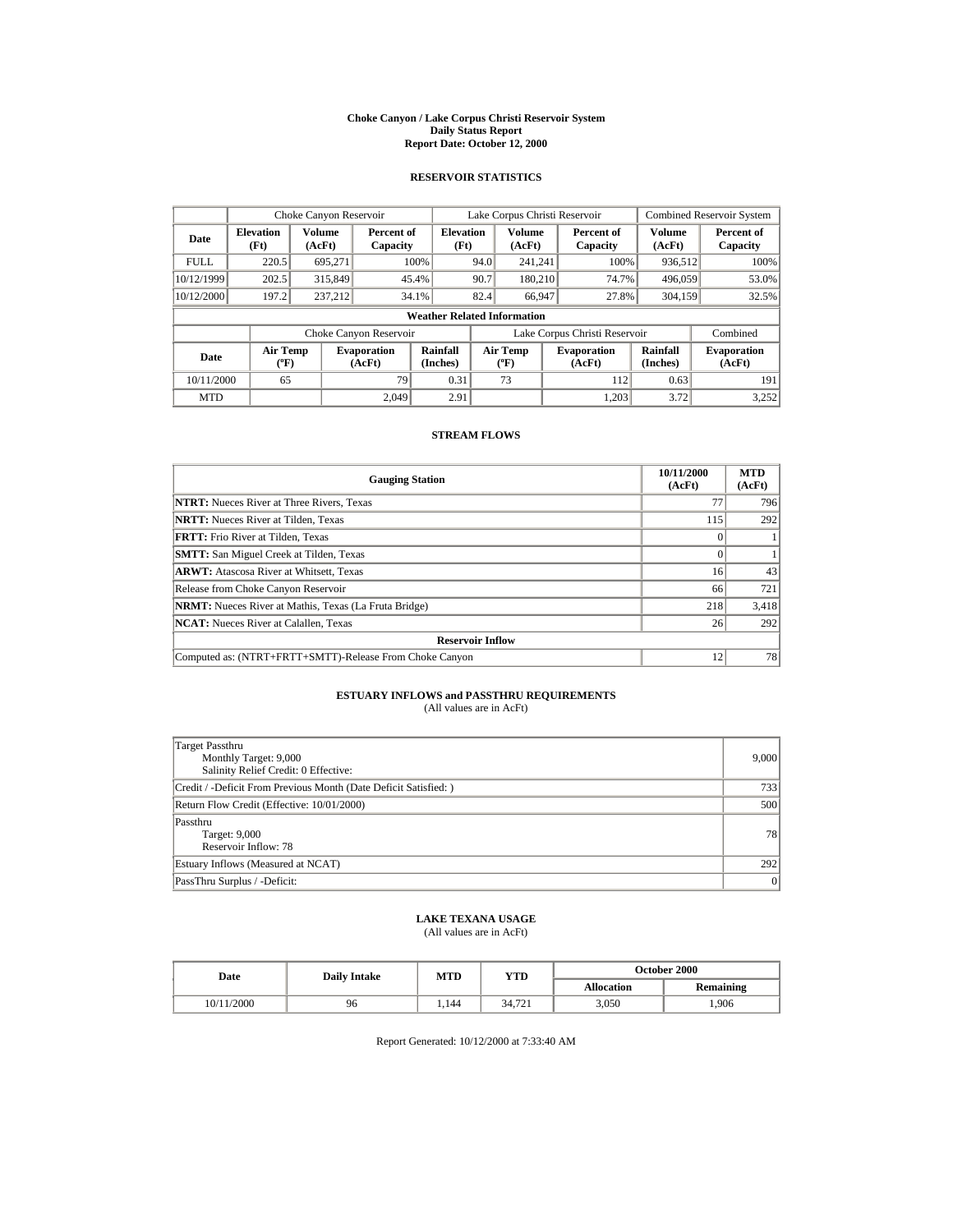#### **Choke Canyon / Lake Corpus Christi Reservoir System Daily Status Report Report Date: October 13, 2000**

## **RESERVOIR STATISTICS**

| Choke Canyon Reservoir |                                             |                  |                              |                          | Lake Corpus Christi Reservoir |                                         |  |                               |                      | <b>Combined Reservoir System</b> |  |
|------------------------|---------------------------------------------|------------------|------------------------------|--------------------------|-------------------------------|-----------------------------------------|--|-------------------------------|----------------------|----------------------------------|--|
| Date                   | <b>Elevation</b><br>(Ft)                    | Volume<br>(AcFt) | Percent of<br>Capacity       | <b>Elevation</b><br>(Ft) |                               | <b>Volume</b><br>(AcFt)                 |  | Percent of<br>Capacity        | Volume<br>(AcFt)     | Percent of<br>Capacity           |  |
| <b>FULL</b>            | 220.5                                       | 695.271          |                              | 100%                     | 94.0                          | 241.241                                 |  | 100%                          | 936,512              | 100%                             |  |
| 10/13/1999             | 202.5                                       | 315,523          |                              | 45.4%                    | 90.6                          | 179,867                                 |  | 74.6%                         | 495,390              | 52.9%                            |  |
| 10/13/2000             | 197.2                                       | 237,077          |                              | 34.1%                    | 82.5                          | 67,131                                  |  | 27.8%                         | 304,208              | 32.5%                            |  |
|                        | <b>Weather Related Information</b>          |                  |                              |                          |                               |                                         |  |                               |                      |                                  |  |
|                        |                                             |                  | Choke Canyon Reservoir       |                          |                               |                                         |  | Lake Corpus Christi Reservoir |                      | Combined                         |  |
| Date                   | <b>Air Temp</b><br>$({}^{\circ}\mathrm{F})$ |                  | <b>Evaporation</b><br>(AcFt) | Rainfall<br>(Inches)     |                               | <b>Air Temp</b><br>$(^{\circ}\text{F})$ |  | <b>Evaporation</b><br>(AcFt)  | Rainfall<br>(Inches) | <b>Evaporation</b><br>(AcFt)     |  |
| 10/12/2000             | 81                                          |                  | 55                           | 0.00                     |                               | 85                                      |  | 102                           | 0.00                 | 157                              |  |
| <b>MTD</b>             |                                             |                  | 2.104                        | 2.91                     |                               |                                         |  | 1.305                         | 3.72                 | 3.409                            |  |

### **STREAM FLOWS**

| <b>Gauging Station</b>                                       | 10/12/2000<br>(AcFt) | <b>MTD</b><br>(AcFt) |  |  |  |
|--------------------------------------------------------------|----------------------|----------------------|--|--|--|
| <b>NTRT:</b> Nueces River at Three Rivers, Texas             | 167                  | 963                  |  |  |  |
| <b>NRTT:</b> Nueces River at Tilden, Texas                   | 93                   | 385                  |  |  |  |
| <b>FRTT:</b> Frio River at Tilden, Texas                     |                      |                      |  |  |  |
| <b>SMTT:</b> San Miguel Creek at Tilden, Texas               |                      |                      |  |  |  |
| <b>ARWT:</b> Atascosa River at Whitsett, Texas               | 28                   | 70                   |  |  |  |
| Release from Choke Canyon Reservoir                          | 66                   | 786                  |  |  |  |
| <b>NRMT:</b> Nueces River at Mathis, Texas (La Fruta Bridge) | 220                  | 3,639                |  |  |  |
| <b>NCAT:</b> Nueces River at Calallen, Texas                 | 30                   | 321                  |  |  |  |
| <b>Reservoir Inflow</b>                                      |                      |                      |  |  |  |
| Computed as: (NTRT+FRTT+SMTT)-Release From Choke Canyon      | 101                  | 179                  |  |  |  |

# **ESTUARY INFLOWS and PASSTHRU REQUIREMENTS**<br>(All values are in AcFt)

| Target Passthru<br>Monthly Target: 9,000<br>Salinity Relief Credit: 0 Effective: | 9,000 |
|----------------------------------------------------------------------------------|-------|
| Credit / -Deficit From Previous Month (Date Deficit Satisfied:)                  | 733   |
| Return Flow Credit (Effective: 10/01/2000)                                       | 500   |
| Passthru<br>Target: 9,000<br>Reservoir Inflow: 179                               | 179   |
| Estuary Inflows (Measured at NCAT)                                               | 321   |
| PassThru Surplus / -Deficit:                                                     | 0     |

## **LAKE TEXANA USAGE**

(All values are in AcFt)

| Date       | <b>Daily Intake</b> | MTD         | YTD    | <b>October 2000</b> |                  |  |
|------------|---------------------|-------------|--------|---------------------|------------------|--|
|            |                     |             |        | <b>Allocation</b>   | <b>Remaining</b> |  |
| 10/12/2000 | o.                  | 227<br>1.44 | 34.804 | 3.050               | 1.823            |  |

Report Generated: 10/13/2000 at 7:44:16 AM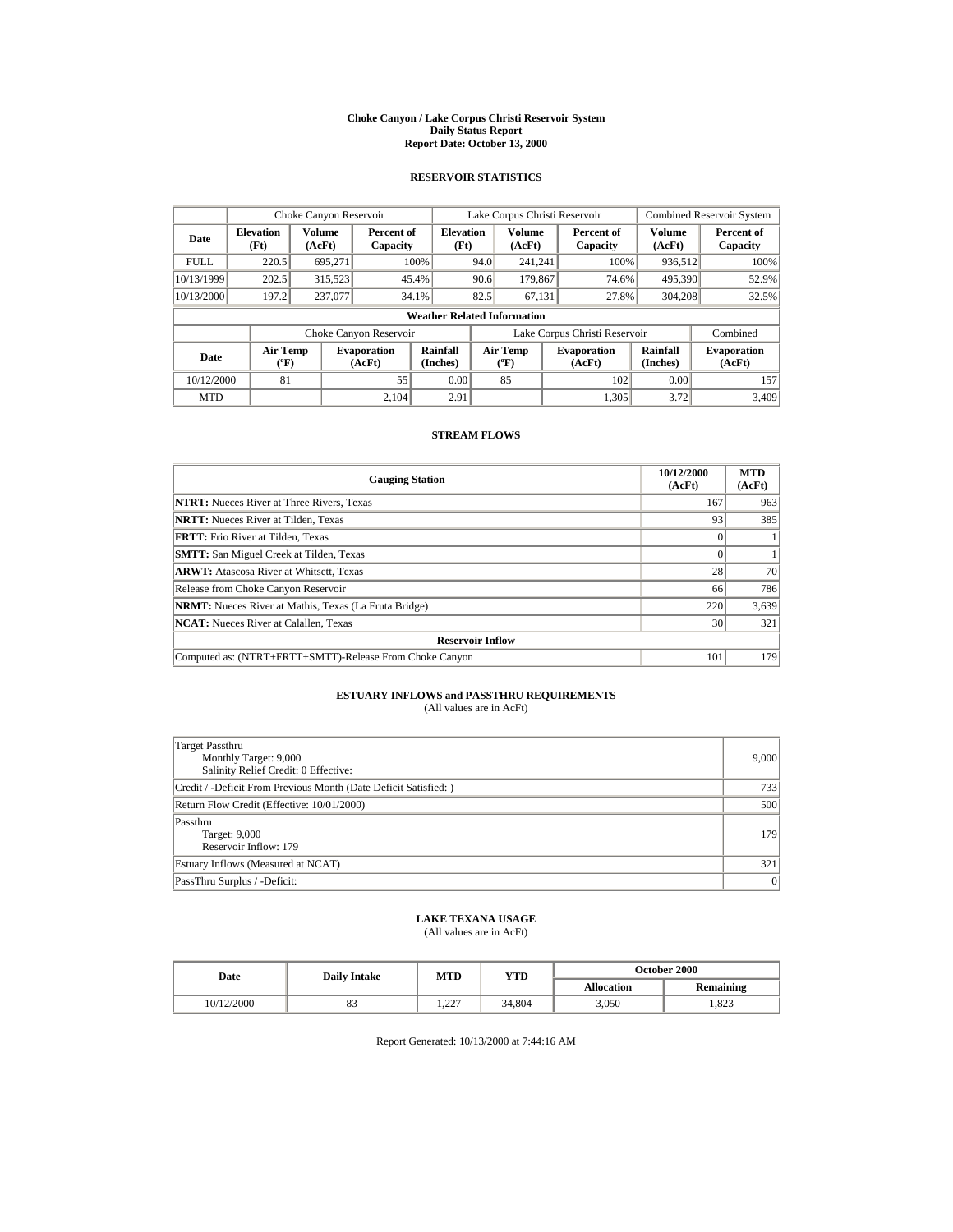#### **Choke Canyon / Lake Corpus Christi Reservoir System Daily Status Report Report Date: October 14, 2000**

## **RESERVOIR STATISTICS**

|             | Choke Canyon Reservoir                      |                  |                              |                          | Lake Corpus Christi Reservoir |                                             |  |                               | <b>Combined Reservoir System</b> |                              |
|-------------|---------------------------------------------|------------------|------------------------------|--------------------------|-------------------------------|---------------------------------------------|--|-------------------------------|----------------------------------|------------------------------|
| Date        | <b>Elevation</b><br>(Ft)                    | Volume<br>(AcFt) | Percent of<br>Capacity       | <b>Elevation</b><br>(Ft) |                               | Volume<br>(AcFt)                            |  | Percent of<br>Capacity        | Volume<br>(AcFt)                 | Percent of<br>Capacity       |
| <b>FULL</b> | 220.5                                       | 695.271          |                              | 100%                     | 94.0                          | 241.241                                     |  | 100%                          | 936,512                          | 100%                         |
| 10/14/1999  | 202.4                                       | 315,197          |                              | 45.3%                    | 90.6                          | 179.180                                     |  | 74.3%                         | 494,377                          | 52.8%                        |
| 10/14/2000  | 197.2                                       | 236,805          |                              | 34.1%                    | 82.5                          | 67.223                                      |  | 27.9%                         | 304.028                          | 32.5%                        |
|             | <b>Weather Related Information</b>          |                  |                              |                          |                               |                                             |  |                               |                                  |                              |
|             |                                             |                  | Choke Canyon Reservoir       |                          |                               |                                             |  | Lake Corpus Christi Reservoir |                                  | Combined                     |
| Date        | <b>Air Temp</b><br>$({}^{\circ}\mathrm{F})$ |                  | <b>Evaporation</b><br>(AcFt) | Rainfall<br>(Inches)     |                               | <b>Air Temp</b><br>$({}^{\circ}\mathbf{F})$ |  | <b>Evaporation</b><br>(AcFt)  | Rainfall<br>(Inches)             | <b>Evaporation</b><br>(AcFt) |
| 10/13/2000  | 86                                          |                  | 174                          | 0.00                     |                               | 88                                          |  | 113                           | 0.00                             | 287                          |
| <b>MTD</b>  |                                             |                  | 2.278                        | 2.91                     |                               |                                             |  | 1.418                         | 3.72                             | 3,696                        |

### **STREAM FLOWS**

| <b>Gauging Station</b>                                       | 10/13/2000<br>(AcFt) | <b>MTD</b><br>(AcFt) |  |  |  |
|--------------------------------------------------------------|----------------------|----------------------|--|--|--|
| <b>NTRT:</b> Nueces River at Three Rivers, Texas             | 181                  | 1,143                |  |  |  |
| <b>NRTT:</b> Nueces River at Tilden. Texas                   | 161                  | 546                  |  |  |  |
| FRTT: Frio River at Tilden, Texas                            |                      |                      |  |  |  |
| <b>SMTT:</b> San Miguel Creek at Tilden, Texas               |                      |                      |  |  |  |
| <b>ARWT:</b> Atascosa River at Whitsett, Texas               | 22                   | 92                   |  |  |  |
| Release from Choke Canyon Reservoir                          | 66                   | 852                  |  |  |  |
| <b>NRMT:</b> Nueces River at Mathis, Texas (La Fruta Bridge) | 282                  | 3,920                |  |  |  |
| <b>NCAT:</b> Nueces River at Calallen, Texas                 |                      | 321                  |  |  |  |
| <b>Reservoir Inflow</b>                                      |                      |                      |  |  |  |
| Computed as: (NTRT+FRTT+SMTT)-Release From Choke Canyon      | 115                  | 294                  |  |  |  |

# **ESTUARY INFLOWS and PASSTHRU REQUIREMENTS**<br>(All values are in AcFt)

| Target Passthru<br>Monthly Target: 9,000<br>Salinity Relief Credit: 0 Effective: | 9,000 |
|----------------------------------------------------------------------------------|-------|
| Credit / -Deficit From Previous Month (Date Deficit Satisfied:)                  | 733   |
| Return Flow Credit (Effective: 10/01/2000)                                       | 500   |
| Passthru<br>Target: 9,000<br>Reservoir Inflow: 294                               | 294   |
| Estuary Inflows (Measured at NCAT)                                               | 321   |
| PassThru Surplus / -Deficit:                                                     | 0     |

# **LAKE TEXANA USAGE**

(All values are in AcFt)

| Date       | <b>Daily Intake</b> | MTD   | YTD    | <b>October 2000</b> |                  |  |
|------------|---------------------|-------|--------|---------------------|------------------|--|
|            |                     |       |        | <b>Allocation</b>   | <b>Remaining</b> |  |
| 10/13/2000 | 99                  | 1.326 | 34.903 | 3.050               | 1.724            |  |

Report Generated: 10/14/2000 at 7:50:03 AM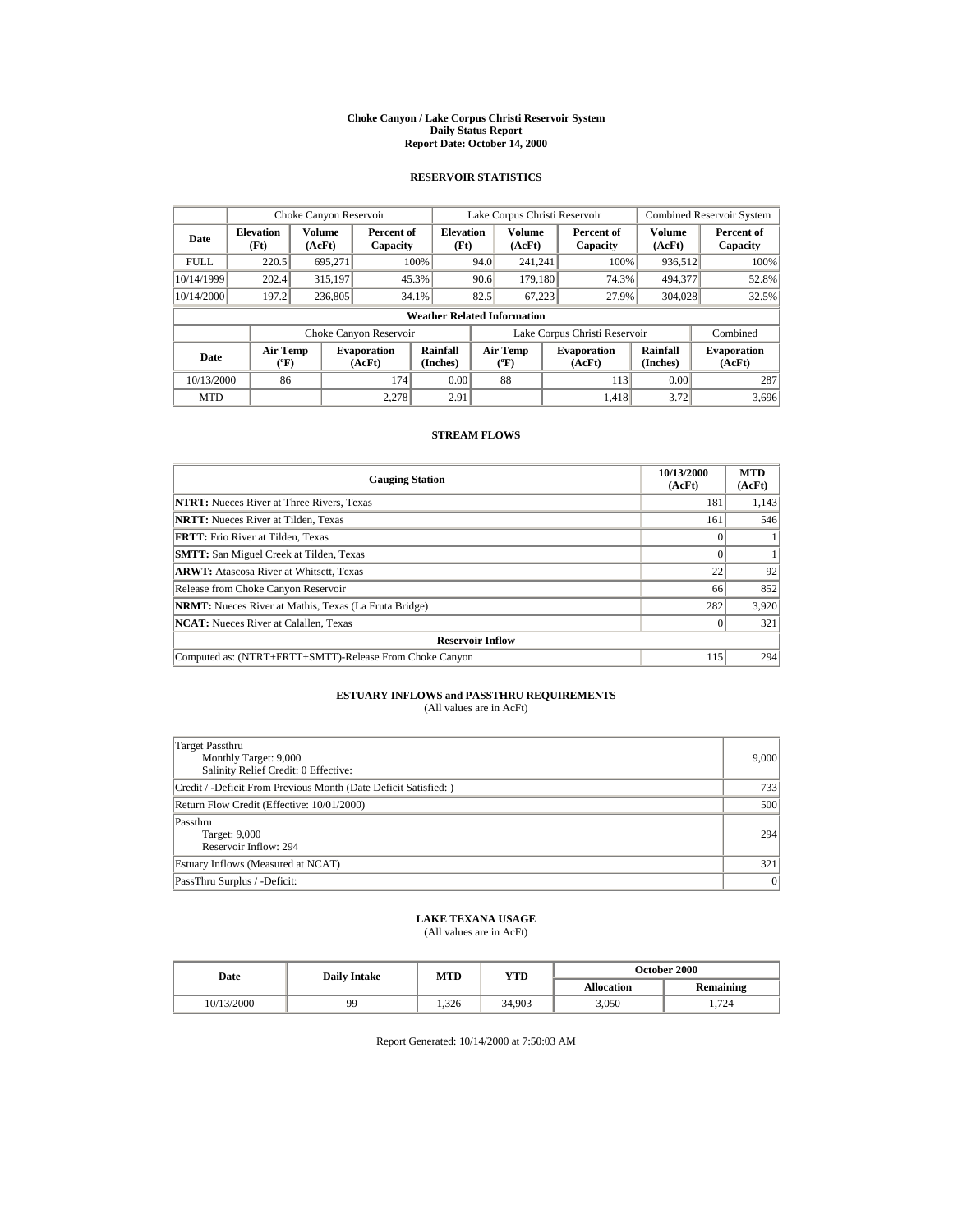#### **Choke Canyon / Lake Corpus Christi Reservoir System Daily Status Report Report Date: October 15, 2000**

## **RESERVOIR STATISTICS**

| Choke Canyon Reservoir |                                             |                  |                              |                          | Lake Corpus Christi Reservoir |                                         |  |                               | <b>Combined Reservoir System</b> |                              |
|------------------------|---------------------------------------------|------------------|------------------------------|--------------------------|-------------------------------|-----------------------------------------|--|-------------------------------|----------------------------------|------------------------------|
| Date                   | <b>Elevation</b><br>(Ft)                    | Volume<br>(AcFt) | Percent of<br>Capacity       | <b>Elevation</b><br>(Ft) |                               | Volume<br>(AcFt)                        |  | Percent of<br>Capacity        | Volume<br>(AcFt)                 | Percent of<br>Capacity       |
| <b>FULL</b>            | 220.5                                       | 695.271          |                              | 100%                     | 94.0                          | 241.241                                 |  | 100%                          | 936,512                          | 100%                         |
| 10/15/1999             | 202.4                                       | 314,871          |                              | 45.3%                    | 90.6                          | 178,666                                 |  | 74.1%                         | 493,537                          | 52.7%                        |
| 10/15/2000             | 197.2                                       | 236,805          |                              | 34.1%                    | 82.5                          | 67,223                                  |  | 27.9%                         | 304,028                          | 32.5%                        |
|                        | <b>Weather Related Information</b>          |                  |                              |                          |                               |                                         |  |                               |                                  |                              |
|                        |                                             |                  | Choke Canyon Reservoir       |                          |                               |                                         |  | Lake Corpus Christi Reservoir |                                  | Combined                     |
| Date                   | <b>Air Temp</b><br>$({}^{\circ}\mathrm{F})$ |                  | <b>Evaporation</b><br>(AcFt) | Rainfall<br>(Inches)     |                               | <b>Air Temp</b><br>$(^{\circ}\text{F})$ |  | <b>Evaporation</b><br>(AcFt)  | Rainfall<br>(Inches)             | <b>Evaporation</b><br>(AcFt) |
| 10/14/2000             | 83                                          |                  | 63                           | 0.00                     |                               | 86                                      |  | 43                            | 0.05                             | 106                          |
| <b>MTD</b>             |                                             |                  | 2.341                        | 2.91                     |                               |                                         |  | 1.461                         | 3.77                             | 3.802                        |

### **STREAM FLOWS**

| <b>Gauging Station</b>                                       | 10/14/2000<br>(AcFt) | <b>MTD</b><br>(AcFt) |  |  |  |
|--------------------------------------------------------------|----------------------|----------------------|--|--|--|
| <b>NTRT:</b> Nueces River at Three Rivers, Texas             | 234                  | 1,378                |  |  |  |
| <b>NRTT:</b> Nueces River at Tilden. Texas                   | 127                  | 673                  |  |  |  |
| <b>FRTT:</b> Frio River at Tilden. Texas                     |                      |                      |  |  |  |
| <b>SMTT:</b> San Miguel Creek at Tilden, Texas               |                      |                      |  |  |  |
| <b>ARWT:</b> Atascosa River at Whitsett, Texas               | 17                   | 109                  |  |  |  |
| Release from Choke Canyon Reservoir                          | 66                   | 917                  |  |  |  |
| <b>NRMT:</b> Nueces River at Mathis, Texas (La Fruta Bridge) | 260                  | 4,180                |  |  |  |
| <b>NCAT:</b> Nueces River at Calallen, Texas                 |                      | 328                  |  |  |  |
| <b>Reservoir Inflow</b>                                      |                      |                      |  |  |  |
| Computed as: (NTRT+FRTT+SMTT)-Release From Choke Canyon      | 169                  | 463                  |  |  |  |

# **ESTUARY INFLOWS and PASSTHRU REQUIREMENTS**<br>(All values are in AcFt)

| Target Passthru<br>Monthly Target: 9,000<br>Salinity Relief Credit: 0 Effective: | 9,000 |
|----------------------------------------------------------------------------------|-------|
| Credit / -Deficit From Previous Month (Date Deficit Satisfied:)                  | 733   |
| Return Flow Credit (Effective: 10/01/2000)                                       | 500   |
| Passthru<br>Target: 9,000<br>Reservoir Inflow: 463                               | 463   |
| Estuary Inflows (Measured at NCAT)                                               | 328   |
| PassThru Surplus / -Deficit:                                                     | 0     |

# **LAKE TEXANA USAGE**

(All values are in AcFt)

| Date       | <b>Daily Intake</b> | MTD  | YTD    | <b>October 2000</b> |                  |  |
|------------|---------------------|------|--------|---------------------|------------------|--|
|            |                     |      |        | <b>Allocation</b>   | <b>Remaining</b> |  |
| 10/14/2000 | 99                  | .425 | 35.002 | 3.050               | .625             |  |

Report Generated: 10/15/2000 at 8:05:26 AM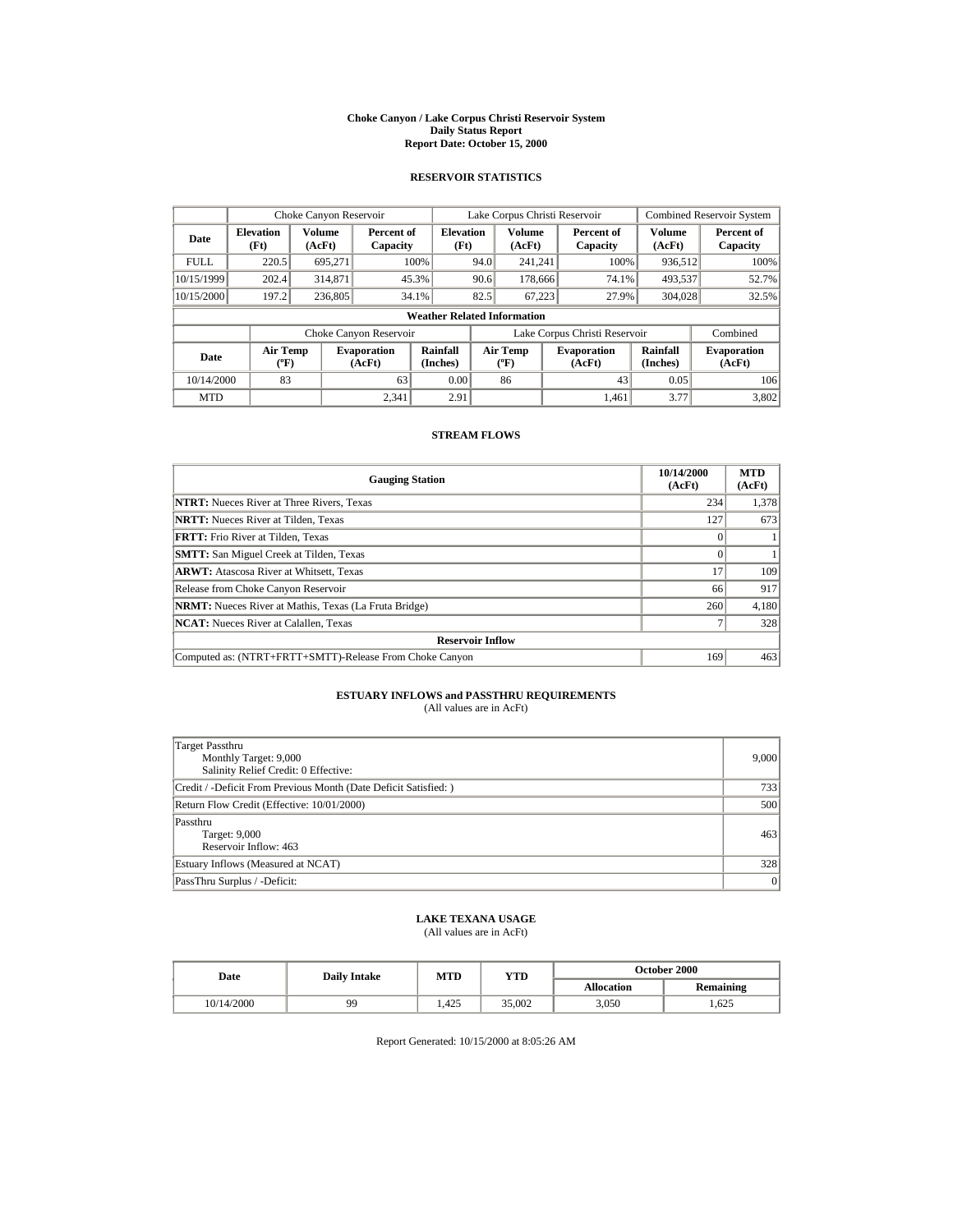#### **Choke Canyon / Lake Corpus Christi Reservoir System Daily Status Report Report Date: October 16, 2000**

## **RESERVOIR STATISTICS**

|             | Choke Canyon Reservoir                |                  |                              |                          | Lake Corpus Christi Reservoir |                                   |  |                               |                         | <b>Combined Reservoir System</b> |  |
|-------------|---------------------------------------|------------------|------------------------------|--------------------------|-------------------------------|-----------------------------------|--|-------------------------------|-------------------------|----------------------------------|--|
| Date        | <b>Elevation</b><br>(Ft)              | Volume<br>(AcFt) | Percent of<br>Capacity       | <b>Elevation</b><br>(Ft) |                               | <b>Volume</b><br>(AcFt)           |  | Percent of<br>Capacity        | <b>Volume</b><br>(AcFt) | Percent of<br>Capacity           |  |
| <b>FULL</b> | 220.5                                 | 695.271          |                              | 100%                     | 94.0                          | 241.241                           |  | 100%                          | 936,512                 | 100%                             |  |
| 10/16/1999  | 202.4                                 | 314,545          |                              | 45.2%                    | 90.5                          | 178.153                           |  | 73.8%                         | 492,698                 | 52.6%                            |  |
| 10/16/2000  | 197.2                                 | 236,670          |                              | 34.0%                    | 82.5                          | 67.131                            |  | 27.8%                         | 303,801                 | 32.4%                            |  |
|             | <b>Weather Related Information</b>    |                  |                              |                          |                               |                                   |  |                               |                         |                                  |  |
|             |                                       |                  | Choke Canyon Reservoir       |                          |                               |                                   |  | Lake Corpus Christi Reservoir |                         | Combined                         |  |
| Date        | <b>Air Temp</b><br>$({}^o\mathrm{F})$ |                  | <b>Evaporation</b><br>(AcFt) | Rainfall<br>(Inches)     |                               | Air Temp<br>$({}^{\circ}{\rm F})$ |  | <b>Evaporation</b><br>(AcFt)  | Rainfall<br>(Inches)    | <b>Evaporation</b><br>(AcFt)     |  |
| 10/15/2000  | 90                                    |                  | 182                          | 0.00                     |                               | 91                                |  | 81                            | 0.00                    | 263                              |  |
| <b>MTD</b>  |                                       |                  | 2.523                        | 2.91                     |                               |                                   |  | 1.542                         | 3.77                    | 4,065                            |  |

### **STREAM FLOWS**

| <b>Gauging Station</b>                                       | 10/15/2000<br>(AcFt) | <b>MTD</b><br>(AcFt) |  |  |  |
|--------------------------------------------------------------|----------------------|----------------------|--|--|--|
| <b>NTRT:</b> Nueces River at Three Rivers, Texas             | 228                  | 1,606                |  |  |  |
| <b>NRTT:</b> Nueces River at Tilden, Texas                   | 75                   | 748                  |  |  |  |
| <b>FRTT:</b> Frio River at Tilden, Texas                     |                      |                      |  |  |  |
| <b>SMTT:</b> San Miguel Creek at Tilden, Texas               |                      |                      |  |  |  |
| <b>ARWT:</b> Atascosa River at Whitsett, Texas               |                      | 120                  |  |  |  |
| Release from Choke Canyon Reservoir                          | 66                   | 983                  |  |  |  |
| <b>NRMT:</b> Nueces River at Mathis, Texas (La Fruta Bridge) | 252                  | 4,433                |  |  |  |
| <b>NCAT:</b> Nueces River at Calallen, Texas                 | 34                   | 362                  |  |  |  |
| <b>Reservoir Inflow</b>                                      |                      |                      |  |  |  |
| Computed as: (NTRT+FRTT+SMTT)-Release From Choke Canyon      | 163                  | 626                  |  |  |  |

# **ESTUARY INFLOWS and PASSTHRU REQUIREMENTS**<br>(All values are in AcFt)

| Target Passthru<br>Monthly Target: 9,000<br>Salinity Relief Credit: 0 Effective: | 9,000 |
|----------------------------------------------------------------------------------|-------|
| Credit / -Deficit From Previous Month (Date Deficit Satisfied:)                  | 733   |
| Return Flow Credit (Effective: 10/01/2000)                                       | 500   |
| Passthru<br>Target: 9,000<br>Reservoir Inflow: 626                               | 626   |
| Estuary Inflows (Measured at NCAT)                                               | 362   |
| PassThru Surplus / -Deficit:                                                     | 0     |

# **LAKE TEXANA USAGE**

(All values are in AcFt)

| Date       | <b>Daily Intake</b> | MTD   | YTD    | <b>October 2000</b> |                  |  |
|------------|---------------------|-------|--------|---------------------|------------------|--|
|            |                     |       |        | <b>Allocation</b>   | <b>Remaining</b> |  |
| 10/15/2000 | 99                  | 1.524 | 35.101 | 3.050               | .526             |  |

Report Generated: 10/16/2000 at 7:42:46 AM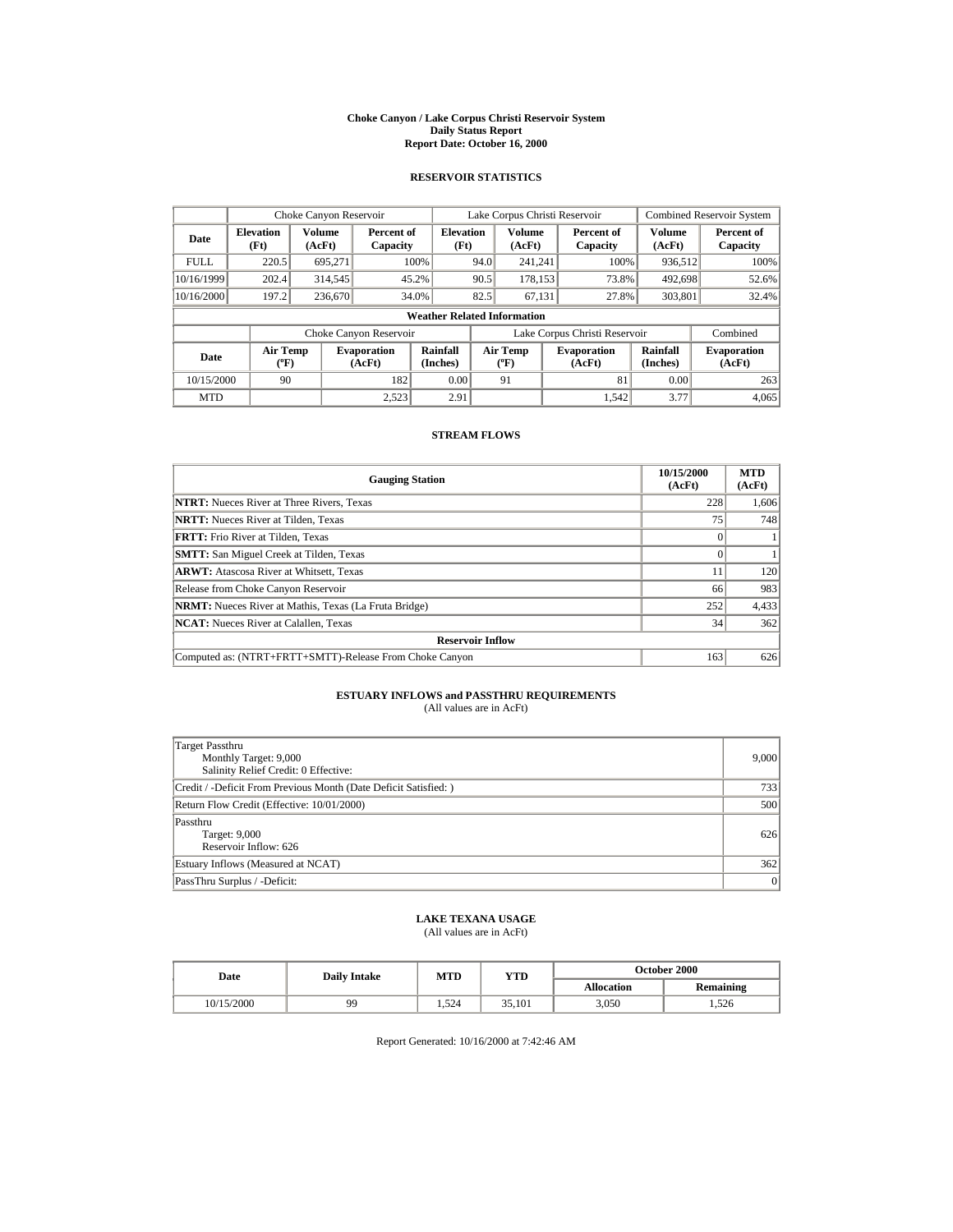#### **Choke Canyon / Lake Corpus Christi Reservoir System Daily Status Report Report Date: October 17, 2000**

## **RESERVOIR STATISTICS**

|             | Choke Canyon Reservoir                      |                  |                              |                          | Lake Corpus Christi Reservoir |                                  |  |                               |                      | <b>Combined Reservoir System</b> |  |
|-------------|---------------------------------------------|------------------|------------------------------|--------------------------|-------------------------------|----------------------------------|--|-------------------------------|----------------------|----------------------------------|--|
| Date        | <b>Elevation</b><br>(Ft)                    | Volume<br>(AcFt) | Percent of<br>Capacity       | <b>Elevation</b><br>(Ft) |                               | Volume<br>(AcFt)                 |  | Percent of<br>Capacity        | Volume<br>(AcFt)     | Percent of<br>Capacity           |  |
| <b>FULL</b> | 220.5                                       | 695.271          |                              | 100%                     | 94.0                          | 241.241                          |  | 100%                          | 936,512              | 100%                             |  |
| 10/17/1999  | 202.4                                       | 314,545          |                              | 45.2%                    | 90.5                          | 178.153                          |  | 73.8%                         | 492,698              | 52.6%                            |  |
| 10/17/2000  | 197.2                                       | 236,534          |                              | 34.0%                    | 82.5                          | 67.131                           |  | 27.8%                         | 303,665              | 32.4%                            |  |
|             | <b>Weather Related Information</b>          |                  |                              |                          |                               |                                  |  |                               |                      |                                  |  |
|             |                                             |                  | Choke Canyon Reservoir       |                          |                               |                                  |  | Lake Corpus Christi Reservoir |                      | Combined                         |  |
| Date        | <b>Air Temp</b><br>$({}^{\circ}\mathrm{F})$ |                  | <b>Evaporation</b><br>(AcFt) | Rainfall<br>(Inches)     |                               | <b>Air Temp</b><br>$(^{\circ}F)$ |  | <b>Evaporation</b><br>(AcFt)  | Rainfall<br>(Inches) | <b>Evaporation</b><br>(AcFt)     |  |
| 10/16/2000  | 90                                          |                  | 181                          | 0.00                     |                               | 91                               |  | 172                           | 0.00                 | 353                              |  |
| <b>MTD</b>  |                                             |                  | 2.704                        | 2.91                     |                               |                                  |  | 1.714                         | 3.77                 | 4,418                            |  |

### **STREAM FLOWS**

| <b>Gauging Station</b>                                       | 10/16/2000<br>(AcFt) | <b>MTD</b><br>(AcFt) |  |  |  |
|--------------------------------------------------------------|----------------------|----------------------|--|--|--|
| <b>NTRT:</b> Nueces River at Three Rivers, Texas             | 181                  | 1,787                |  |  |  |
| <b>NRTT:</b> Nueces River at Tilden, Texas                   | 30                   | 778                  |  |  |  |
| <b>FRTT:</b> Frio River at Tilden, Texas                     |                      |                      |  |  |  |
| <b>SMTT:</b> San Miguel Creek at Tilden, Texas               |                      |                      |  |  |  |
| <b>ARWT:</b> Atascosa River at Whitsett, Texas               |                      | 127                  |  |  |  |
| Release from Choke Canyon Reservoir                          | 66                   | 1,048                |  |  |  |
| <b>NRMT:</b> Nueces River at Mathis, Texas (La Fruta Bridge) | 242                  | 4,675                |  |  |  |
| <b>NCAT:</b> Nueces River at Calallen, Texas                 | 26                   | 388                  |  |  |  |
| <b>Reservoir Inflow</b>                                      |                      |                      |  |  |  |
| Computed as: (NTRT+FRTT+SMTT)-Release From Choke Canyon      | 115                  | 741                  |  |  |  |

# **ESTUARY INFLOWS and PASSTHRU REQUIREMENTS**<br>(All values are in AcFt)

| Target Passthru<br>Monthly Target: 9,000<br>Salinity Relief Credit: 0 Effective: | 9,000 |
|----------------------------------------------------------------------------------|-------|
| Credit / -Deficit From Previous Month (Date Deficit Satisfied:)                  | 733   |
| Return Flow Credit (Effective: 10/01/2000)                                       | 500   |
| Passthru<br>Target: 9,000<br>Reservoir Inflow: 741                               | 741   |
| Estuary Inflows (Measured at NCAT)                                               | 388   |
| PassThru Surplus / -Deficit:                                                     | 0     |

# **LAKE TEXANA USAGE**

(All values are in AcFt)

| Date       | <b>Daily Intake</b> | MTD   | YTD    | <b>October 2000</b> |                  |  |
|------------|---------------------|-------|--------|---------------------|------------------|--|
|            |                     |       |        | <b>Allocation</b>   | <b>Remaining</b> |  |
| 10/16/2000 | 99                  | 1.623 | 35,200 | 3.050               | .427             |  |

Report Generated: 10/17/2000 at 8:10:57 AM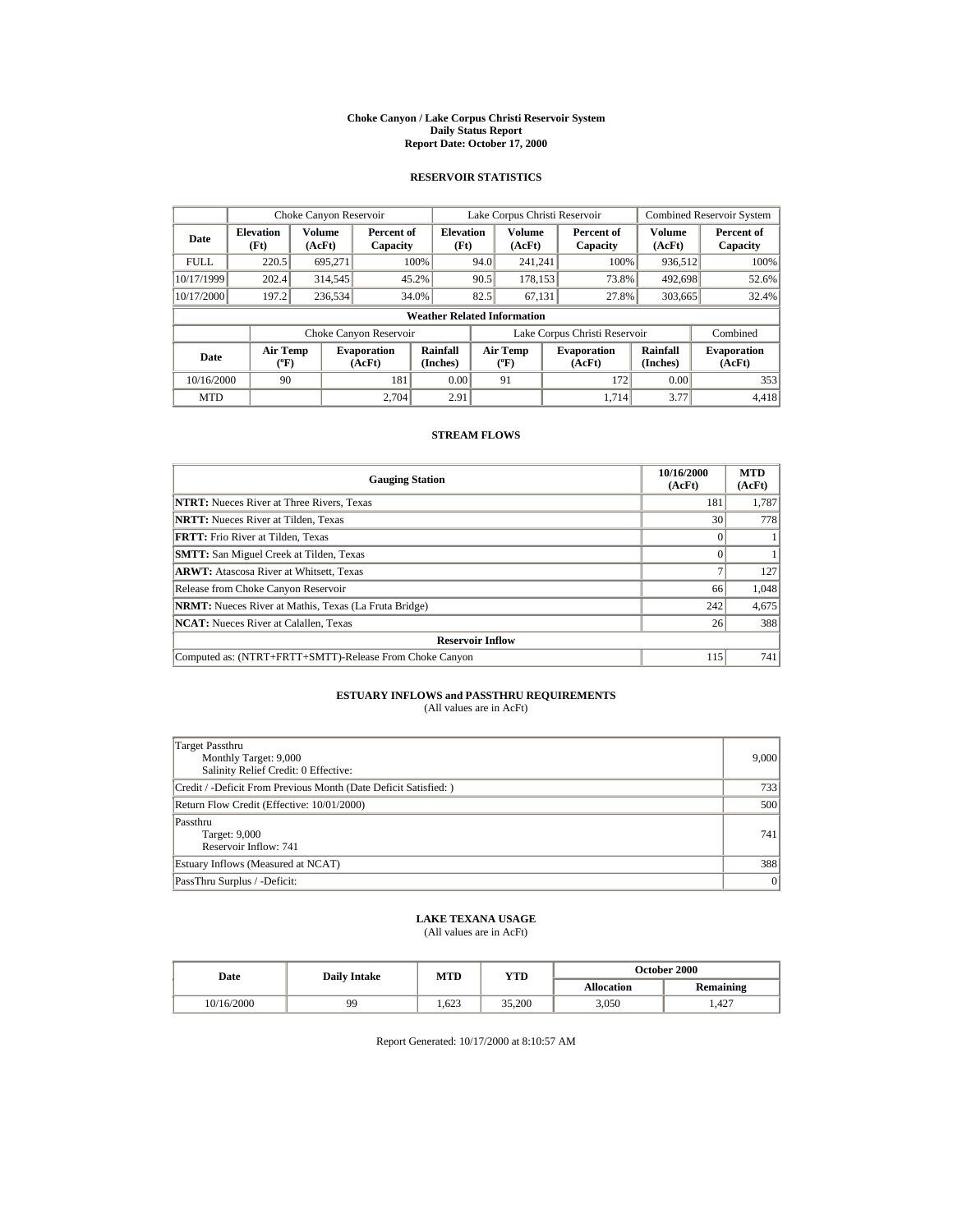#### **Choke Canyon / Lake Corpus Christi Reservoir System Daily Status Report Report Date: October 18, 2000**

## **RESERVOIR STATISTICS**

|             | Choke Canyon Reservoir                      |                  |                              |                          | Lake Corpus Christi Reservoir |                                                  |  |                               | <b>Combined Reservoir System</b> |                              |
|-------------|---------------------------------------------|------------------|------------------------------|--------------------------|-------------------------------|--------------------------------------------------|--|-------------------------------|----------------------------------|------------------------------|
| Date        | <b>Elevation</b><br>(Ft)                    | Volume<br>(AcFt) | Percent of<br>Capacity       | <b>Elevation</b><br>(Ft) |                               | <b>Volume</b><br>(AcFt)                          |  | Percent of<br>Capacity        | <b>Volume</b><br>(AcFt)          | Percent of<br>Capacity       |
| <b>FULL</b> | 220.5                                       | 695.271          |                              | 100%                     | 94.0                          | 241.241                                          |  | 100%                          | 936,512                          | 100%                         |
| 10/18/1999  | 202.4                                       | 314.219          |                              | 45.2%                    | 90.6                          | 178,666                                          |  | 74.1%                         | 492,885                          | 52.6%                        |
| 10/18/2000  | 197.2                                       | 236,399          |                              | 34.0%                    | 82.5                          | 67,039                                           |  | 27.8%                         | 303,438                          | 32.4%                        |
|             | <b>Weather Related Information</b>          |                  |                              |                          |                               |                                                  |  |                               |                                  |                              |
|             |                                             |                  | Choke Canyon Reservoir       |                          |                               |                                                  |  | Lake Corpus Christi Reservoir |                                  | Combined                     |
| Date        | <b>Air Temp</b><br>$({}^{\circ}\mathrm{F})$ |                  | <b>Evaporation</b><br>(AcFt) | Rainfall<br>(Inches)     |                               | <b>Air Temp</b><br>$({}^{\mathrm{o}}\mathrm{F})$ |  | <b>Evaporation</b><br>(AcFt)  | Rainfall<br>(Inches)             | <b>Evaporation</b><br>(AcFt) |
| 10/17/2000  | 89                                          |                  | 166                          | 0.00                     |                               | 92                                               |  | 21                            | 0.00                             | 187                          |
| <b>MTD</b>  |                                             |                  | 2.870                        | 2.91                     |                               |                                                  |  | 1.735                         | 3.77                             | 4.605                        |

### **STREAM FLOWS**

| <b>Gauging Station</b>                                       | 10/17/2000<br>(AcFt) | <b>MTD</b><br>(AcFt) |  |  |  |
|--------------------------------------------------------------|----------------------|----------------------|--|--|--|
| <b>NTRT:</b> Nueces River at Three Rivers, Texas             | 131                  | 1,918                |  |  |  |
| <b>NRTT:</b> Nueces River at Tilden, Texas                   | 13                   | 791                  |  |  |  |
| <b>FRTT:</b> Frio River at Tilden, Texas                     |                      |                      |  |  |  |
| <b>SMTT:</b> San Miguel Creek at Tilden, Texas               |                      |                      |  |  |  |
| <b>ARWT:</b> Atascosa River at Whitsett, Texas               |                      | 133                  |  |  |  |
| Release from Choke Canyon Reservoir                          | 66                   | 1,114                |  |  |  |
| <b>NRMT:</b> Nueces River at Mathis, Texas (La Fruta Bridge) | 244                  | 4,919                |  |  |  |
| <b>NCAT:</b> Nueces River at Calallen, Texas                 | 17                   | 405                  |  |  |  |
| <b>Reservoir Inflow</b>                                      |                      |                      |  |  |  |
| Computed as: (NTRT+FRTT+SMTT)-Release From Choke Canyon      | 66                   | 806                  |  |  |  |

# **ESTUARY INFLOWS and PASSTHRU REQUIREMENTS**<br>(All values are in AcFt)

| Target Passthru<br>Monthly Target: 9,000<br>Salinity Relief Credit: 0 Effective: | 9,000 |
|----------------------------------------------------------------------------------|-------|
| Credit / -Deficit From Previous Month (Date Deficit Satisfied:)                  | 733   |
| Return Flow Credit (Effective: 10/01/2000)                                       | 500   |
| Passthru<br>Target: 9,000<br>Reservoir Inflow: 806                               | 806   |
| Estuary Inflows (Measured at NCAT)                                               | 405   |
| PassThru Surplus / -Deficit:                                                     | 0     |

## **LAKE TEXANA USAGE**

(All values are in AcFt)

| Date       | <b>Daily Intake</b> | MTD          | YTD    | <b>October 2000</b> |           |  |
|------------|---------------------|--------------|--------|---------------------|-----------|--|
|            |                     |              |        | <b>Allocation</b>   | Remaining |  |
| 10/17/2000 | 99                  | 722<br>1.122 | 35.299 | 3.050               | .328      |  |

Report Generated: 10/18/2000 at 7:46:44 AM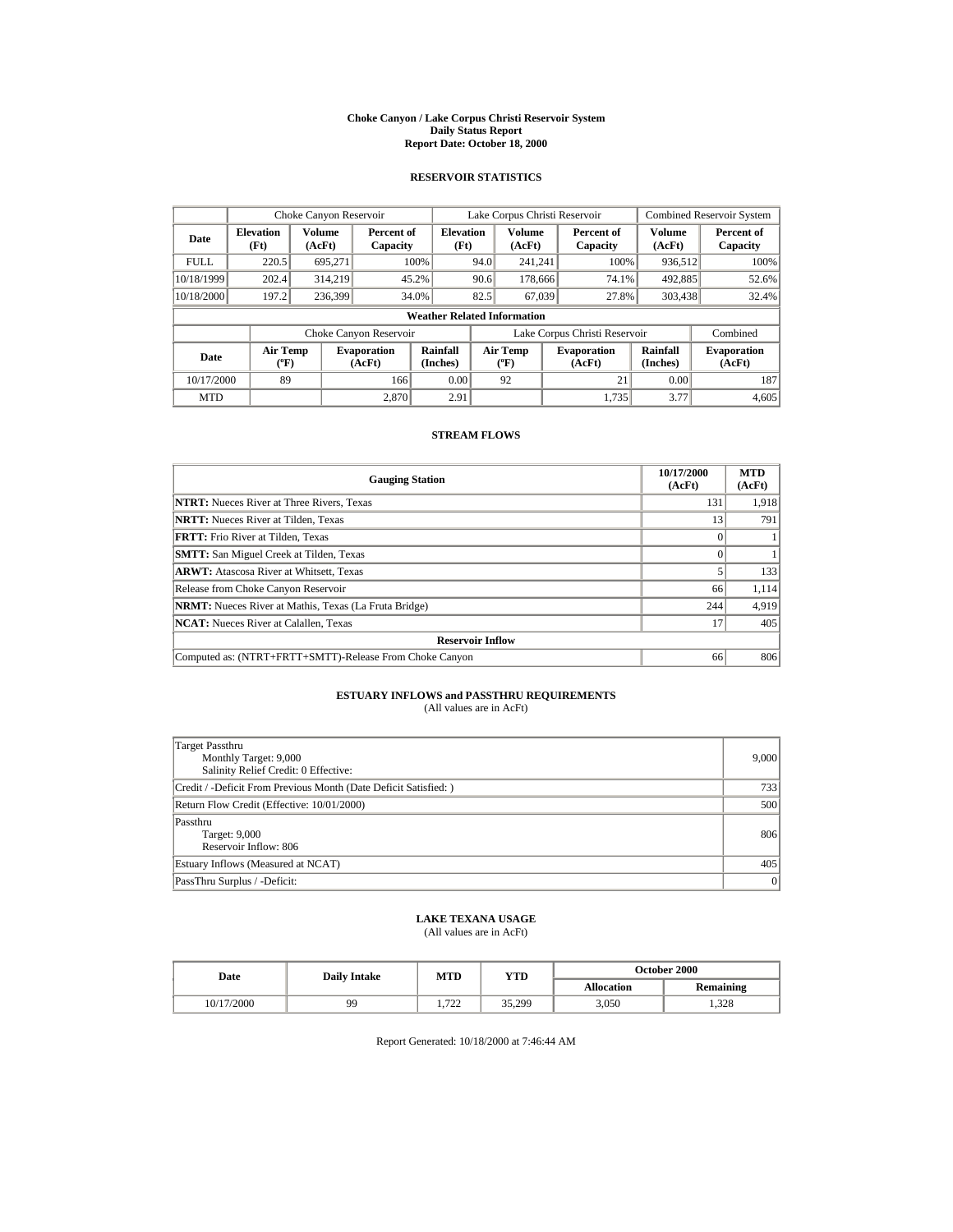#### **Choke Canyon / Lake Corpus Christi Reservoir System Daily Status Report Report Date: October 19, 2000**

## **RESERVOIR STATISTICS**

|             | Choke Canyon Reservoir                      |                  |                              |                          | Lake Corpus Christi Reservoir |                                           |  |                               | <b>Combined Reservoir System</b> |                              |
|-------------|---------------------------------------------|------------------|------------------------------|--------------------------|-------------------------------|-------------------------------------------|--|-------------------------------|----------------------------------|------------------------------|
| Date        | <b>Elevation</b><br>(Ft)                    | Volume<br>(AcFt) | Percent of<br>Capacity       | <b>Elevation</b><br>(Ft) |                               | Volume<br>(AcFt)                          |  | Percent of<br>Capacity        | Volume<br>(AcFt)                 | Percent of<br>Capacity       |
| <b>FULL</b> | 220.5                                       | 695.271          |                              | 100%                     | 94.0                          | 241.241                                   |  | 100%                          | 936,512                          | 100%                         |
| 10/19/1999  | 202.4                                       | 314,057          |                              | 45.2%                    | 90.5                          | 177,640                                   |  | 73.6%                         | 491,697                          | 52.5%                        |
| 10/19/2000  | 197.1                                       | 236.128          |                              | 34.0%                    | 82.5                          | 67.039                                    |  | 27.8%                         | 303,167                          | 32.4%                        |
|             | <b>Weather Related Information</b>          |                  |                              |                          |                               |                                           |  |                               |                                  |                              |
|             |                                             |                  | Choke Canyon Reservoir       |                          |                               |                                           |  | Lake Corpus Christi Reservoir |                                  | Combined                     |
| Date        | <b>Air Temp</b><br>$({}^{\circ}\mathrm{F})$ |                  | <b>Evaporation</b><br>(AcFt) | Rainfall<br>(Inches)     |                               | <b>Air Temp</b><br>$({}^{\circ}\text{F})$ |  | <b>Evaporation</b><br>(AcFt)  | Rainfall<br>(Inches)             | <b>Evaporation</b><br>(AcFt) |
| 10/18/2000  | 80                                          |                  | 79                           | 0.00                     |                               | 83                                        |  | 43                            | 0.09                             | 122                          |
| <b>MTD</b>  |                                             |                  | 2.949                        | 2.91                     |                               |                                           |  | 1.778                         | 3.86                             | 4.727                        |

### **STREAM FLOWS**

| <b>Gauging Station</b>                                       | 10/18/2000<br>(AcFt) | <b>MTD</b><br>(AcFt) |  |  |  |
|--------------------------------------------------------------|----------------------|----------------------|--|--|--|
| <b>NTRT:</b> Nueces River at Three Rivers, Texas             | 101                  | 2,019                |  |  |  |
| <b>NRTT:</b> Nueces River at Tilden, Texas                   | 62                   | 852                  |  |  |  |
| <b>FRTT:</b> Frio River at Tilden, Texas                     |                      |                      |  |  |  |
| <b>SMTT:</b> San Miguel Creek at Tilden, Texas               |                      |                      |  |  |  |
| <b>ARWT:</b> Atascosa River at Whitsett, Texas               |                      | 137                  |  |  |  |
| Release from Choke Canyon Reservoir                          | 66                   | 1,179                |  |  |  |
| <b>NRMT:</b> Nueces River at Mathis, Texas (La Fruta Bridge) | 266                  | 5,185                |  |  |  |
| <b>NCAT:</b> Nueces River at Calallen, Texas                 | 22                   | 427                  |  |  |  |
| <b>Reservoir Inflow</b>                                      |                      |                      |  |  |  |
| Computed as: (NTRT+FRTT+SMTT)-Release From Choke Canyon      | 36                   | 842                  |  |  |  |

# **ESTUARY INFLOWS and PASSTHRU REQUIREMENTS**<br>(All values are in AcFt)

| Target Passthru<br>Monthly Target: 9,000<br>Salinity Relief Credit: 0 Effective: | 9,000 |
|----------------------------------------------------------------------------------|-------|
| Credit / -Deficit From Previous Month (Date Deficit Satisfied:)                  | 733   |
| Return Flow Credit (Effective: 10/01/2000)                                       | 500   |
| Passthru<br>Target: 9,000<br>Reservoir Inflow: 842                               | 842   |
| Estuary Inflows (Measured at NCAT)                                               | 427   |
| PassThru Surplus / -Deficit:                                                     | 0     |

# **LAKE TEXANA USAGE**

## (All values are in AcFt)

| Date       | <b>Daily Intake</b> | MTD   | YTD    | <b>October 2000</b> |                  |  |
|------------|---------------------|-------|--------|---------------------|------------------|--|
|            |                     |       |        | <b>Allocation</b>   | <b>Remaining</b> |  |
| 10/18/2000 | 99                  | 1.821 | 35,398 | 3,050               | 1.229            |  |

Report Generated: 10/19/2000 at 7:33:40 AM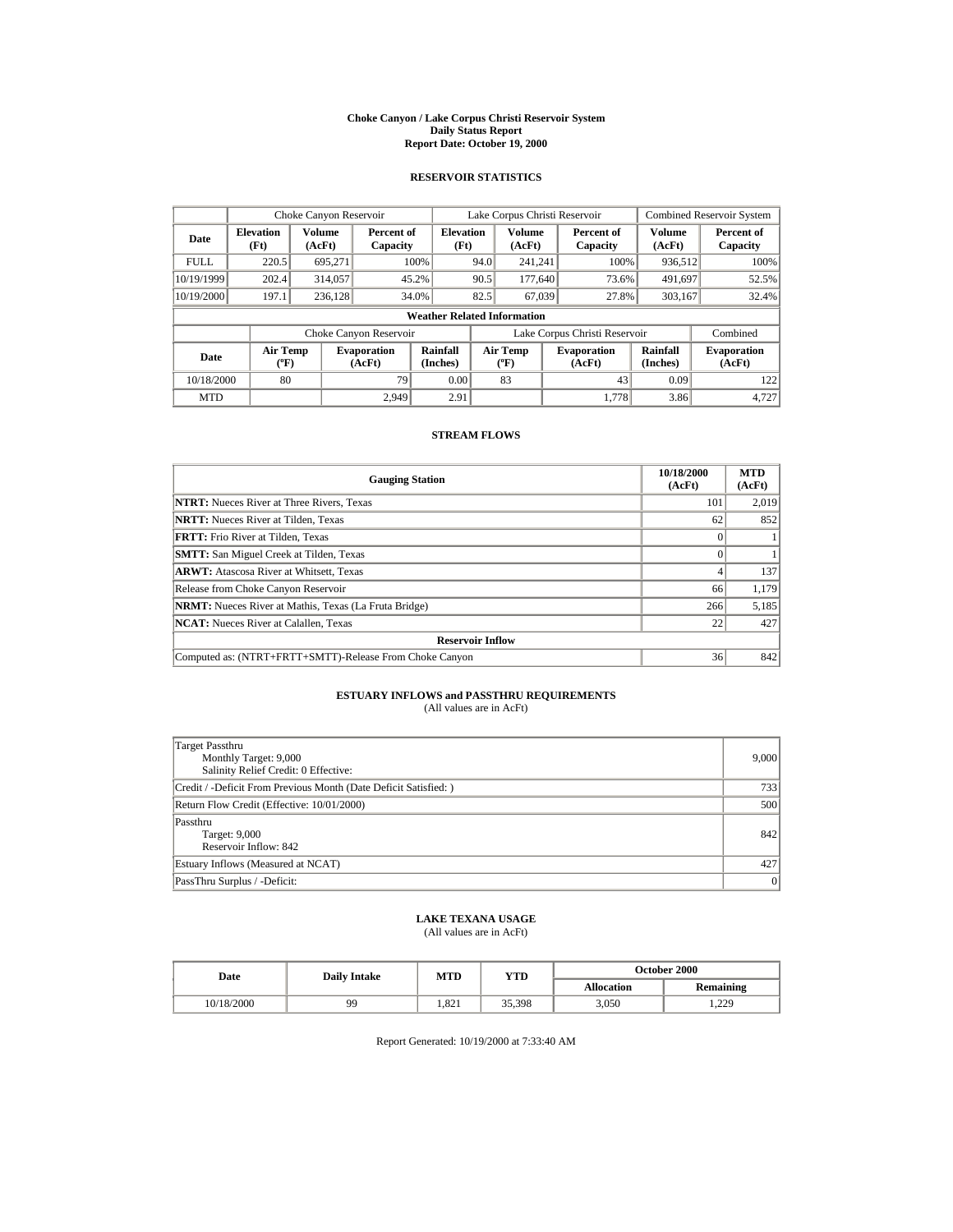#### **Choke Canyon / Lake Corpus Christi Reservoir System Daily Status Report Report Date: October 20, 2000**

## **RESERVOIR STATISTICS**

|             | Choke Canyon Reservoir                |                  |                              |                          | Lake Corpus Christi Reservoir |                                   |  |                               | <b>Combined Reservoir System</b> |                              |
|-------------|---------------------------------------|------------------|------------------------------|--------------------------|-------------------------------|-----------------------------------|--|-------------------------------|----------------------------------|------------------------------|
| Date        | <b>Elevation</b><br>(Ft)              | Volume<br>(AcFt) | Percent of<br>Capacity       | <b>Elevation</b><br>(Ft) |                               | <b>Volume</b><br>(AcFt)           |  | Percent of<br>Capacity        | <b>Volume</b><br>(AcFt)          | Percent of<br>Capacity       |
| <b>FULL</b> | 220.5                                 | 695.271          |                              | 100%                     | 94.0                          | 241.241                           |  | 100%                          | 936,512                          | 100%                         |
| 10/20/1999  | 202.3                                 | 313,569          |                              | 45.1%                    | 90.5                          | 177.811                           |  | 73.7%                         | 491.380                          | 52.5%                        |
| 10/20/2000  | 197.1                                 | 236.128          |                              | 34.0%                    | 82.4                          | 66,672                            |  | 27.6%                         | 302,800                          | 32.3%                        |
|             | <b>Weather Related Information</b>    |                  |                              |                          |                               |                                   |  |                               |                                  |                              |
|             |                                       |                  | Choke Canyon Reservoir       |                          |                               |                                   |  | Lake Corpus Christi Reservoir |                                  | Combined                     |
| Date        | <b>Air Temp</b><br>$({}^o\mathrm{F})$ |                  | <b>Evaporation</b><br>(AcFt) | Rainfall<br>(Inches)     |                               | Air Temp<br>$({}^{\circ}{\rm F})$ |  | <b>Evaporation</b><br>(AcFt)  | Rainfall<br>(Inches)             | <b>Evaporation</b><br>(AcFt) |
| 10/19/2000  | 85                                    |                  | 134                          | 0.00                     |                               | 85                                |  | 107                           | 0.00                             | 241                          |
| <b>MTD</b>  |                                       |                  | 3,083                        | 2.91                     |                               |                                   |  | 1.885                         | 3.86                             | 4,968                        |

### **STREAM FLOWS**

| <b>Gauging Station</b>                                       | 10/19/2000<br>(AcFt) | <b>MTD</b><br>(AcFt) |  |  |  |
|--------------------------------------------------------------|----------------------|----------------------|--|--|--|
| <b>NTRT:</b> Nueces River at Three Rivers, Texas             | 101                  | 2,120                |  |  |  |
| <b>NRTT:</b> Nueces River at Tilden, Texas                   | 8                    | 860                  |  |  |  |
| <b>FRTT:</b> Frio River at Tilden, Texas                     | 16                   | 17                   |  |  |  |
| <b>SMTT:</b> San Miguel Creek at Tilden, Texas               |                      |                      |  |  |  |
| <b>ARWT:</b> Atascosa River at Whitsett, Texas               |                      | 140                  |  |  |  |
| Release from Choke Canyon Reservoir                          | 66                   | 1,245                |  |  |  |
| <b>NRMT:</b> Nueces River at Mathis, Texas (La Fruta Bridge) | 210                  | 5,395                |  |  |  |
| <b>NCAT:</b> Nueces River at Calallen, Texas                 | 32                   | 458                  |  |  |  |
| <b>Reservoir Inflow</b>                                      |                      |                      |  |  |  |
| Computed as: (NTRT+FRTT+SMTT)-Release From Choke Canyon      | 52                   | 894                  |  |  |  |

# **ESTUARY INFLOWS and PASSTHRU REQUIREMENTS**<br>(All values are in AcFt)

| Target Passthru<br>Monthly Target: 9,000<br>Salinity Relief Credit: 0 Effective: | 9,000 |
|----------------------------------------------------------------------------------|-------|
| Credit / -Deficit From Previous Month (Date Deficit Satisfied:)                  | 733   |
| Return Flow Credit (Effective: 10/01/2000)                                       | 500   |
| Passthru<br>Target: 9,000<br>Reservoir Inflow: 894                               | 894   |
| Estuary Inflows (Measured at NCAT)                                               | 458   |
| PassThru Surplus / -Deficit:                                                     | 0     |

# **LAKE TEXANA USAGE**

(All values are in AcFt)

| Date       | <b>Daily Intake</b> | MTD  | YTD    | <b>October 2000</b> |                                 |  |
|------------|---------------------|------|--------|---------------------|---------------------------------|--|
|            |                     |      |        | <b>Allocation</b>   | <b>Remaining</b>                |  |
| 10/19/2000 | 78                  | .899 | 35,476 | 3.050               | 15 <sup>7</sup><br>. <i>.</i> . |  |

Report Generated: 10/20/2000 at 7:41:11 AM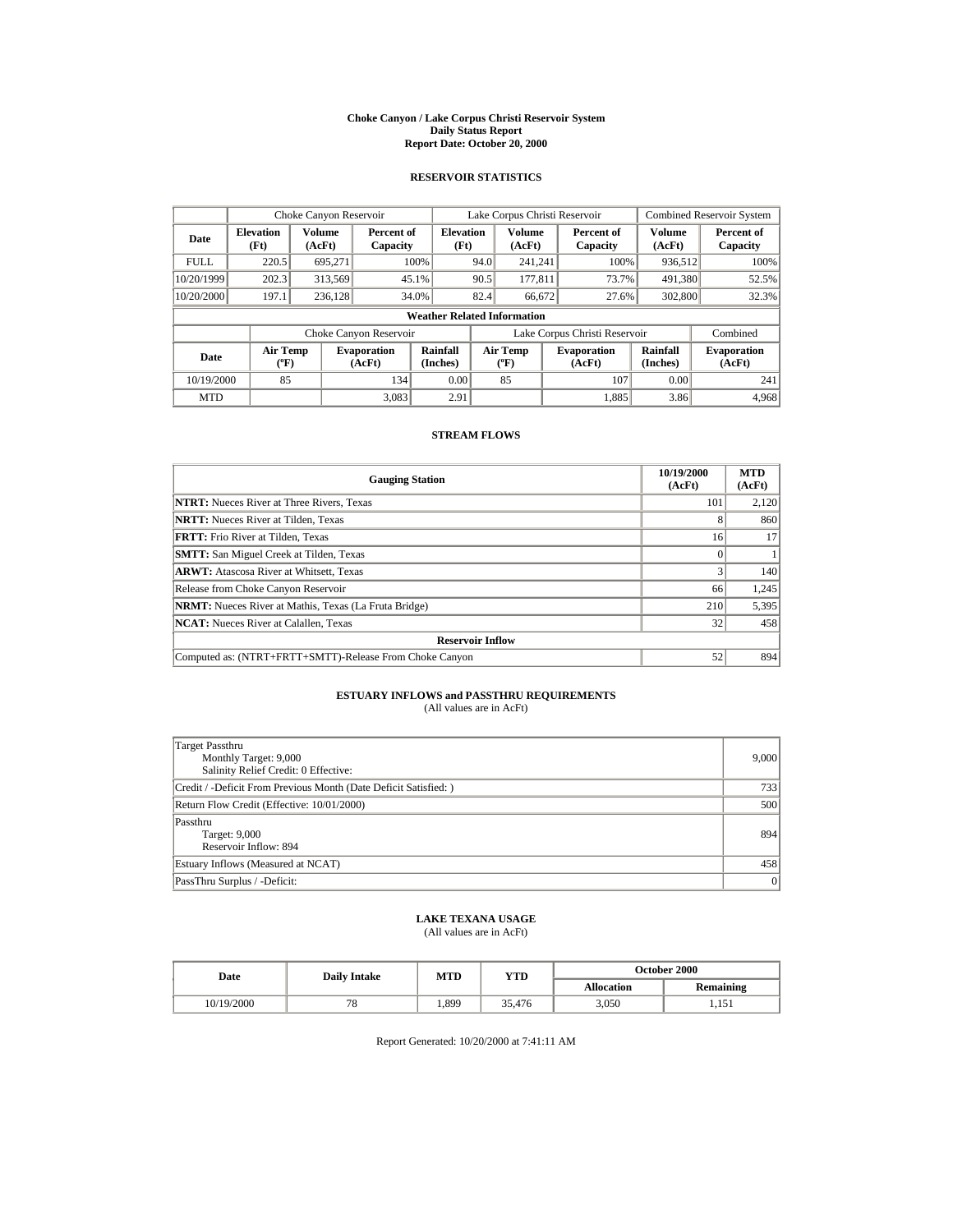#### **Choke Canyon / Lake Corpus Christi Reservoir System Daily Status Report Report Date: October 21, 2000**

## **RESERVOIR STATISTICS**

|             | Choke Canyon Reservoir                      |                  |                              |                          | Lake Corpus Christi Reservoir |                                           |  |                               | <b>Combined Reservoir System</b> |                              |
|-------------|---------------------------------------------|------------------|------------------------------|--------------------------|-------------------------------|-------------------------------------------|--|-------------------------------|----------------------------------|------------------------------|
| Date        | <b>Elevation</b><br>(Ft)                    | Volume<br>(AcFt) | Percent of<br>Capacity       | <b>Elevation</b><br>(Ft) |                               | Volume<br>(AcFt)                          |  | Percent of<br>Capacity        | Volume<br>(AcFt)                 | Percent of<br>Capacity       |
| <b>FULL</b> | 220.5                                       | 695.271          |                              | 100%                     | 94.0                          | 241.241                                   |  | 100%                          | 936,512                          | 100%                         |
| 10/21/1999  | 202.3                                       | 313,082          |                              | 45.0%                    | 90.5                          | 177.127                                   |  | 73.4%                         | 490.209                          | 52.3%                        |
| 10/21/2000  | 197.1                                       | 235,993          |                              | 33.9%                    | 82.4                          | 66.489                                    |  | 27.6%                         | 302,482                          | 32.3%                        |
|             | <b>Weather Related Information</b>          |                  |                              |                          |                               |                                           |  |                               |                                  |                              |
|             |                                             |                  | Choke Canyon Reservoir       |                          |                               |                                           |  | Lake Corpus Christi Reservoir |                                  | Combined                     |
| Date        | <b>Air Temp</b><br>$({}^{\circ}\mathrm{F})$ |                  | <b>Evaporation</b><br>(AcFt) | Rainfall<br>(Inches)     |                               | <b>Air Temp</b><br>$({}^{\circ}\text{F})$ |  | <b>Evaporation</b><br>(AcFt)  | Rainfall<br>(Inches)             | <b>Evaporation</b><br>(AcFt) |
| 10/20/2000  | 85                                          |                  | 102                          | 0.00                     |                               | 87                                        |  | 64                            | 0.00                             | 166                          |
| <b>MTD</b>  |                                             |                  | 3.185                        | 2.91                     |                               |                                           |  | 1.949                         | 3.86                             | 5.134                        |

### **STREAM FLOWS**

| <b>Gauging Station</b>                                       | 10/20/2000<br>(AcFt) | <b>MTD</b><br>(AcFt) |  |  |  |
|--------------------------------------------------------------|----------------------|----------------------|--|--|--|
| <b>NTRT:</b> Nueces River at Three Rivers, Texas             | 143                  | 2,263                |  |  |  |
| <b>NRTT:</b> Nueces River at Tilden, Texas                   |                      | 863                  |  |  |  |
| <b>FRTT:</b> Frio River at Tilden, Texas                     |                      | 29                   |  |  |  |
| <b>SMTT:</b> San Miguel Creek at Tilden, Texas               |                      |                      |  |  |  |
| <b>ARWT:</b> Atascosa River at Whitsett, Texas               |                      | 143                  |  |  |  |
| Release from Choke Canyon Reservoir                          | 66                   | 1,310                |  |  |  |
| <b>NRMT:</b> Nueces River at Mathis, Texas (La Fruta Bridge) | 212                  | 5,608                |  |  |  |
| <b>NCAT:</b> Nueces River at Calallen, Texas                 |                      | 459                  |  |  |  |
| <b>Reservoir Inflow</b>                                      |                      |                      |  |  |  |
| Computed as: (NTRT+FRTT+SMTT)-Release From Choke Canyon      | 89                   | 983                  |  |  |  |

# **ESTUARY INFLOWS and PASSTHRU REQUIREMENTS**<br>(All values are in AcFt)

| Target Passthru<br>Monthly Target: 9,000<br>Salinity Relief Credit: 0 Effective: | 9,000 |
|----------------------------------------------------------------------------------|-------|
| Credit / -Deficit From Previous Month (Date Deficit Satisfied:)                  | 733   |
| Return Flow Credit (Effective: 10/01/2000)                                       | 500   |
| Passthru<br>Target: 9,000<br>Reservoir Inflow: 983                               | 983   |
| Estuary Inflows (Measured at NCAT)                                               | 459   |
| PassThru Surplus / -Deficit:                                                     | 0     |

## **LAKE TEXANA USAGE**

(All values are in AcFt)

| Date       | <b>Daily Intake</b> | MTD  | YTD    | <b>October 2000</b> |                  |  |
|------------|---------------------|------|--------|---------------------|------------------|--|
|            |                     |      |        | <b>Allocation</b>   | <b>Remaining</b> |  |
| 10/20/2000 | 99                  | .998 | 35,575 | 3.050               | 1.052            |  |

Report Generated: 10/21/2000 at 7:40:27 AM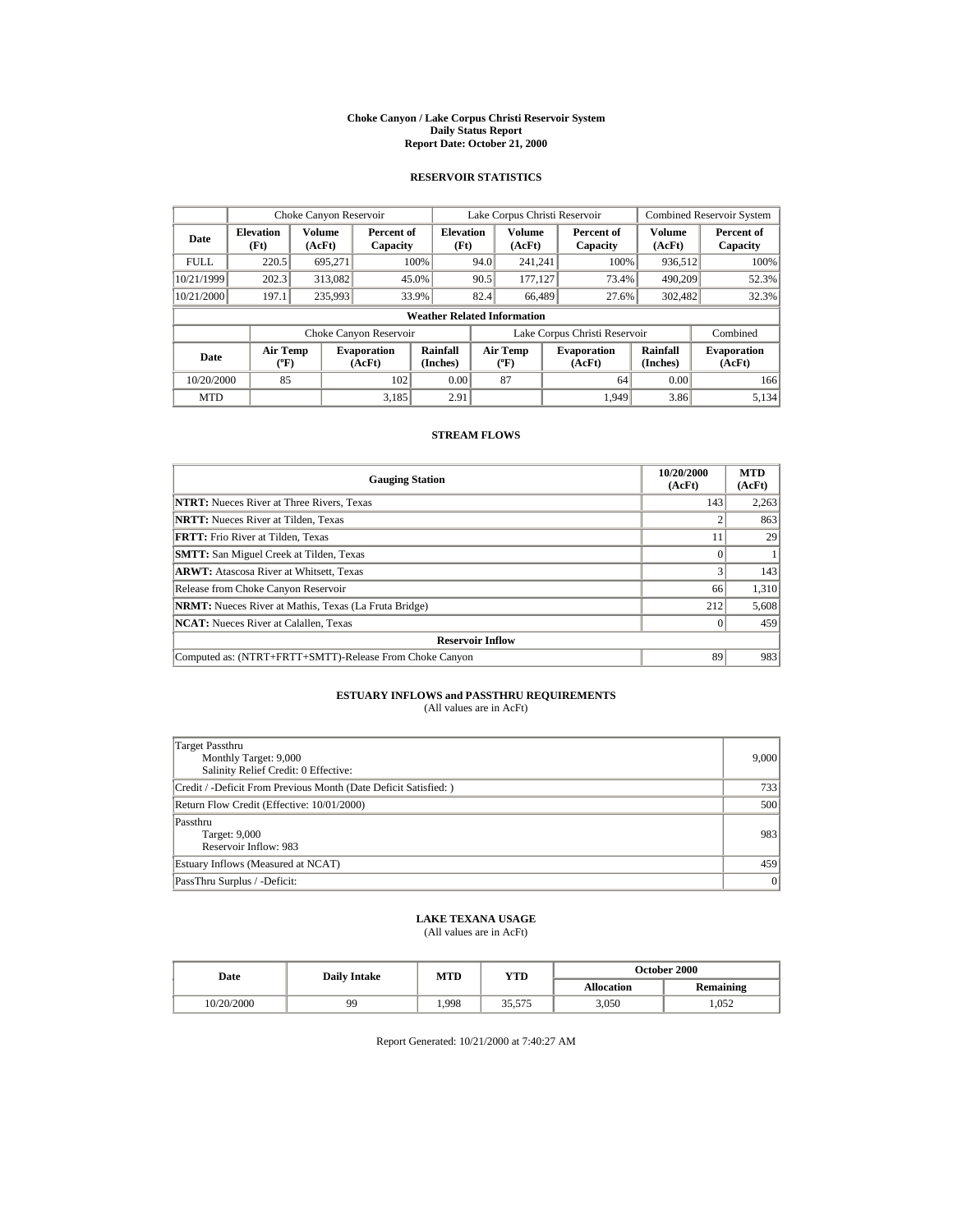#### **Choke Canyon / Lake Corpus Christi Reservoir System Daily Status Report Report Date: October 22, 2000**

## **RESERVOIR STATISTICS**

|             | Choke Canyon Reservoir                      |                         |                              |                          | Lake Corpus Christi Reservoir |                                  |  |                               | <b>Combined Reservoir System</b> |                              |
|-------------|---------------------------------------------|-------------------------|------------------------------|--------------------------|-------------------------------|----------------------------------|--|-------------------------------|----------------------------------|------------------------------|
| Date        | <b>Elevation</b><br>(Ft)                    | <b>Volume</b><br>(AcFt) | Percent of<br>Capacity       | <b>Elevation</b><br>(Ft) |                               | <b>Volume</b><br>(AcFt)          |  | Percent of<br>Capacity        | Volume<br>(AcFt)                 | Percent of<br>Capacity       |
| <b>FULL</b> | 220.5                                       | 695,271                 |                              | 100%                     | 94.0                          | 241.241                          |  | 100%                          | 936,512                          | 100%                         |
| 10/22/1999  | 202.3                                       | 312,595                 |                              | 45.0%                    | 90.4                          | 176,615                          |  | 73.2%                         | 489,210                          | 52.2%                        |
| 10/22/2000  | 197.1                                       | 235,858                 |                              | 33.9%                    | 82.4                          | 66.125                           |  | 27.4%                         | 301,983                          | 32.2%                        |
|             | <b>Weather Related Information</b>          |                         |                              |                          |                               |                                  |  |                               |                                  |                              |
|             |                                             |                         | Choke Canyon Reservoir       |                          |                               |                                  |  | Lake Corpus Christi Reservoir |                                  | Combined                     |
| Date        | <b>Air Temp</b><br>$({}^{\circ}\mathrm{F})$ |                         | <b>Evaporation</b><br>(AcFt) | Rainfall<br>(Inches)     |                               | <b>Air Temp</b><br>$(^{\circ}F)$ |  | <b>Evaporation</b><br>(AcFt)  | Rainfall<br>(Inches)             | <b>Evaporation</b><br>(AcFt) |
| 10/21/2000  | 86                                          |                         | 118                          | 0.00                     |                               | 88                               |  | 122                           | 0.00                             | 240                          |
| <b>MTD</b>  |                                             |                         | 3.303                        | 2.91                     |                               |                                  |  | 2.071                         | 3.86                             | 5.374                        |

### **STREAM FLOWS**

| <b>Gauging Station</b>                                       | 10/21/2000<br>(AcFt) | <b>MTD</b><br>(AcFt) |  |  |  |
|--------------------------------------------------------------|----------------------|----------------------|--|--|--|
| <b>NTRT:</b> Nueces River at Three Rivers, Texas             | 87                   | 2,350                |  |  |  |
| <b>NRTT:</b> Nueces River at Tilden, Texas                   |                      | 864                  |  |  |  |
| <b>FRTT:</b> Frio River at Tilden, Texas                     | 22                   | 51                   |  |  |  |
| <b>SMTT:</b> San Miguel Creek at Tilden, Texas               |                      |                      |  |  |  |
| <b>ARWT:</b> Atascosa River at Whitsett, Texas               |                      | 145                  |  |  |  |
| Release from Choke Canyon Reservoir                          | 66                   | 1,376                |  |  |  |
| <b>NRMT:</b> Nueces River at Mathis, Texas (La Fruta Bridge) | 220                  | 5,828                |  |  |  |
| <b>NCAT:</b> Nueces River at Calallen, Texas                 |                      | 459                  |  |  |  |
| <b>Reservoir Inflow</b>                                      |                      |                      |  |  |  |
| Computed as: (NTRT+FRTT+SMTT)-Release From Choke Canyon      | 44                   | 1,026                |  |  |  |

# **ESTUARY INFLOWS and PASSTHRU REQUIREMENTS**<br>(All values are in AcFt)

| Target Passthru<br>Monthly Target: 9,000<br>Salinity Relief Credit: 0 Effective: | 9,000 |
|----------------------------------------------------------------------------------|-------|
| Credit / -Deficit From Previous Month (Date Deficit Satisfied:)                  | 733   |
| Return Flow Credit (Effective: 10/01/2000)                                       | 500   |
| Passthru<br>Target: 9,000<br>Reservoir Inflow: 1,026                             | 1.026 |
| Estuary Inflows (Measured at NCAT)                                               | 459   |
| PassThru Surplus / -Deficit:                                                     | 0     |

# **LAKE TEXANA USAGE**

(All values are in AcFt)

| Date       | <b>Daily Intake</b> | MTD   | YTD    | <b>October 2000</b> |                  |  |
|------------|---------------------|-------|--------|---------------------|------------------|--|
|            |                     |       |        | <b>Allocation</b>   | <b>Remaining</b> |  |
| 10/21/2000 | 99                  | 2.097 | 35.674 | 3.050               | 953              |  |

Report Generated: 10/22/2000 at 7:57:04 AM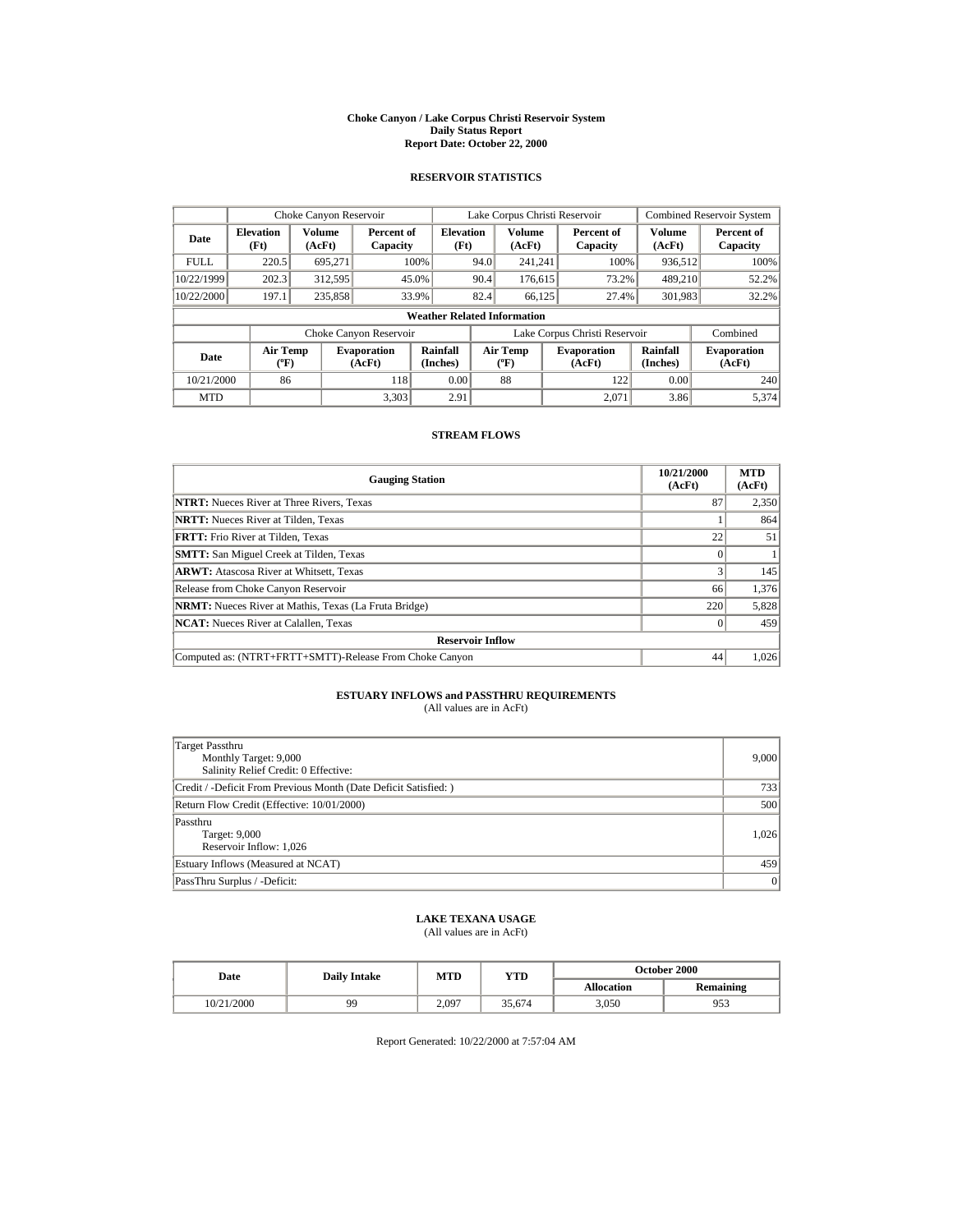#### **Choke Canyon / Lake Corpus Christi Reservoir System Daily Status Report Report Date: October 23, 2000**

## **RESERVOIR STATISTICS**

|             | Choke Canyon Reservoir                      |                  |                              |                          | Lake Corpus Christi Reservoir |                                          |  |                               | <b>Combined Reservoir System</b> |                              |
|-------------|---------------------------------------------|------------------|------------------------------|--------------------------|-------------------------------|------------------------------------------|--|-------------------------------|----------------------------------|------------------------------|
| Date        | <b>Elevation</b><br>(Ft)                    | Volume<br>(AcFt) | Percent of<br>Capacity       | <b>Elevation</b><br>(Ft) |                               | Volume<br>(AcFt)                         |  | Percent of<br>Capacity        | Volume<br>(AcFt)                 | Percent of<br>Capacity       |
| <b>FULL</b> | 220.5                                       | 695.271          |                              | 100%                     | 94.0                          | 241.241                                  |  | 100%                          | 936,512                          | 100%                         |
| 10/23/1999  | 202.2                                       | 312,108          |                              | 44.9%                    | 90.4                          | 176.274                                  |  | 73.1%                         | 488,382                          | 52.1%                        |
| 10/23/2000  | 197.2                                       | 236,670          |                              | 34.0%                    | 82.4                          | 66,216                                   |  | 27.4%                         | 302,886                          | 32.3%                        |
|             | <b>Weather Related Information</b>          |                  |                              |                          |                               |                                          |  |                               |                                  |                              |
|             |                                             |                  | Choke Canyon Reservoir       |                          |                               |                                          |  | Lake Corpus Christi Reservoir |                                  | Combined                     |
| Date        | <b>Air Temp</b><br>$({}^{\circ}\mathrm{F})$ |                  | <b>Evaporation</b><br>(AcFt) | Rainfall<br>(Inches)     |                               | <b>Air Temp</b><br>$({}^{\circ}{\rm F})$ |  | <b>Evaporation</b><br>(AcFt)  | Rainfall<br>(Inches)             | <b>Evaporation</b><br>(AcFt) |
| 10/22/2000  | 82                                          |                  | 111                          | 0.27                     |                               | 89                                       |  | 90                            | 0.09                             | 201                          |
| <b>MTD</b>  |                                             |                  | 3.414                        | 3.18                     |                               |                                          |  | 2.161                         | 3.95                             | 5,575                        |

### **STREAM FLOWS**

| <b>Gauging Station</b>                                       | 10/22/2000<br>(AcFt) | <b>MTD</b><br>(AcFt) |  |  |  |
|--------------------------------------------------------------|----------------------|----------------------|--|--|--|
| <b>NTRT:</b> Nueces River at Three Rivers, Texas             | 77                   | 2,428                |  |  |  |
| <b>NRTT:</b> Nueces River at Tilden, Texas                   |                      | 864                  |  |  |  |
| <b>FRTT:</b> Frio River at Tilden, Texas                     | 649                  | 700                  |  |  |  |
| <b>SMTT:</b> San Miguel Creek at Tilden, Texas               |                      |                      |  |  |  |
| <b>ARWT:</b> Atascosa River at Whitsett, Texas               |                      | 148                  |  |  |  |
| Release from Choke Canyon Reservoir                          | 66                   | 1,441                |  |  |  |
| <b>NRMT:</b> Nueces River at Mathis, Texas (La Fruta Bridge) | 268                  | 6,096                |  |  |  |
| <b>NCAT:</b> Nueces River at Calallen, Texas                 |                      | 459                  |  |  |  |
| <b>Reservoir Inflow</b>                                      |                      |                      |  |  |  |
| Computed as: (NTRT+FRTT+SMTT)-Release From Choke Canyon      | 661                  | 1,687                |  |  |  |

# **ESTUARY INFLOWS and PASSTHRU REQUIREMENTS**<br>(All values are in AcFt)

| Target Passthru<br>Monthly Target: 9,000<br>Salinity Relief Credit: 0 Effective: | 9,000   |
|----------------------------------------------------------------------------------|---------|
| Credit / -Deficit From Previous Month (Date Deficit Satisfied:)                  | 733     |
| Return Flow Credit (Effective: 10/01/2000)                                       | 500     |
| Passthru<br>Target: 9,000<br>Reservoir Inflow: 1,687                             | 1,687   |
| Estuary Inflows (Measured at NCAT)                                               | 459     |
| PassThru Surplus / -Deficit:                                                     | $\vert$ |

# **LAKE TEXANA USAGE**

(All values are in AcFt)

| Date       | <b>Daily Intake</b> | MTD   | YTD    | <b>October 2000</b> |                  |  |
|------------|---------------------|-------|--------|---------------------|------------------|--|
|            |                     |       |        | <b>Allocation</b>   | <b>Remaining</b> |  |
| 10/22/2000 | 99                  | 2.196 | 35,773 | 3,050               | 854              |  |

Report Generated: 10/23/2000 at 7:46:35 AM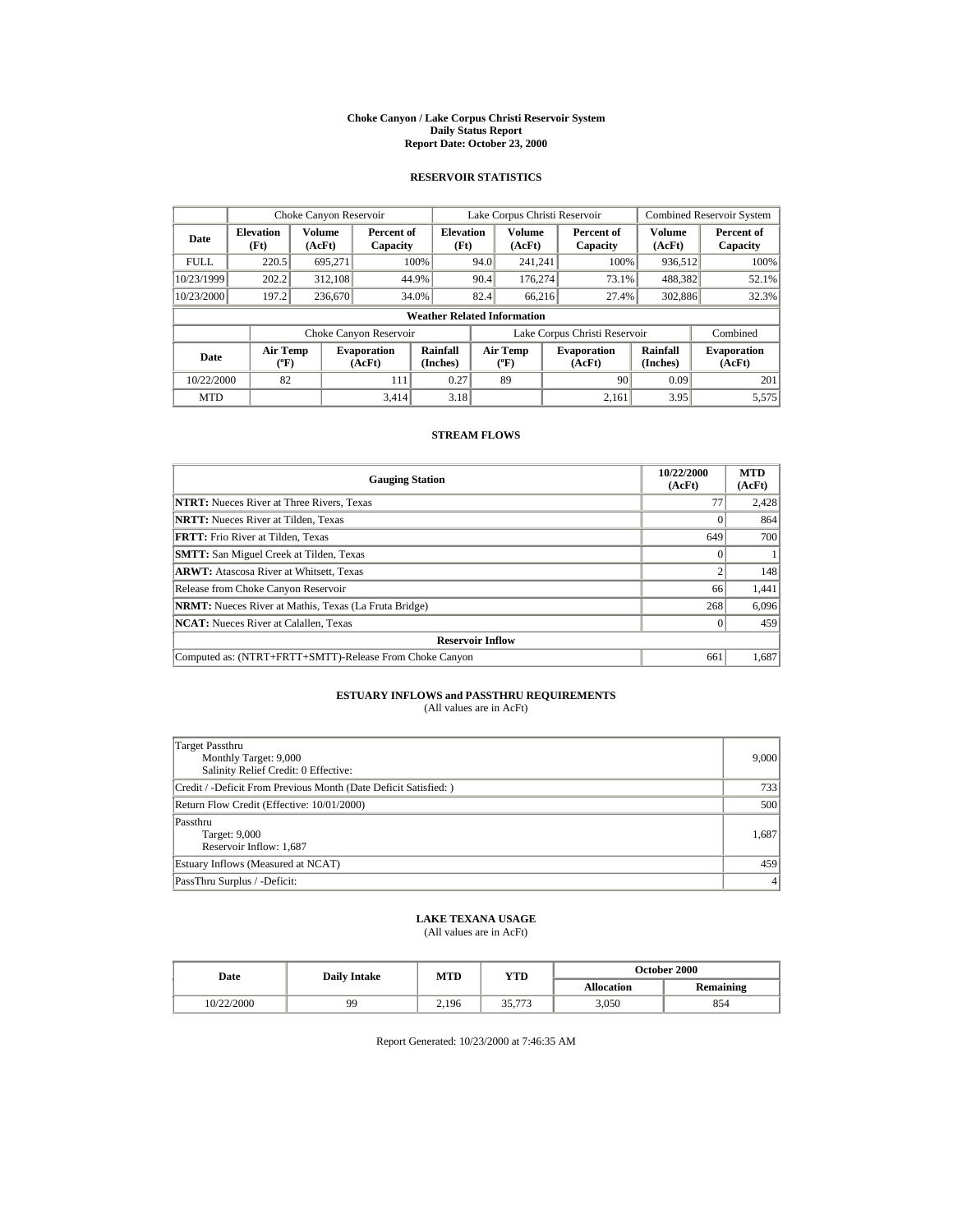#### **Choke Canyon / Lake Corpus Christi Reservoir System Daily Status Report Report Date: October 24, 2000**

## **RESERVOIR STATISTICS**

|             | Choke Canyon Reservoir                      |                  |                              |                          | Lake Corpus Christi Reservoir |                                         |  |                               | <b>Combined Reservoir System</b> |                              |
|-------------|---------------------------------------------|------------------|------------------------------|--------------------------|-------------------------------|-----------------------------------------|--|-------------------------------|----------------------------------|------------------------------|
| Date        | <b>Elevation</b><br>(Ft)                    | Volume<br>(AcFt) | Percent of<br>Capacity       | <b>Elevation</b><br>(Ft) |                               | <b>Volume</b><br>(AcFt)                 |  | Percent of<br>Capacity        | Volume<br>(AcFt)                 | Percent of<br>Capacity       |
| <b>FULL</b> | 220.5                                       | 695.271          |                              | 100%                     | 94.0                          | 241.241                                 |  | 100%                          | 936,512                          | 100%                         |
| 10/24/1999  | 202.2                                       | 311,784          | 44.8%                        |                          | 90.4                          | 176.104                                 |  | 73.0%                         | 487,888                          | 52.1%                        |
| 10/24/2000  | 197.2                                       | 237,484          | 34.2%                        |                          | 82.4                          | 66.216                                  |  | 27.4%                         | 303,700                          | 32.4%                        |
|             | <b>Weather Related Information</b>          |                  |                              |                          |                               |                                         |  |                               |                                  |                              |
|             |                                             |                  | Choke Canyon Reservoir       |                          |                               |                                         |  | Lake Corpus Christi Reservoir |                                  | Combined                     |
| Date        | <b>Air Temp</b><br>$({}^{\circ}\mathrm{F})$ |                  | <b>Evaporation</b><br>(AcFt) | Rainfall<br>(Inches)     |                               | <b>Air Temp</b><br>$(^{\circ}\text{F})$ |  | <b>Evaporation</b><br>(AcFt)  | Rainfall<br>(Inches)             | <b>Evaporation</b><br>(AcFt) |
| 10/23/2000  | 87                                          |                  | 158                          | 0.00                     |                               | 90                                      |  | 106                           | 0.01                             | 264                          |
| <b>MTD</b>  |                                             |                  | 3.572                        | 3.18                     |                               |                                         |  | 2.267                         | 3.96                             | 5.839                        |

### **STREAM FLOWS**

| <b>Gauging Station</b>                                       | 10/23/2000<br>(AcFt) | <b>MTD</b><br>(AcFt) |
|--------------------------------------------------------------|----------------------|----------------------|
| <b>NTRT:</b> Nueces River at Three Rivers, Texas             | 75                   | 2,503                |
| <b>NRTT:</b> Nueces River at Tilden, Texas                   | 64                   | 928                  |
| <b>FRTT:</b> Frio River at Tilden. Texas                     | 1.002                | 1,702                |
| <b>SMTT:</b> San Miguel Creek at Tilden, Texas               |                      |                      |
| <b>ARWT:</b> Atascosa River at Whitsett, Texas               |                      | 150                  |
| Release from Choke Canyon Reservoir                          | 66                   | 1,507                |
| <b>NRMT:</b> Nueces River at Mathis, Texas (La Fruta Bridge) | 204                  | 6,300                |
| <b>NCAT:</b> Nueces River at Calallen, Texas                 |                      | 459                  |
| <b>Reservoir Inflow</b>                                      |                      |                      |
| Computed as: (NTRT+FRTT+SMTT)-Release From Choke Canyon      | 1.012                | 2,700                |

# **ESTUARY INFLOWS and PASSTHRU REQUIREMENTS**<br>(All values are in AcFt)

| Target Passthru<br>Monthly Target: 9,000<br>Salinity Relief Credit: 0 Effective: | 9,000    |
|----------------------------------------------------------------------------------|----------|
| Credit / -Deficit From Previous Month (Date Deficit Satisfied:)                  | 733      |
| Return Flow Credit (Effective: 10/01/2000)                                       | 500      |
| Passthru<br>Target: 9,000<br>Reservoir Inflow: 2,700                             | 2,700    |
| Estuary Inflows (Measured at NCAT)                                               | 459      |
| PassThru Surplus / -Deficit:                                                     | $-1,008$ |

## **LAKE TEXANA USAGE**

(All values are in AcFt)

| Date       | <b>Daily Intake</b> | MTD   | YTD               | <b>October 2000</b> |                  |  |
|------------|---------------------|-------|-------------------|---------------------|------------------|--|
|            |                     |       |                   | <b>Allocation</b>   | <b>Remaining</b> |  |
| 10/23/2000 | 99                  | 2.295 | 25. OTA<br>JJ.OIL | 3.050               | ں ر              |  |

Report Generated: 10/24/2000 at 7:37:42 AM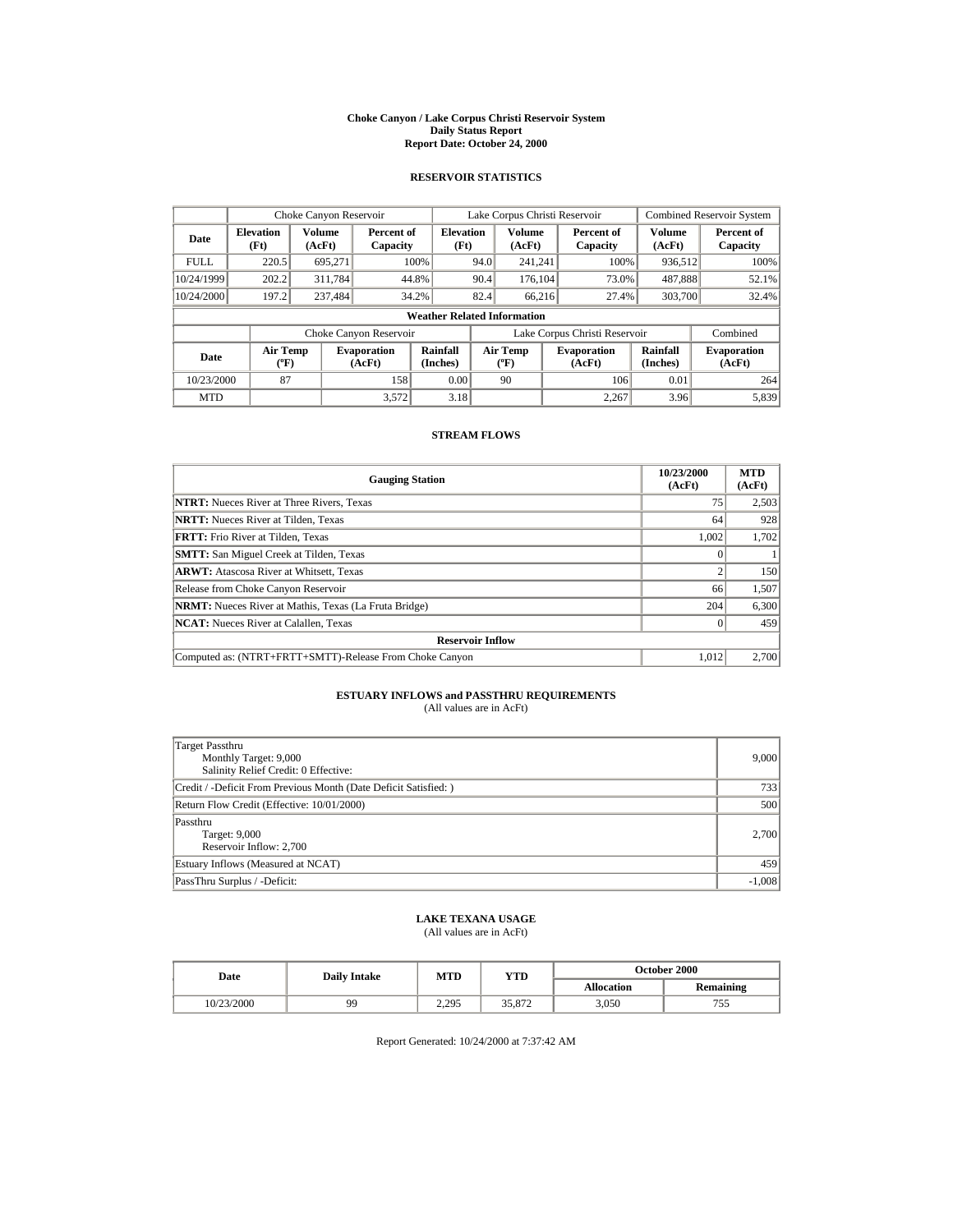#### **Choke Canyon / Lake Corpus Christi Reservoir System Daily Status Report Report Date: October 25, 2000**

## **RESERVOIR STATISTICS**

| Choke Canyon Reservoir |                                       |                  |                              |                          | Lake Corpus Christi Reservoir |                                          |  |                               | <b>Combined Reservoir System</b> |                              |
|------------------------|---------------------------------------|------------------|------------------------------|--------------------------|-------------------------------|------------------------------------------|--|-------------------------------|----------------------------------|------------------------------|
| Date                   | <b>Elevation</b><br>(Ft)              | Volume<br>(AcFt) | Percent of<br>Capacity       | <b>Elevation</b><br>(Ft) |                               | <b>Volume</b><br>(AcFt)                  |  | Percent of<br>Capacity        | <b>Volume</b><br>(AcFt)          | Percent of<br>Capacity       |
| <b>FULL</b>            | 220.5                                 | 695.271          |                              | 100%                     | 94.0                          | 241.241                                  |  | 100%                          | 936,512                          | 100%                         |
| 10/25/1999             | 202.2                                 | 311,947          |                              | 44.9%                    | 90.4                          | 175,423                                  |  | 72.7%                         | 487.370                          | 52.0%                        |
| 10/25/2000             | 197.3                                 | 238,572          |                              | 34.3%                    | 82.3                          | 66,034                                   |  | 27.4%                         | 304,606                          | 32.5%                        |
|                        | <b>Weather Related Information</b>    |                  |                              |                          |                               |                                          |  |                               |                                  |                              |
|                        |                                       |                  | Choke Canyon Reservoir       |                          |                               |                                          |  | Lake Corpus Christi Reservoir |                                  | Combined                     |
| Date                   | <b>Air Temp</b><br>$({}^o\mathrm{F})$ |                  | <b>Evaporation</b><br>(AcFt) | Rainfall<br>(Inches)     |                               | <b>Air Temp</b><br>$({}^{\circ}{\rm F})$ |  | <b>Evaporation</b><br>(AcFt)  | Rainfall<br>(Inches)             | <b>Evaporation</b><br>(AcFt) |
| 10/24/2000             | 86                                    |                  | 56                           | 0.16                     |                               | 88                                       |  | 84                            | 0.18                             | 140                          |
| <b>MTD</b>             |                                       |                  | 3.628                        | 3.34                     |                               |                                          |  | 2.351                         | 4.14                             | 5.979                        |

### **STREAM FLOWS**

| <b>Gauging Station</b>                                       | 10/24/2000<br>(AcFt) | <b>MTD</b><br>(AcFt) |  |  |  |
|--------------------------------------------------------------|----------------------|----------------------|--|--|--|
| <b>NTRT:</b> Nueces River at Three Rivers, Texas             | 99                   | 2,602                |  |  |  |
| <b>NRTT:</b> Nueces River at Tilden, Texas                   |                      | 934                  |  |  |  |
| <b>FRTT:</b> Frio River at Tilden, Texas                     | 790                  | 2.492                |  |  |  |
| <b>SMTT:</b> San Miguel Creek at Tilden, Texas               |                      |                      |  |  |  |
| <b>ARWT:</b> Atascosa River at Whitsett, Texas               |                      | 153                  |  |  |  |
| Release from Choke Canyon Reservoir                          | 66                   | 1,572                |  |  |  |
| <b>NRMT:</b> Nueces River at Mathis, Texas (La Fruta Bridge) | 232                  | 6,533                |  |  |  |
| <b>NCAT:</b> Nueces River at Calallen, Texas                 |                      | 459                  |  |  |  |
| <b>Reservoir Inflow</b>                                      |                      |                      |  |  |  |
| Computed as: (NTRT+FRTT+SMTT)-Release From Choke Canyon      | 824                  | 3,524                |  |  |  |

# **ESTUARY INFLOWS and PASSTHRU REQUIREMENTS**<br>(All values are in AcFt)

| Target Passthru<br>Monthly Target: 9,000<br>Salinity Relief Credit: 0 Effective: | 9,000    |
|----------------------------------------------------------------------------------|----------|
| Credit / -Deficit From Previous Month (Date Deficit Satisfied:)                  | 733      |
| Return Flow Credit (Effective: 10/01/2000)                                       | 500      |
| Passthru<br>Target: 9,000<br>Reservoir Inflow: 3,524                             | 3,524    |
| Estuary Inflows (Measured at NCAT)                                               | 459      |
| PassThru Surplus / -Deficit:                                                     | $-1,832$ |

# **LAKE TEXANA USAGE**

(All values are in AcFt)

| Date       | <b>Daily Intake</b> | MTD   | YTD    | <b>October 2000</b> |                  |  |
|------------|---------------------|-------|--------|---------------------|------------------|--|
|            |                     |       |        | <b>Allocation</b>   | <b>Remaining</b> |  |
| 10/24/2000 | 99                  | 2.394 | 35,971 | 3.050               | 656              |  |

Report Generated: 10/25/2000 at 7:57:39 AM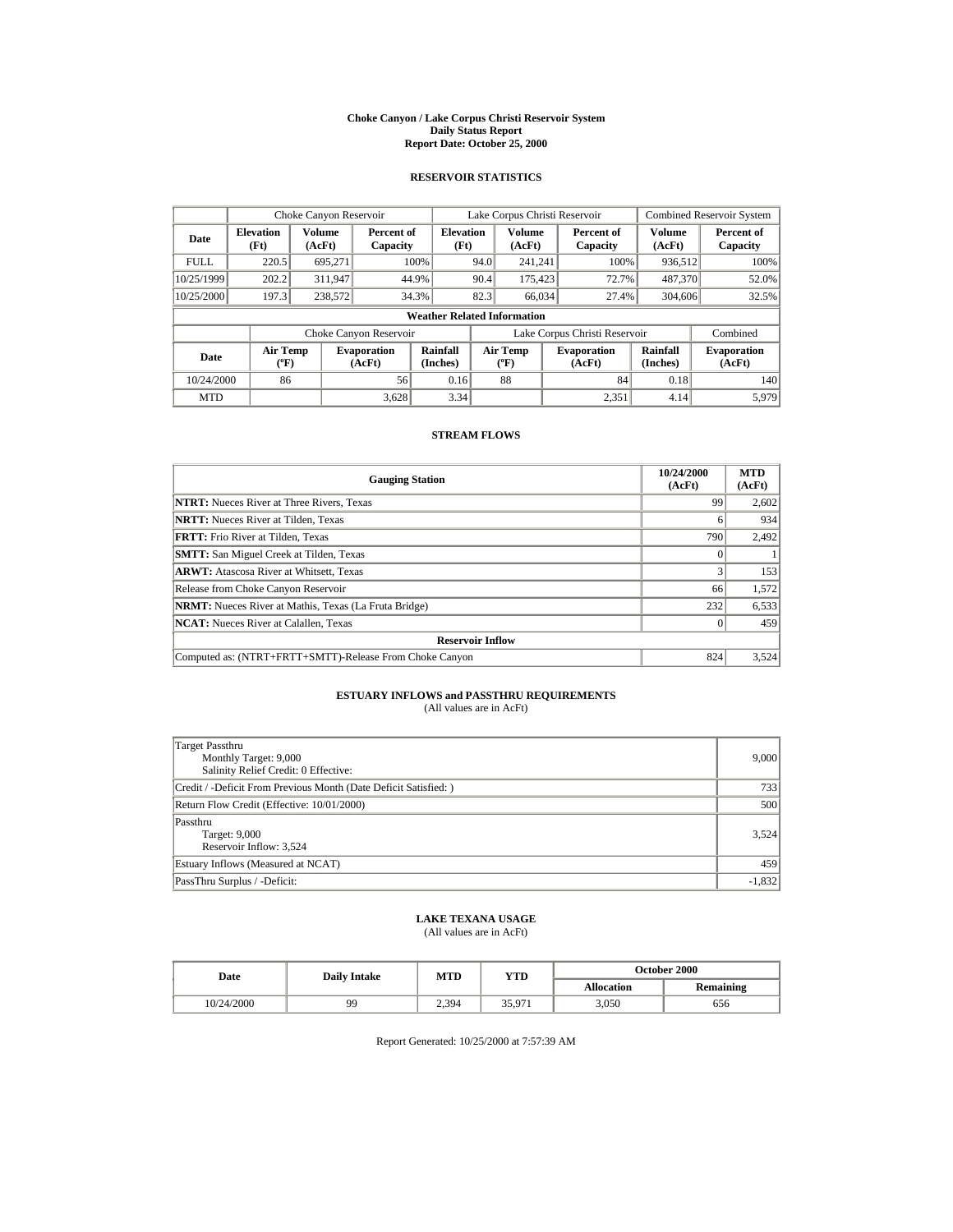#### **Choke Canyon / Lake Corpus Christi Reservoir System Daily Status Report Report Date: October 26, 2000**

## **RESERVOIR STATISTICS**

| Choke Canyon Reservoir |                                       |                  |                              |                          | Lake Corpus Christi Reservoir |                                          |  |                               | <b>Combined Reservoir System</b> |                              |
|------------------------|---------------------------------------|------------------|------------------------------|--------------------------|-------------------------------|------------------------------------------|--|-------------------------------|----------------------------------|------------------------------|
| Date                   | <b>Elevation</b><br>(Ft)              | Volume<br>(AcFt) | Percent of<br>Capacity       | <b>Elevation</b><br>(Ft) |                               | <b>Volume</b><br>(AcFt)                  |  | Percent of<br>Capacity        | <b>Volume</b><br>(AcFt)          | Percent of<br>Capacity       |
| <b>FULL</b>            | 220.5                                 | 695.271          |                              | 100%                     | 94.0                          | 241.241                                  |  | 100%                          | 936,512                          | 100%                         |
| 10/26/1999             | 202.2                                 | 311,784          |                              | 44.8%                    | 90.4                          | 175,083                                  |  | 72.6%                         | 486,867                          | 52.0%                        |
| 10/26/2000             | 197.3                                 | 238,436          |                              | 34.3%                    | 82.3                          | 65,673                                   |  | 27.2%                         | 304,109                          | 32.5%                        |
|                        | <b>Weather Related Information</b>    |                  |                              |                          |                               |                                          |  |                               |                                  |                              |
|                        |                                       |                  | Choke Canyon Reservoir       |                          |                               |                                          |  | Lake Corpus Christi Reservoir |                                  | Combined                     |
| Date                   | <b>Air Temp</b><br>$({}^o\mathrm{F})$ |                  | <b>Evaporation</b><br>(AcFt) | Rainfall<br>(Inches)     |                               | <b>Air Temp</b><br>$({}^{\circ}{\rm F})$ |  | <b>Evaporation</b><br>(AcFt)  | Rainfall<br>(Inches)             | <b>Evaporation</b><br>(AcFt) |
| 10/25/2000             | 86                                    |                  | 119                          | 0.00                     |                               | 90                                       |  | 115                           | 0.01                             | 234                          |
| <b>MTD</b>             |                                       |                  | 3.747                        | 3.34                     |                               |                                          |  | 2.466                         | 4.15                             | 6.213                        |

### **STREAM FLOWS**

| <b>Gauging Station</b>                                       | 10/25/2000<br>(AcFt) | <b>MTD</b><br>(AcFt) |  |  |  |
|--------------------------------------------------------------|----------------------|----------------------|--|--|--|
| <b>NTRT:</b> Nueces River at Three Rivers, Texas             | 212                  | 2,815                |  |  |  |
| <b>NRTT:</b> Nueces River at Tilden. Texas                   |                      | 935                  |  |  |  |
| <b>FRTT:</b> Frio River at Tilden, Texas                     | 93                   | 2,585                |  |  |  |
| <b>SMTT:</b> San Miguel Creek at Tilden, Texas               |                      |                      |  |  |  |
| <b>ARWT:</b> Atascosa River at Whitsett, Texas               | 8                    | 161                  |  |  |  |
| Release from Choke Canyon Reservoir                          | 66                   | 1,638                |  |  |  |
| <b>NRMT:</b> Nueces River at Mathis, Texas (La Fruta Bridge) | 449                  | 6,981                |  |  |  |
| <b>NCAT:</b> Nueces River at Calallen, Texas                 |                      | 459                  |  |  |  |
| <b>Reservoir Inflow</b>                                      |                      |                      |  |  |  |
| Computed as: (NTRT+FRTT+SMTT)-Release From Choke Canyon      | 240                  | 3.764                |  |  |  |

# **ESTUARY INFLOWS and PASSTHRU REQUIREMENTS**<br>(All values are in AcFt)

| Target Passthru<br>Monthly Target: 9,000<br>Salinity Relief Credit: 0 Effective: | 9,000    |
|----------------------------------------------------------------------------------|----------|
| Credit / -Deficit From Previous Month (Date Deficit Satisfied:)                  | 733      |
| Return Flow Credit (Effective: 10/01/2000)                                       | 500      |
| Passthru<br>Target: 9,000<br>Reservoir Inflow: 3,764                             | 3,764    |
| Estuary Inflows (Measured at NCAT)                                               | 459      |
| PassThru Surplus / -Deficit:                                                     | $-2,072$ |

## **LAKE TEXANA USAGE**

(All values are in AcFt)

| Date       | <b>Daily Intake</b> | MTD   | YTD    | <b>October 2000</b> |                  |  |
|------------|---------------------|-------|--------|---------------------|------------------|--|
|            |                     |       |        | <b>Allocation</b>   | <b>Remaining</b> |  |
| 10/25/2000 | 99                  | 2.493 | 36.070 | 3.050               | ັ                |  |

Report Generated: 10/26/2000 at 8:05:15 AM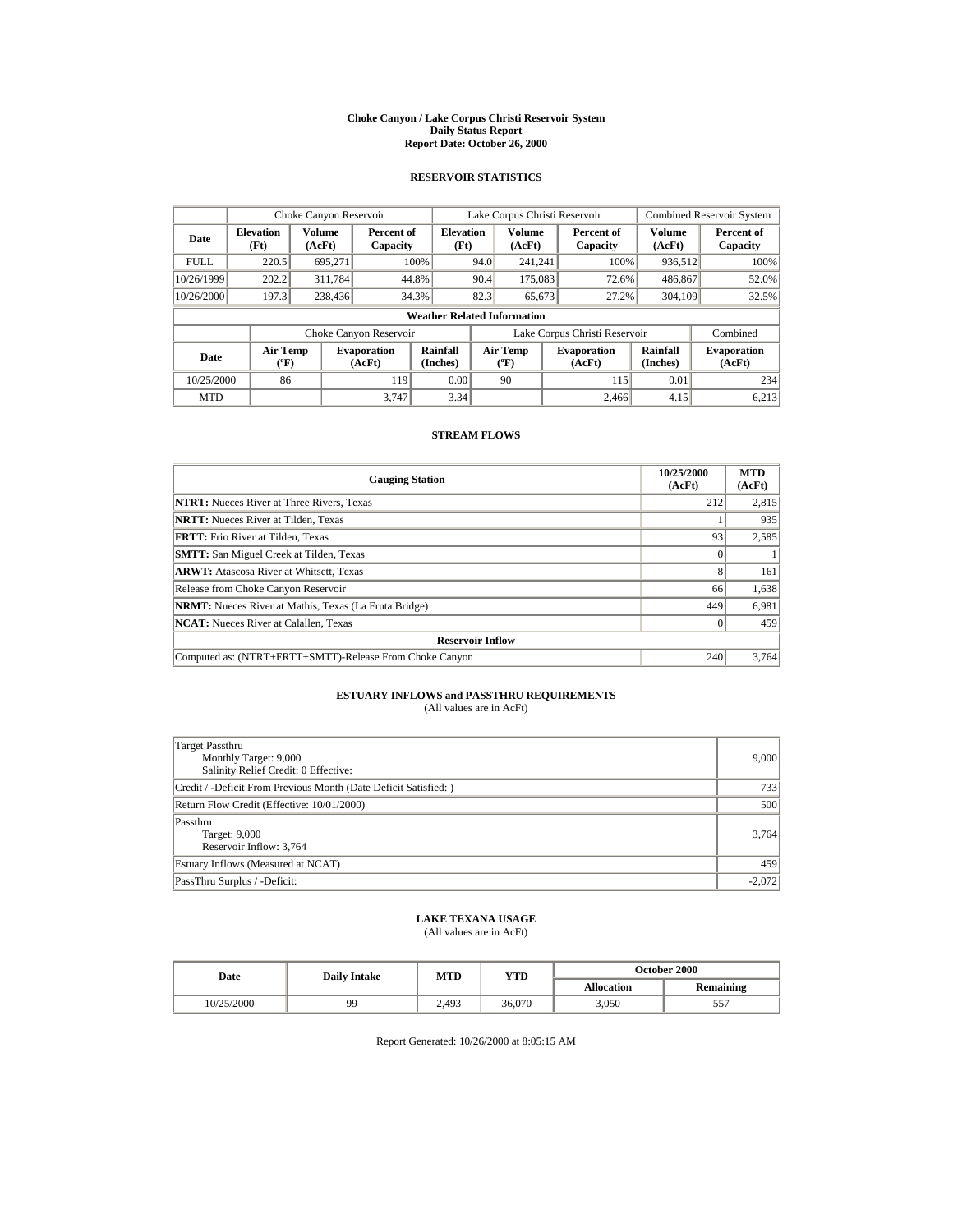#### **Choke Canyon / Lake Corpus Christi Reservoir System Daily Status Report Report Date: October 27, 2000**

## **RESERVOIR STATISTICS**

|             | Choke Canyon Reservoir                      |                         |                              |                          | Lake Corpus Christi Reservoir |                                                  |  |                               | <b>Combined Reservoir System</b> |                              |
|-------------|---------------------------------------------|-------------------------|------------------------------|--------------------------|-------------------------------|--------------------------------------------------|--|-------------------------------|----------------------------------|------------------------------|
| Date        | <b>Elevation</b><br>(Ft)                    | <b>Volume</b><br>(AcFt) | Percent of<br>Capacity       | <b>Elevation</b><br>(Ft) |                               | <b>Volume</b><br>(AcFt)                          |  | Percent of<br>Capacity        | <b>Volume</b><br>(AcFt)          | Percent of<br>Capacity       |
| <b>FULL</b> | 220.5                                       | 695.271                 |                              | 100%                     | 94.0                          | 241.241                                          |  | 100%                          | 936,512                          | 100%                         |
| 10/27/1999  | 202.2                                       | 311,137                 |                              | 44.8%                    | 90.3                          | 174,913                                          |  | 72.5%                         | 486,050                          | 51.9%                        |
| 10/27/2000  | 197.3                                       | 238,436                 |                              | 34.3%                    | 82.3                          | 65.224                                           |  | 27.0%                         | 303,660                          | 32.4%                        |
|             | <b>Weather Related Information</b>          |                         |                              |                          |                               |                                                  |  |                               |                                  |                              |
|             |                                             |                         | Choke Canyon Reservoir       |                          |                               |                                                  |  | Lake Corpus Christi Reservoir |                                  | Combined                     |
| Date        | <b>Air Temp</b><br>$({}^{\circ}\mathrm{F})$ |                         | <b>Evaporation</b><br>(AcFt) | Rainfall<br>(Inches)     |                               | <b>Air Temp</b><br>$({}^{\mathrm{o}}\mathrm{F})$ |  | <b>Evaporation</b><br>(AcFt)  | Rainfall<br>(Inches)             | <b>Evaporation</b><br>(AcFt) |
| 10/26/2000  | 87                                          |                         | 167                          | 0.00                     |                               | 89                                               |  | 26                            | 0.00                             | 193                          |
| <b>MTD</b>  |                                             |                         | 3.914                        | 3.34                     |                               |                                                  |  | 2.492                         | 4.15                             | 6,406                        |

### **STREAM FLOWS**

| <b>Gauging Station</b>                                       | 10/26/2000<br>(AcFt) | <b>MTD</b><br>(AcFt) |  |  |  |
|--------------------------------------------------------------|----------------------|----------------------|--|--|--|
| <b>NTRT:</b> Nueces River at Three Rivers, Texas             | 93                   | 2,908                |  |  |  |
| <b>NRTT:</b> Nueces River at Tilden, Texas                   |                      | 935                  |  |  |  |
| <b>FRTT:</b> Frio River at Tilden, Texas                     | 56                   | 2,641                |  |  |  |
| <b>SMTT:</b> San Miguel Creek at Tilden, Texas               | 383                  | 384                  |  |  |  |
| <b>ARWT:</b> Atascosa River at Whitsett, Texas               | 28                   | 188                  |  |  |  |
| Release from Choke Canyon Reservoir                          | 66                   | 1,703                |  |  |  |
| <b>NRMT:</b> Nueces River at Mathis, Texas (La Fruta Bridge) | 578                  | 7,559                |  |  |  |
| <b>NCAT:</b> Nueces River at Calallen, Texas                 | 87                   | 546                  |  |  |  |
| <b>Reservoir Inflow</b>                                      |                      |                      |  |  |  |
| Computed as: (NTRT+FRTT+SMTT)-Release From Choke Canyon      | 466                  | 4,230                |  |  |  |

# **ESTUARY INFLOWS and PASSTHRU REQUIREMENTS**<br>(All values are in AcFt)

| <b>Target Passthru</b><br>Monthly Target: 9,000<br>Salinity Relief Credit: 0 Effective: | 9,000    |
|-----------------------------------------------------------------------------------------|----------|
| Credit / -Deficit From Previous Month (Date Deficit Satisfied:)                         | 733      |
| Return Flow Credit (Effective: 10/01/2000)                                              | 500      |
| Passthru<br>Target: 9,000<br>Reservoir Inflow: 4,230                                    | 4,230    |
| Estuary Inflows (Measured at NCAT)                                                      | 546      |
| PassThru Surplus / -Deficit:                                                            | $-2,451$ |

# **LAKE TEXANA USAGE**

(All values are in AcFt)

| Date       | <b>Daily Intake</b> | MTD   | YTD    | <b>October 2000</b> |                  |  |
|------------|---------------------|-------|--------|---------------------|------------------|--|
|            |                     |       |        | <b>Allocation</b>   | <b>Remaining</b> |  |
| 10/26/2000 | 99                  | 2.592 | 36.169 | 3.050               | 458              |  |

Report Generated: 10/27/2000 at 7:47:57 AM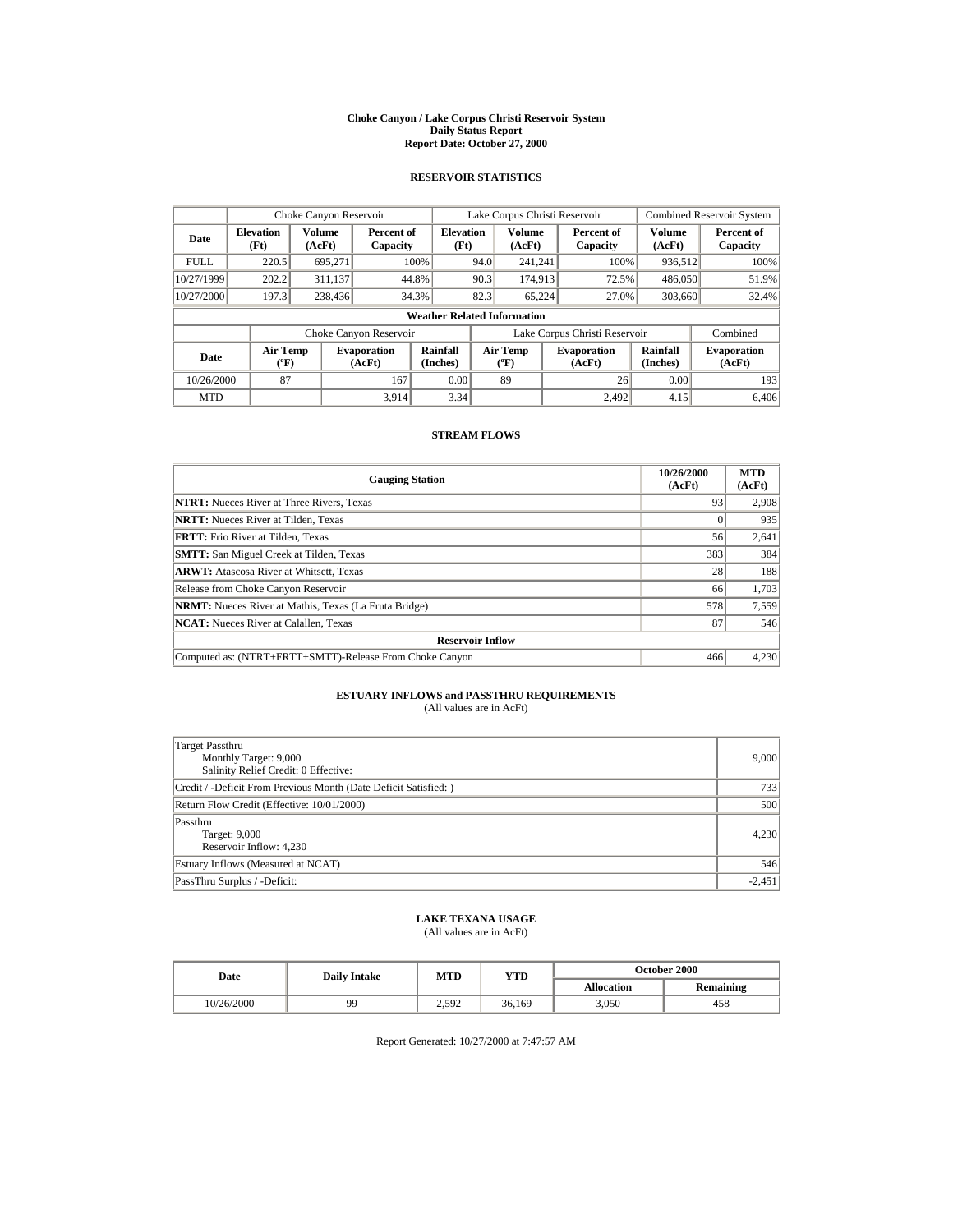#### **Choke Canyon / Lake Corpus Christi Reservoir System Daily Status Report Report Date: October 28, 2000**

## **RESERVOIR STATISTICS**

|             | Choke Canyon Reservoir                      |                  |                              |                          | Lake Corpus Christi Reservoir |                                          |  |                               | <b>Combined Reservoir System</b> |                              |
|-------------|---------------------------------------------|------------------|------------------------------|--------------------------|-------------------------------|------------------------------------------|--|-------------------------------|----------------------------------|------------------------------|
| Date        | <b>Elevation</b><br>(Ft)                    | Volume<br>(AcFt) | Percent of<br>Capacity       | <b>Elevation</b><br>(Ft) |                               | Volume<br>(AcFt)                         |  | Percent of<br>Capacity        | Volume<br>(AcFt)                 | Percent of<br>Capacity       |
| <b>FULL</b> | 220.5                                       | 695.271          |                              | 100%                     | 94.0                          | 241.241                                  |  | 100%                          | 936,512                          | 100%                         |
| 10/28/1999  | 202.2                                       | 311.299          |                              | 44.8%                    | 90.3                          | 174,573                                  |  | 72.4%                         | 485,872                          | 51.9%                        |
| 10/28/2000  | 197.3                                       | 238,845          |                              | 34.4%                    | 82.2                          | 64,424                                   |  | 26.7%                         | 303,269                          | 32.4%                        |
|             | <b>Weather Related Information</b>          |                  |                              |                          |                               |                                          |  |                               |                                  |                              |
|             |                                             |                  | Choke Canyon Reservoir       |                          |                               |                                          |  | Lake Corpus Christi Reservoir |                                  | Combined                     |
| Date        | <b>Air Temp</b><br>$({}^{\circ}\mathrm{F})$ |                  | <b>Evaporation</b><br>(AcFt) | Rainfall<br>(Inches)     |                               | <b>Air Temp</b><br>$({}^{\circ}{\rm F})$ |  | <b>Evaporation</b><br>(AcFt)  | Rainfall<br>(Inches)             | <b>Evaporation</b><br>(AcFt) |
| 10/27/2000  | 89                                          |                  | 143                          | 0.00                     |                               | 92                                       |  | 123                           | 0.00                             | 266                          |
| <b>MTD</b>  |                                             |                  | 4.057                        | 3.34                     |                               |                                          |  | 2.615                         | 4.15                             | 6.672                        |

### **STREAM FLOWS**

| <b>Gauging Station</b>                                       | 10/27/2000<br>(AcFt) | <b>MTD</b><br>(AcFt) |  |  |  |
|--------------------------------------------------------------|----------------------|----------------------|--|--|--|
| <b>NTRT:</b> Nueces River at Three Rivers, Texas             | 91                   | 2,999                |  |  |  |
| <b>NRTT:</b> Nueces River at Tilden, Texas                   |                      | 935                  |  |  |  |
| <b>FRTT:</b> Frio River at Tilden. Texas                     | 476                  | 3,117                |  |  |  |
| <b>SMTT:</b> San Miguel Creek at Tilden, Texas               | 145                  | 529                  |  |  |  |
| <b>ARWT:</b> Atascosa River at Whitsett. Texas               | 28                   | 216                  |  |  |  |
| Release from Choke Canyon Reservoir                          | 66                   | 1,769                |  |  |  |
| <b>NRMT:</b> Nueces River at Mathis, Texas (La Fruta Bridge) | 661                  | 8,220                |  |  |  |
| <b>NCAT:</b> Nueces River at Calallen, Texas                 | 236                  | 782                  |  |  |  |
| <b>Reservoir Inflow</b>                                      |                      |                      |  |  |  |
| Computed as: (NTRT+FRTT+SMTT)-Release From Choke Canyon      | 647                  | 4,877                |  |  |  |

# **ESTUARY INFLOWS and PASSTHRU REQUIREMENTS**<br>(All values are in AcFt)

| Target Passthru<br>Monthly Target: 9,000<br>Salinity Relief Credit: 0 Effective: | 9,000    |
|----------------------------------------------------------------------------------|----------|
| Credit / -Deficit From Previous Month (Date Deficit Satisfied:)                  | 733      |
| Return Flow Credit (Effective: 10/01/2000)                                       | 500      |
| Passthru<br>Target: 9,000<br>Reservoir Inflow: 4,877                             | 4,877    |
| Estuary Inflows (Measured at NCAT)                                               | 782      |
| PassThru Surplus / -Deficit:                                                     | $-2,862$ |

## **LAKE TEXANA USAGE**

(All values are in AcFt)

| Date       | <b>Daily Intake</b> | MTD   | YTD    | <b>October 2000</b> |                  |  |
|------------|---------------------|-------|--------|---------------------|------------------|--|
|            |                     |       |        | <b>Allocation</b>   | <b>Remaining</b> |  |
| 10/27/2000 | 99                  | 2.691 | 36.268 | 3.050               | 359              |  |

Report Generated: 10/28/2000 at 7:59:54 AM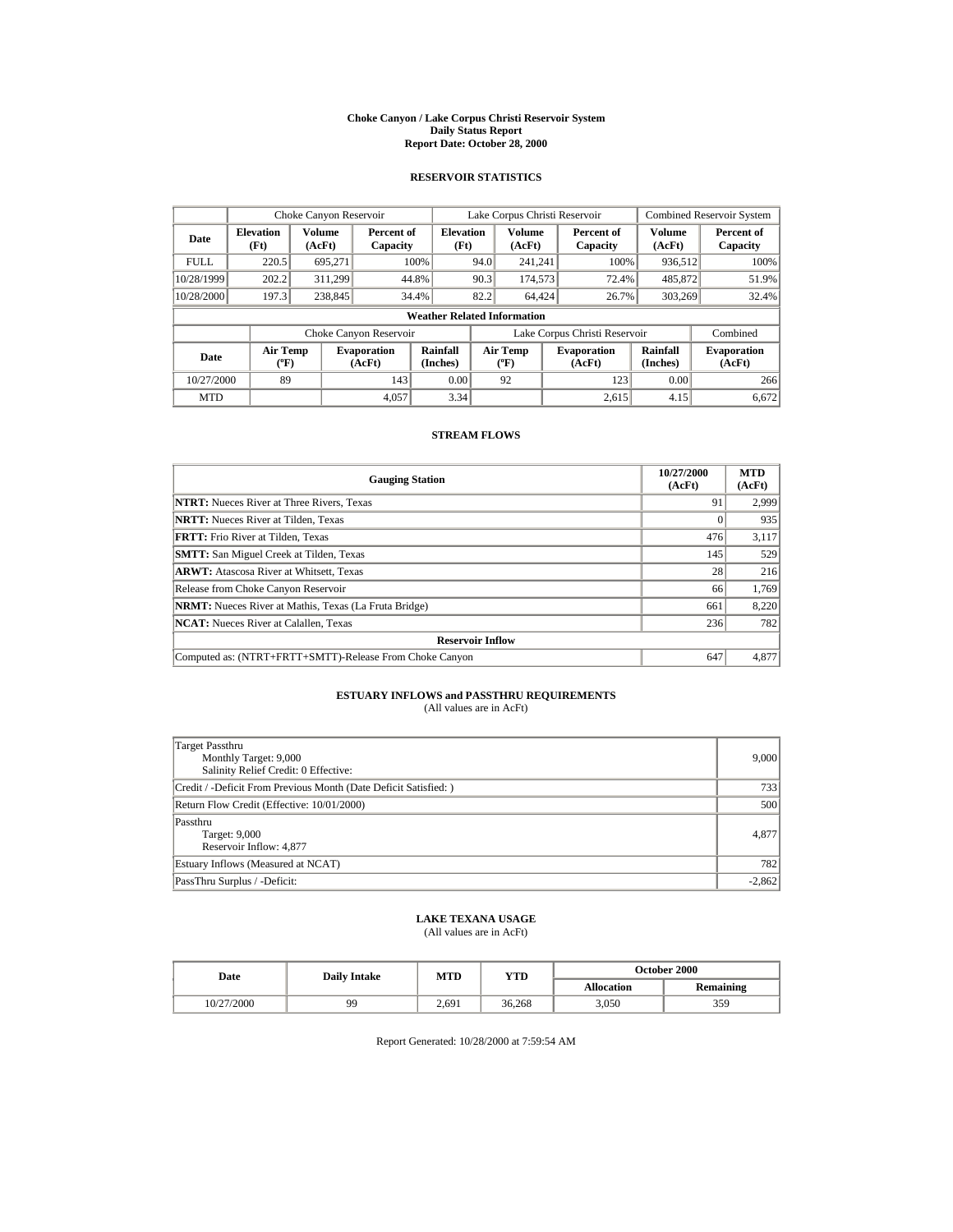#### **Choke Canyon / Lake Corpus Christi Reservoir System Daily Status Report Report Date: October 29, 2000**

## **RESERVOIR STATISTICS**

|             | Choke Canyon Reservoir                      |                         |                              |                          | Lake Corpus Christi Reservoir |                                                  |  |                               | <b>Combined Reservoir System</b> |                              |
|-------------|---------------------------------------------|-------------------------|------------------------------|--------------------------|-------------------------------|--------------------------------------------------|--|-------------------------------|----------------------------------|------------------------------|
| Date        | <b>Elevation</b><br>(Ft)                    | <b>Volume</b><br>(AcFt) | Percent of<br>Capacity       | <b>Elevation</b><br>(Ft) |                               | <b>Volume</b><br>(AcFt)                          |  | Percent of<br>Capacity        | <b>Volume</b><br>(AcFt)          | Percent of<br>Capacity       |
| <b>FULL</b> | 220.5                                       | 695.271                 |                              | 100%                     | 94.0                          | 241.241                                          |  | 100%                          | 936,512                          | 100%                         |
| 10/29/1999  | 202.2                                       | 310,975                 |                              | 44.7%                    | 90.3                          | 173,894                                          |  | 72.1%                         | 484,869                          | 51.8%                        |
| 10/29/2000  | 197.4                                       | 239,801                 |                              | 34.5%                    | 82.1                          | 63.722                                           |  | 26.4%                         | 303,523                          | 32.4%                        |
|             | <b>Weather Related Information</b>          |                         |                              |                          |                               |                                                  |  |                               |                                  |                              |
|             |                                             |                         | Choke Canyon Reservoir       |                          |                               |                                                  |  | Lake Corpus Christi Reservoir |                                  | Combined                     |
| Date        | <b>Air Temp</b><br>$({}^{\circ}\mathrm{F})$ |                         | <b>Evaporation</b><br>(AcFt) | Rainfall<br>(Inches)     |                               | <b>Air Temp</b><br>$({}^{\mathrm{o}}\mathrm{F})$ |  | <b>Evaporation</b><br>(AcFt)  | Rainfall<br>(Inches)             | <b>Evaporation</b><br>(AcFt) |
| 10/28/2000  | 87                                          |                         | 135                          | 0.00                     |                               | 89                                               |  | 132                           | 0.00                             | 267                          |
| <b>MTD</b>  |                                             |                         | 4.192                        | 3.34                     |                               |                                                  |  | 2.747                         | 4.15                             | 6.939                        |

### **STREAM FLOWS**

| <b>Gauging Station</b>                                       | 10/28/2000<br>(AcFt) | <b>MTD</b><br>(AcFt) |  |  |  |
|--------------------------------------------------------------|----------------------|----------------------|--|--|--|
| <b>NTRT:</b> Nueces River at Three Rivers, Texas             | 93                   | 3,093                |  |  |  |
| <b>NRTT:</b> Nueces River at Tilden, Texas                   |                      | 935                  |  |  |  |
| <b>FRTT:</b> Frio River at Tilden. Texas                     | 1.080                | 4,197                |  |  |  |
| <b>SMTT:</b> San Miguel Creek at Tilden, Texas               | 62                   | 591                  |  |  |  |
| <b>ARWT:</b> Atascosa River at Whitsett. Texas               | 16                   | 233                  |  |  |  |
| Release from Choke Canyon Reservoir                          | 66                   | 1,834                |  |  |  |
| <b>NRMT:</b> Nueces River at Mathis, Texas (La Fruta Bridge) | 863                  | 9,083                |  |  |  |
| <b>NCAT:</b> Nueces River at Calallen, Texas                 | 395                  | 1,177                |  |  |  |
| <b>Reservoir Inflow</b>                                      |                      |                      |  |  |  |
| Computed as: (NTRT+FRTT+SMTT)-Release From Choke Canyon      | 1.169                | 6,046                |  |  |  |

# **ESTUARY INFLOWS and PASSTHRU REQUIREMENTS**<br>(All values are in AcFt)

| Target Passthru<br>Monthly Target: 9,000<br>Salinity Relief Credit: 0 Effective: | 9,000    |
|----------------------------------------------------------------------------------|----------|
| Credit / -Deficit From Previous Month (Date Deficit Satisfied:)                  | 733      |
| Return Flow Credit (Effective: 10/01/2000)                                       | 500      |
| Passthru<br>Target: 9,000<br>Reservoir Inflow: 6,046                             | 6,046    |
| Estuary Inflows (Measured at NCAT)                                               | 1,177    |
| PassThru Surplus / -Deficit:                                                     | $-3,636$ |

# **LAKE TEXANA USAGE**

(All values are in AcFt)

| Date       | <b>Daily Intake</b> | MTD   | YTD    | <b>October 2000</b> |                  |  |
|------------|---------------------|-------|--------|---------------------|------------------|--|
|            |                     |       |        | <b>Allocation</b>   | <b>Remaining</b> |  |
| 10/28/2000 | 99                  | 2.790 | 36,367 | 3.050               | 260              |  |

Report Generated: 10/29/2000 at 7:49:41 AM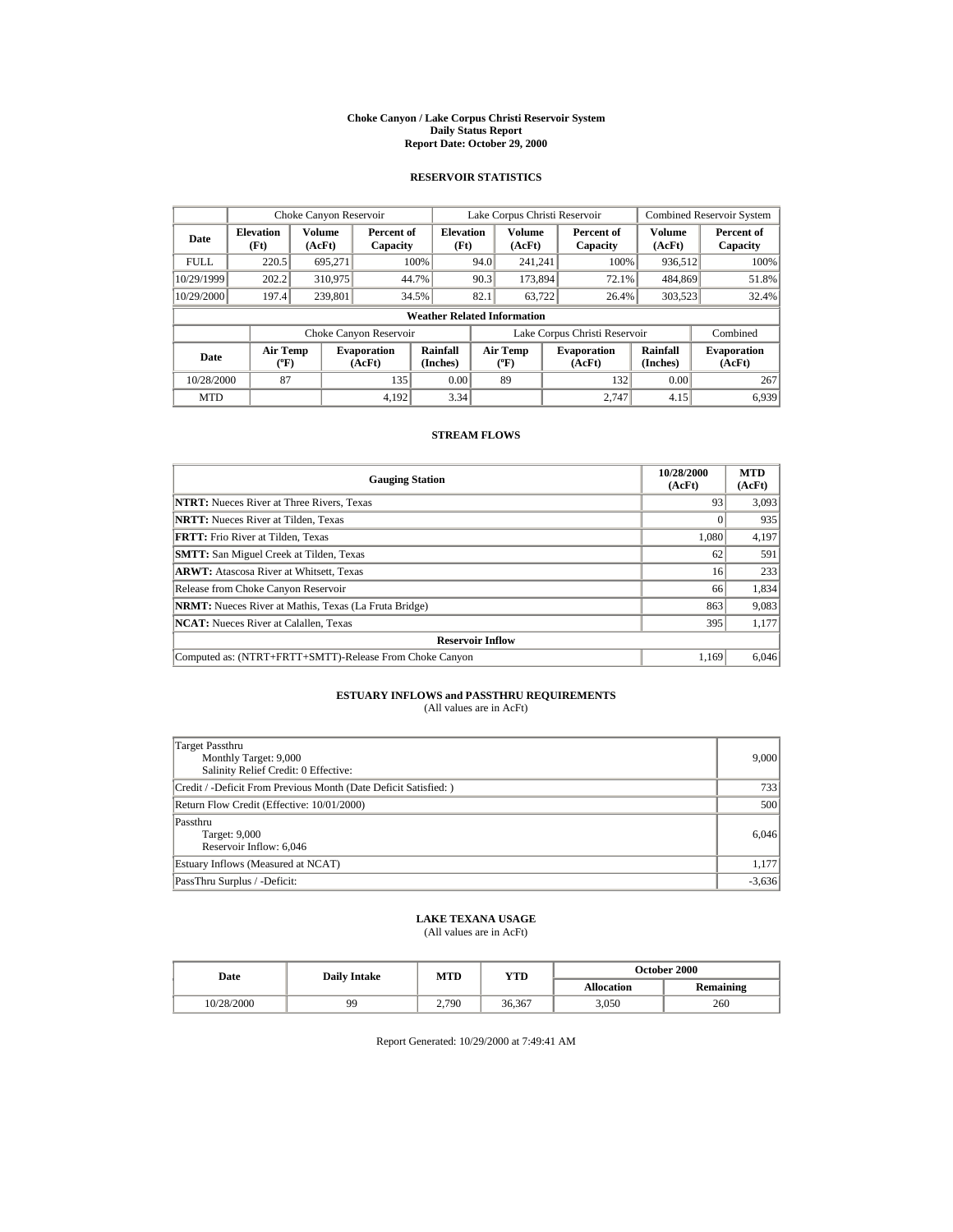#### **Choke Canyon / Lake Corpus Christi Reservoir System Daily Status Report Report Date: October 30, 2000**

## **RESERVOIR STATISTICS**

|             | Choke Canyon Reservoir                |                  |                              |                          | Lake Corpus Christi Reservoir |                                          |  |                               | <b>Combined Reservoir System</b> |                              |
|-------------|---------------------------------------|------------------|------------------------------|--------------------------|-------------------------------|------------------------------------------|--|-------------------------------|----------------------------------|------------------------------|
| Date        | <b>Elevation</b><br>(Ft)              | Volume<br>(AcFt) | Percent of<br>Capacity       | <b>Elevation</b><br>(Ft) |                               | <b>Volume</b><br>(AcFt)                  |  | Percent of<br>Capacity        | <b>Volume</b><br>(AcFt)          | Percent of<br>Capacity       |
| <b>FULL</b> | 220.5                                 | 695.271          |                              | 100%                     | 94.0                          | 241.241                                  |  | 100%                          | 936,512                          | 100%                         |
| 10/30/1999  | 202.2                                 | 310,814          |                              | 44.7%                    | 90.3                          | 173,725                                  |  | 72.0%                         | 484,539                          | 51.7%                        |
| 10/30/2000  | 197.5                                 | 240,623          |                              | 34.6%                    | 82.0                          | 63,029                                   |  | 26.1%                         | 303,652                          | 32.4%                        |
|             | <b>Weather Related Information</b>    |                  |                              |                          |                               |                                          |  |                               |                                  |                              |
|             |                                       |                  | Choke Canyon Reservoir       |                          |                               |                                          |  | Lake Corpus Christi Reservoir |                                  | Combined                     |
| Date        | <b>Air Temp</b><br>$({}^o\mathrm{F})$ |                  | <b>Evaporation</b><br>(AcFt) | Rainfall<br>(Inches)     |                               | <b>Air Temp</b><br>$({}^{\circ}{\rm F})$ |  | <b>Evaporation</b><br>(AcFt)  | Rainfall<br>(Inches)             | <b>Evaporation</b><br>(AcFt) |
| 10/29/2000  | 86                                    |                  | 72                           | 0.00                     |                               | 89                                       |  | 80                            | 0.00                             | 152                          |
| <b>MTD</b>  |                                       |                  | 4.264                        | 3.34                     |                               |                                          |  | 2.827                         | 4.15                             | 7.091                        |

### **STREAM FLOWS**

| <b>Gauging Station</b>                                       | 10/29/2000<br>(AcFt) | <b>MTD</b><br>(AcFt) |  |  |  |
|--------------------------------------------------------------|----------------------|----------------------|--|--|--|
| <b>NTRT:</b> Nueces River at Three Rivers, Texas             | 83                   | 3,176                |  |  |  |
| <b>NRTT:</b> Nueces River at Tilden, Texas                   |                      | 935                  |  |  |  |
| <b>FRTT:</b> Frio River at Tilden. Texas                     | 2,184                | 6,381                |  |  |  |
| <b>SMTT:</b> San Miguel Creek at Tilden, Texas               | 26                   | 617                  |  |  |  |
| <b>ARWT:</b> Atascosa River at Whitsett, Texas               | 10                   | 242                  |  |  |  |
| Release from Choke Canyon Reservoir                          | 66                   | 1,900                |  |  |  |
| <b>NRMT:</b> Nueces River at Mathis, Texas (La Fruta Bridge) | 885                  | 9,969                |  |  |  |
| <b>NCAT:</b> Nueces River at Calallen, Texas                 | 629                  | 1,806                |  |  |  |
| <b>Reservoir Inflow</b>                                      |                      |                      |  |  |  |
| Computed as: (NTRT+FRTT+SMTT)-Release From Choke Canyon      | 2.227                | 8.274                |  |  |  |

# **ESTUARY INFLOWS and PASSTHRU REQUIREMENTS**<br>(All values are in AcFt)

| Target Passthru<br>Monthly Target: 9,000<br>Salinity Relief Credit: 0 Effective: | 9,000    |
|----------------------------------------------------------------------------------|----------|
| Credit / -Deficit From Previous Month (Date Deficit Satisfied:)                  | 733      |
| Return Flow Credit (Effective: 10/01/2000)                                       | 500      |
| Passthru<br>Target: 9,000<br>Reservoir Inflow: 8,274                             | 8.274    |
| Estuary Inflows (Measured at NCAT)                                               | 1,806    |
| PassThru Surplus / -Deficit:                                                     | $-5,234$ |

## **LAKE TEXANA USAGE**

(All values are in AcFt)

| <b>Date</b> | <b>Daily Intake</b> | MTD   | YTD    | <b>October 2000</b> |                  |  |
|-------------|---------------------|-------|--------|---------------------|------------------|--|
|             |                     |       |        | <b>Allocation</b>   | <b>Remaining</b> |  |
| 10/29/2000  | 99                  | 2.889 | 36.466 | 3.050               | 161              |  |

Report Generated: 10/30/2000 at 7:47:11 AM